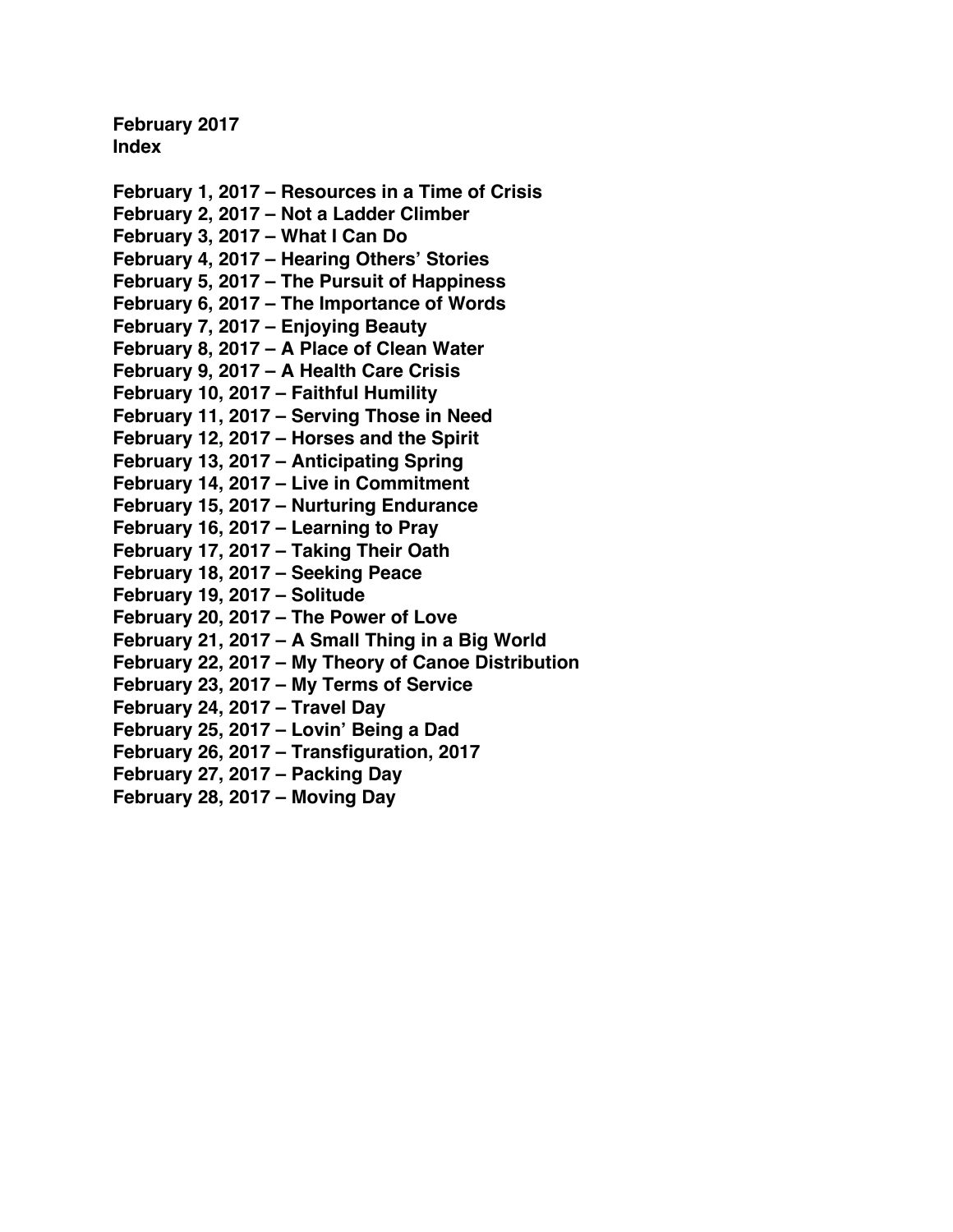#### <span id="page-1-0"></span>**February 1, 2017 – Resources in a Time of Crisis**

Sometimes we don't notice the changes in our world, but we live in a world that is vastly different from that of our forebears. In just a few generations, many things have shifted substantially. We, of course, are aware of the rapid changes in technology. We know how different our lives are than the lives we had just a decade ago when it comes to technological devices and communications. However, there are other things that have changed dramatically, and change continues to have a big impact on our lives.

One of the changes is a substantial shift in mortality rates. As recently as the 19th century, death was so common that it was virtually unavoidable. With infant mortality rates running at or above 25%, one in four children died before reaching the age of 5. With the average conception rate of four children per woman, that meant that virtually every woman experienced death of one of her children. There were some places in the world where it was common not to name a child until it reached the age of four or five simply because the likelihood of the child surviving was low enough that names were saved for the children who would live longer.

This isn't just a story of long ago, either. As recently as 1960, child mortality rate was as high as 18.5%. Almost every 5th child born in that war died in childhood.

Global child mortality has been in steady decline in recent centuries. It is estimated that 43% of the world's newborns died in 1800. Today the infant mortality rate is just slightly over 4%.

Life expectancies are increasing as well. The result is that people simply have fewer experiences with the death of someone who is close to them. In just a couple of generations we have become a society in which people frequently live into their 30's or 40's without experiencing the death of a close friend or relative.

That lack of experience is to be celebrated. No one wishes the pain of grief to enter the lives of others. On the other hand, as our society becomes less familiar with death, it becomes less familiar with resources to cope of with loss and grief.

In the wee hours of this morning, I was called to an apartment shared by three young adults in their twenties. One of the persons living in the apartment had died by suicide shortly after midnight. The remaining residents of the apartment, together with a couple of friends were left trying to figure out what had happened and what to do next. The grief was so intense that it was impossible for those who had made the initial discovery of the death to even plan what to do next. They were immobilized by their grief, shock, and horror.

Over the course of the next hour, our response team slowly and carefully worked with them on a plan of making necessary notifications, summoning family members and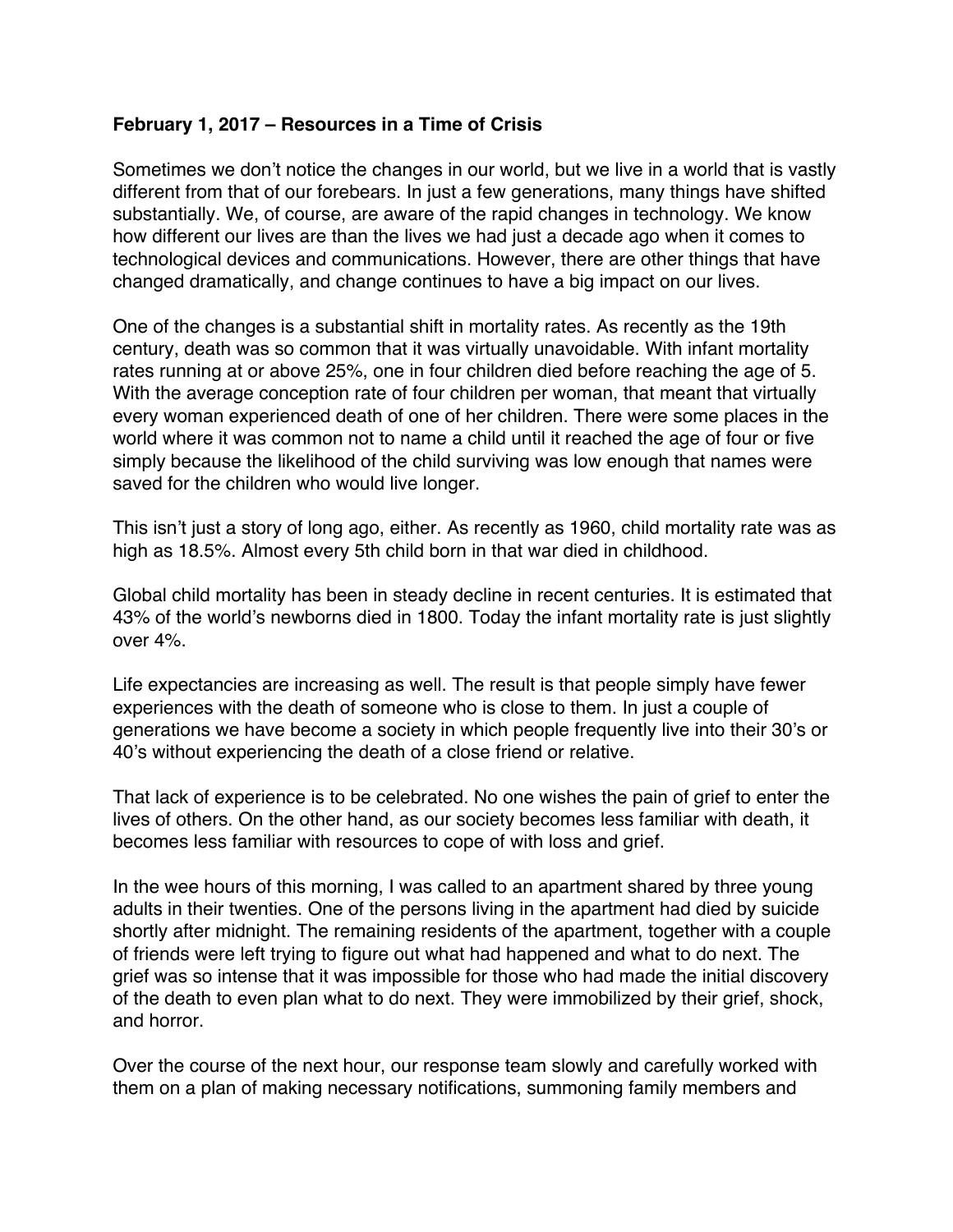friends for support, repeatedly I heard a phrase that has become familiar to me in working with similar situations: "I've never had something like this happen to me. I don't know what to do."

Of course, there is no way to prepare for a sudden and traumatic loss. The trauma experienced in such a situation is inevitable and unavoidable. What troubles me is that there are so many people in our community who are living without resources of family, friends, and religion to help them as they walk their journey of grief. When I ask if there is a minister or spiritual leader I could call, too many of our young people have no one to name.

Of course, I have no way of knowing whether or not this is more true of this generation than it was of their predecessors. Researchers report that the number of people with no religious affiliation is on the rise and that it is especially common among those in their twenties and thirties.

There is no way to impose religion on others that is responsible or meaningful and I certainly have no desire to do so. Still, I am saddened by what seems to me to be a tragedy of people facing life-altering circumstances with insufficient resources to deal with what has happened.

In my role as a member of our LOSS team and in my role as a Sheriff's Chaplain it is not my position to become pastor to those I meet. Rather, my role is to connect them with the spiritual resources that already exist. It is inappropriate to use a time of trauma and loss as a time to make religious conversions. Our job is not to change a person the circumstances of their lives are already changing them. It is to connect them with the natural resources that already exist. Increasingly I find myself working with people who aren't aware of the spiritual resources that are available to them.

I've learned to ask, "Did you grow up with a religious tradition?" "Did you used to have a church that you attended?" "Is there a particular congregation that would be more comfortable to you?" Sometimes I have to wait until funeral plans are being made to make a religious contact: "Is there someone you would like me to call to officiate at a service?"

I'm sure that funeral directors encounter these situations on a regular basis. I know that some of them have "go to" officiants that they can call when the family has no religious connection. What I know from experience is that the spiritual needs of grieving persons extend well beyond the time of the funeral and that an on-going relationship can be extremely helpful over the next years of their life.

Regardless of the statistics, regardless of the changes in our world, one of the things that we share with all humans is that we will all one day experience loss and grief. It is part of our lives. Developing relationships and resource for those moments is critical.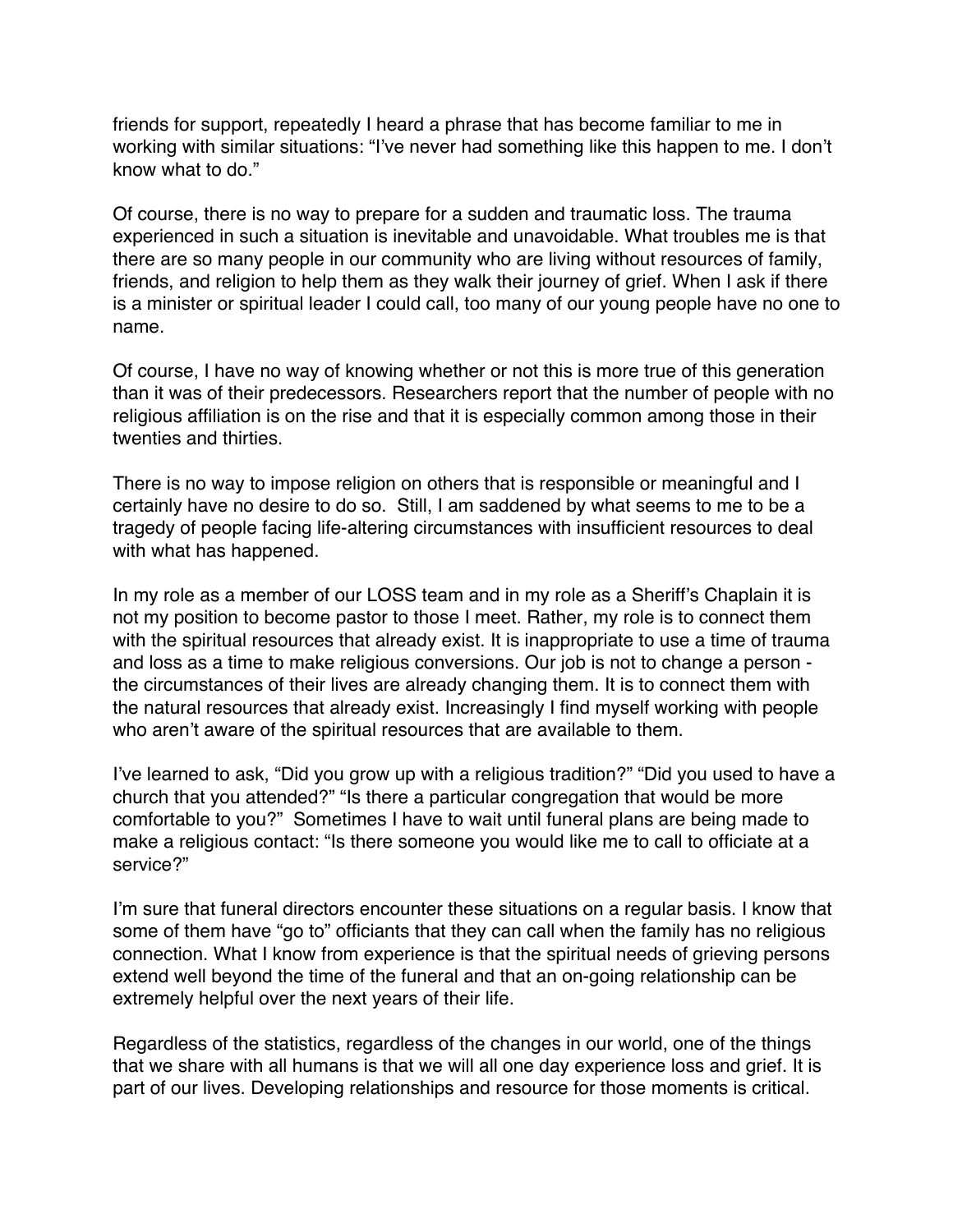<span id="page-3-0"></span>Teaching our children about those resources must continue to be a priority for the health of our society.

Copyright (c) 2017 by Ted E. Huffman. I wrote this. If you would like to share it, please direct your friends to my web site. If you'd like permission to copy, please send me an email. Thanks!

## **February 2, 2017 – Not a Ladder Climber**

My vocation isn't one that is marked by much of a career ladder. There aren't many differences in pay or status when it comes to the ministry. Our vocation is to serve and there are many different settings for our service, but the differences between those settings are mostly external to the role of the pastor. There are denominations with a hierarchical structure, but ours isn't one of them. Still, when I was a young pastor, I thought that I might follow a kind of progression through my career: start out serving small congregations, move on to a mid-sized congregation, from there to a large congregation, then on to the Conference level and finally to the national setting of the church's ministries. I sort of followed that plan. We served two small congregations for seven years and from there went to a congregation with membership that was a bit larger than the combined memberships of our first congregations. After a decade, we moved to our current call, which is not a huge congregation, but large enough to be very stable and effective in its ministries. Then we stopped moving, at least for a while.

In the meantime, there has been a general shrinking of the ministries of conferences over the span of my career. The so-called midlevel judicatories - Association and Conference Ministries - are much smaller than was the case 30 years ago. The number of people serving in those ministries is less than half of what was the case when I graduated from seminary. I have served in that level of the church as a volunteer and have enjoyed the work that I did there, but never was called to have my primary job be work in that setting.

In terms of people, the national setting of our church has shrunk at an even more rapid pace. We own a nine-story office building in Cleveland that once was crowded with staff and now is down to just a handful of dedicated and faithful workers. Our publications warehouse used to be a large space near the airport with shelve crammed with books and supplies. It now occupies a bit of space in the office building with a skeleton staff. I have served in the national setting as a volunteer, as a board member, as a free-lance writer, and for a dozen years as a part-time educational consultant.

The changes are the result of major changes in denominational life that are reflected in churches across the world. Resources for ministry are far less likely to flow through denominational stores and warehouses. The Internet is the primary source of curricula for Christian Education, not a bricks-and-mortar bookstore. Local congregations are far more engaged in mission and ministry both in their own setting and in places around the globe and less likely to support mission by sending missionaries through a national agency.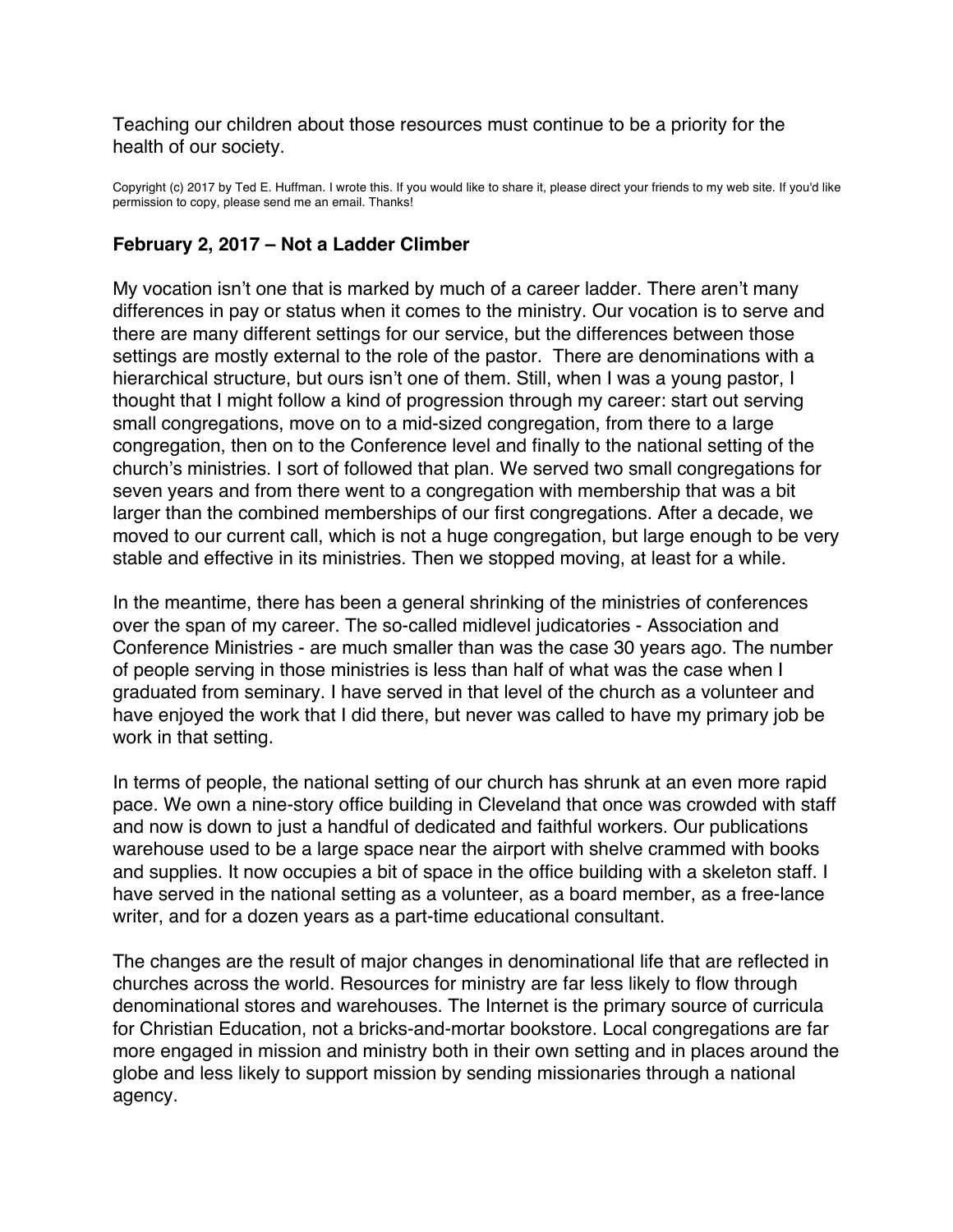But there are other reasons why my career hasn't been a steady climb up some imaginary ladder. Chief among those reasons is that ministry is about building relationships. Relationships take time. The quality of my ministry has been, in part, the result of staying in one place long enough to really get to know people and to really understand the setting in which I minister. I am a better minister for the congregation I serve today than was the case ten or twenty years ago. I know the stories of the families. When I walk into a hospital room to pray with a family in crisis, I do not enter as a stranger. When I officiate at a funeral, I know the deceased. This makes for an interesting emotional journey for me. For the most part, the people whose funerals I lead are my friends. I have to consider my own grief as I minister to others who are grieving.

Another benefit of not moving as often as some have is its positive effect on family life. Our children grew up knowing that their lives and interests are not somehow less important than their father's career. They did experience two moves as a family - one when they were 2 and 4 years old and another when they were 12 and 14. Those moves provided them with resources that serve them well in their adult lives as they find themselves in circumstances where they move. The balance seems to have worked well for them.

We were able to provide in-home care for our parents as they aged because our lives and place of residence were stable. The experience is one of life's greatest joys and one that I treasure deeply.

Of course, none of us know what the future holds. We do know that things will not always be as they are today. There will be changes in my vocation and in the setting of my ministry at some point. Like everyone else, I get older each year. Although I have been blessed with strength and stamina, I know these will not last forever.

For now, I have work that I love. I wake up eager to get at my day. The challenges and opportunities present in the ministries of this congregation stretch out with awe and wonder. Each day has an element of surprise and enough familiar tasks that I don't feel constantly lost.

I know it might have been otherwise. I have enjoyed incredible privilege in my career. There are others who have had to struggle much harder than I. I have never served a congregation that abused its pastor. I have always found the people I serve to be gracious and forgiving. I have been allowed to make mistakes, admit failure, and change my ways. I have been encouraged to learn from my experiences.

Today and for many more tomorrows I head off to my work to make my small contribution to the world grateful that I am not balanced on some ladder. My place in the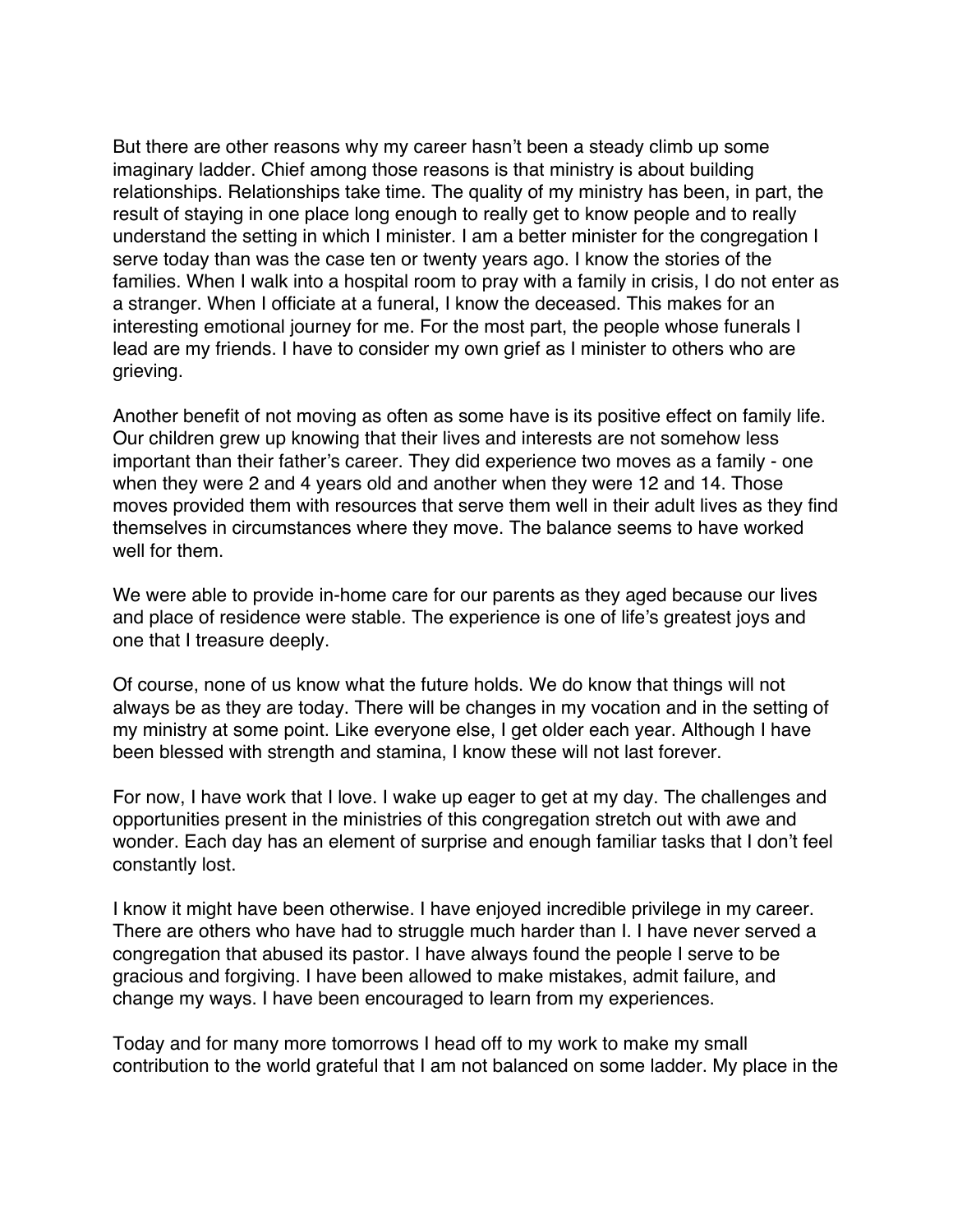<span id="page-5-0"></span>world is secure for the present and the future is in God's hands. Looking back, my path has been delightful. Looking ahead, I trust the directions I have found.

Copyright (c) 2017 by Ted E. Huffman. I wrote this. If you would like to share it, please direct your friends to my web site. If you'd like permission to copy, please send me an email. Thanks!

#### **February 3, 2017 – What I Can Do**

I read that a woman once asked Archbishop Desmond Tutu this question: "The world is in such turmoil - war, starvation, terrorism, pollution, genocide. My heart hurts for these issues. How do I find joy amid such large world problems?"

"You show your humanity," the archbishop began, "by how you see yourself not as apart from others but from your connection to others. I have frequently wept about the things such as the ones you have mentioned."

Tutu's theology like my own, is rooted in the deep conviction that God holds such deep severance for human freedom that God is willing to allow us to suffer the consequences of our judgments and mistakes rather than compel us to do what is right. Much of the pain, sorrow, trauma, and tragedy of this world are directly the results of humans who abuse the freedom which we have been given.

The question for me is not, "Why did God allow this mess?" but rather "Where is God in all of this mess?" And I know the answer.

God weeps with the victims.

And we are called to go and do the same. That means that we will feel the pain of our confused and turmoil-ridden world. That means that we will see tragedy and grief and injustice. Being a person of faith is no promise that we are except from the suffering of this world. It is quite the contrary: we are called to stand with those who suffer, to bind up their wounds, to remind them that they are not alone.

I remember sitting with a woman who was gently weeping on the anniversary of the death of her brother. She had had an awful day at work and was fearing that her job might be in jeopardy. She had thought that she had gotten through the grief and had come face to face with a wall of pain that was as fresh as it had been on the day that he had died. She was overcome and overwhelmed. I listened. I offered her a tissue. I got her a glass of water. I acknowledged her pain. "There is one thing I just don't get," she said. "Why do you bother hanging around? You could leave me alone here."

"I didn't think you wanted to be alone," I said.

"I don't. But I'm no fun to be with."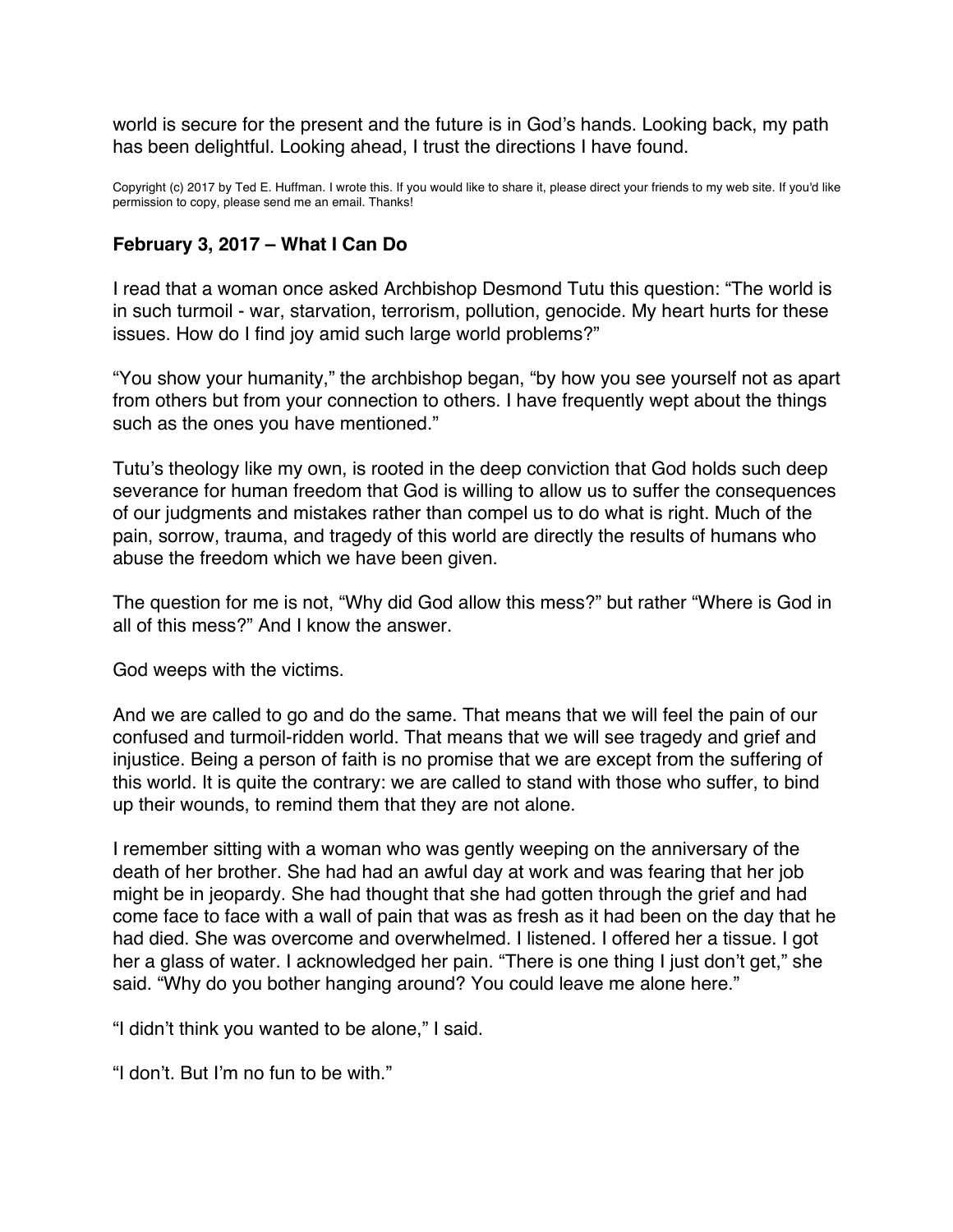"I'm not here to have fun. I'm here to share your pain."

I don't think she understood. Maybe she wasn't even convinced of my motives. I hope I was a little bit helpful. It is what I do.

You see, I can't fix the big problems of this world. I don't know how to create world peace. I don't have a clue how to restore integrity to government. I can't stop pollution or end crime or recover the rights of the victims of injustice. I can sit with those who are grieving. I can listen to their stories. I can share their pain.

One of the things that inspires me when I read the words of Desmond Tutu, is his unconditional hope. He has a deep conviction that a different world is emerging. He truly believes that things are slowly getting better: "Yes, we do have setbacks, but you must keep everything in perspective. The world is getting better. Think about the rights of women or how slavery was considered morally justified a few hundred years ago. It takes time. We are growing and learning how to be compassionate, how to be caring, how to be human."

I really, really want to believe him. I am not as confident, however. Some days it seems like it is getting worse. We've had four suicides in the last two weeks in our community. We've had three murders in 30 days. The depth of tragedy and pain can be overwhelming.

I can't even figure out how to write about the disorder and chaos that have accompanied the new administration. I don't know how to answer the inquiries of my friends around the world who ask, "What are you Americans doing, anyway?"

Some days it doesn't seem to me like the world is getting better.

The archbishop likes to quote one of his heroes, Dr. Martin Luther King Jr., who in turn was quoting one of his heroes, the abolitionist minister Theodore Parker, who said: "The arc of the moral universe is long, but it bends toward justice."

Recently, however, I read that in private Tutu often comes face to face with his despair and frustration. He has a private chapel where he goes to express his upsets to God. In an interview with Douglas Abrams, he once talked about the prophet Jeremiah. Jeremiah would say to God, "You misled me. You called me to be a prophet, and I said I don't want to be a prophet. And you said, no, I will be with you. All you have made me say to these people - people I love very much - is to condemn them." Like Jeremiah, Tutu told God he did not want to be a prophet: "I weep when something has happened where I may not be able to assist. I acknowledge that is something I can do very little about."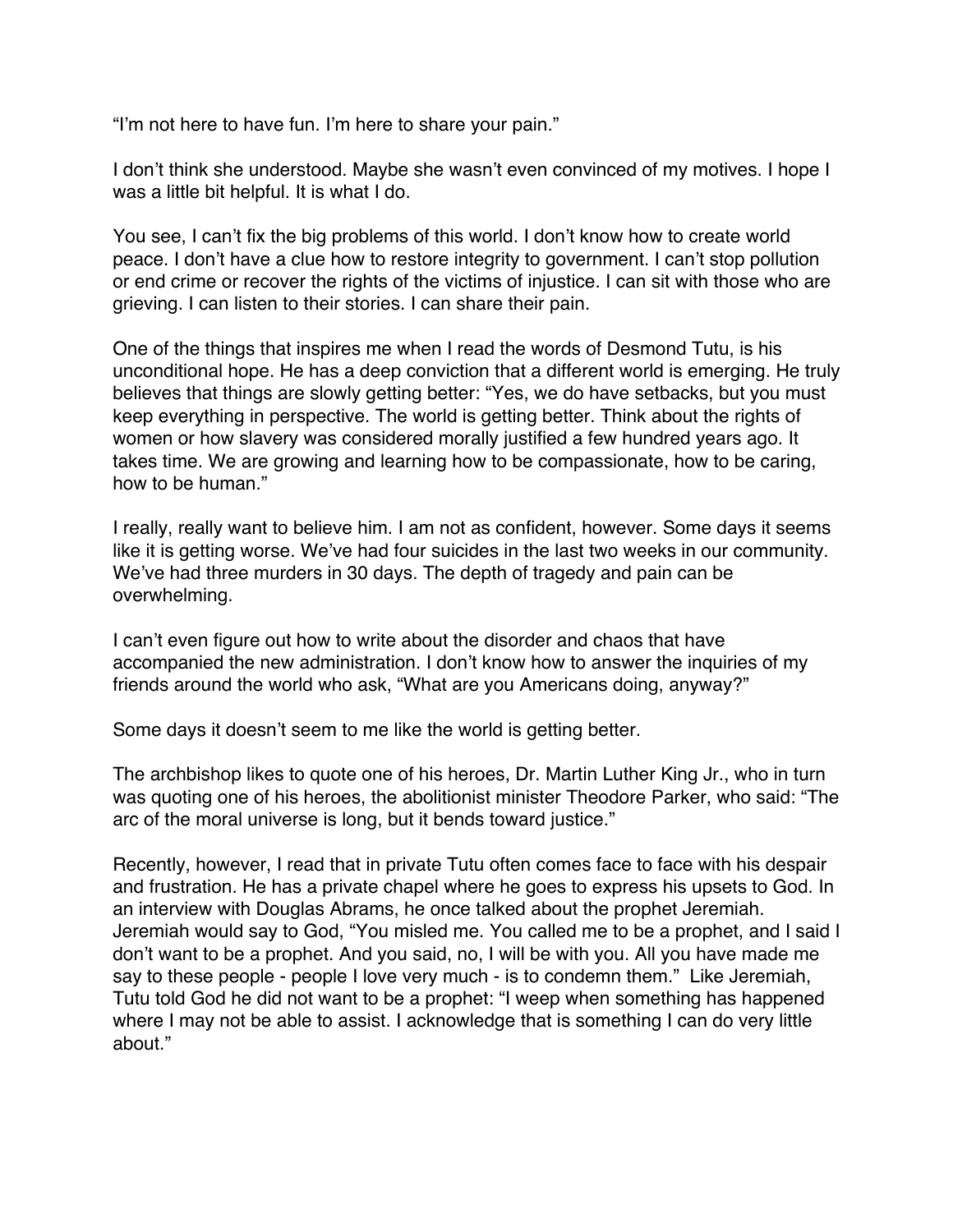<span id="page-7-0"></span>I remember, however, one of my favorite Desmond Tutu quotes: "Do your little bit of good where you are; it's those little bits of good put together that overwhelm the world."

Perhaps all I can do is a little bit.

I can listen.

I can visit.

I can weep with those who weep.

It isn't much. It is my little bit.

And that reminds me of yet one more thing Tutu has said, "My humanity is bound up in yours, for we can only be human together." It reminds me of 1st Corinthians 12: "The eye cannot say to the hand, 'I don't need you.'" We can only be human when we understand that it takes all of us to be so.

In this world of chaos, confusion and so much pain, what I can do is continue to reach out to you and share a bit of my humanity. If you share yours with me, perhaps we can be a bit more human together.

Copyright (c) 2017 by Ted E. Huffman. I wrote this. If you would like to share it, please direct your friends to my web site. If you'd like permission to copy, please send me an email. Thanks!

# **February 4, 2017 – Hearing Others' Stories**

One of the joys of working as a Pennington County Sheriff's Chaplain is that I get to know some people that I might not otherwise meet. Because I am present a shift changes to get to know the people that I serve, I am free to chat with folks that sometimes are forgotten when we think of law enforcement. I meet the janitors and other cleaning staff, the jail laundry crew, the secretaries and receptionists, and other office staff, the maintenance crew and a whole lot of other folks who faithfully come to work every day and contribute to public safety and well-being without getting the recognition that is afforded to patrol officers and command staff.

Three stories from the past week are sticking with me. Without identifying the individuals involved, here are some real-world stories of real people trying to make their way in the world and trying to contribute to our community.

Friday was donut day at Western South Dakota Juvenile Services Center. I brought donuts from the Chaplains for the people who work at JSC. One person had forgotten that it was donut day and had brought a muffin from home. She "traded" her muffin for a donut and sat down for a moment with her donut and a cup of coffee. Soon we were talking. I heard of how a year ago she had been called to her hometown because her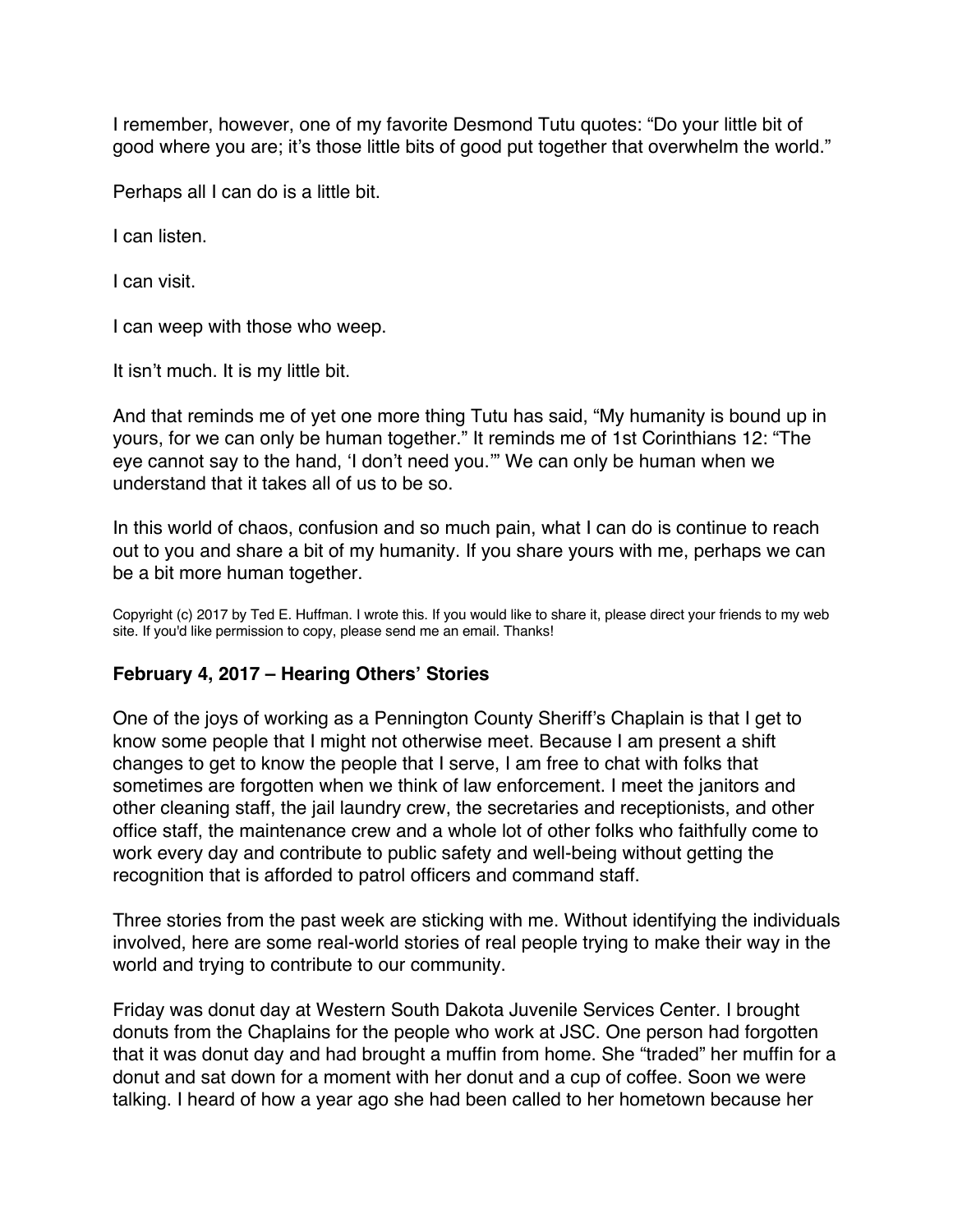father was dying. He passed away before she arrived. After the funeral her mother took ill and was admitted to the hospital. Within three or four days she also died. Her funeral was also arranged. All the arrangements required plenty of energy and the woman who had lost both of her parents in short order felt like she was handling the stress and grief very well. By the time she returned to work, she had used all her vacation leave for the year to come plus a few personal leave days. She wasn't worried. She wouldn't be needing vacation now that her parents were no longer there to visit.

A few months later she found herself immersed in deep sadness. She would cry at work at the slightest provocation. She seemed to be losing her self-confidence. She began to wonder if she was going crazy.

Fortunately, she was able to connect with a counselor who helped her to understand that she was experiencing normal grief and that part of what was going on for her was that her grief had been put "on hold" with all the decisions that were required. She learned an important life lesson: "You don't get over grief. You get through it." Things never go back to normal after a significant loss.

Another person told me the story of recently taking care of her sister's three children. The kids were playing peacefully, and she was listening as they put together their game at their aunt's house. She had set out some toy dishes at a coffee table and given the kids some snacks. There were two boys and a girl. The girl announced to the others. "Let's play house. I'll be the mother. You can be the father." She indicated the older of the two brothers. "I don't want to be the baby." said the younger brother. "You don't have to," his sister replied. "You can be the stepfather."

At first, she thought the conversation was cute and she was amused. Later, as she thought about it, she was overcome with sadness that such young children had a worldview that included such complex family relationships.

In all the facilities run by the Pennington County Sheriff's Office there are specific and careful procedures for cleaning up. Sometimes people become sick or are injured and there may be blood or other body fluids that need to be properly dealt with after the person involved has received necessary medical care. One of our staff members is very experienced in the procedures and has seen a lot over the years. However, not long ago she was cleaning up some blood from a self-inflicted wound when all of a sudden, she began to just fall apart emotionally. The crisis deepened beyond tears to the point where she couldn't continue with her work and another employee was required to finish the job that she had started. It was a very strange experience for the worker. Nothing like that had ever happened before. She loves her job. She is good at her job. She had no previous experience that would indicate that such an event would trigger her emotions so dramatically. As we talked about it later, she remembered some of the emotions she had felt when a family member had died by suicide several years earlier. Slowly, she began to understand that the cleaning job had triggered memories that had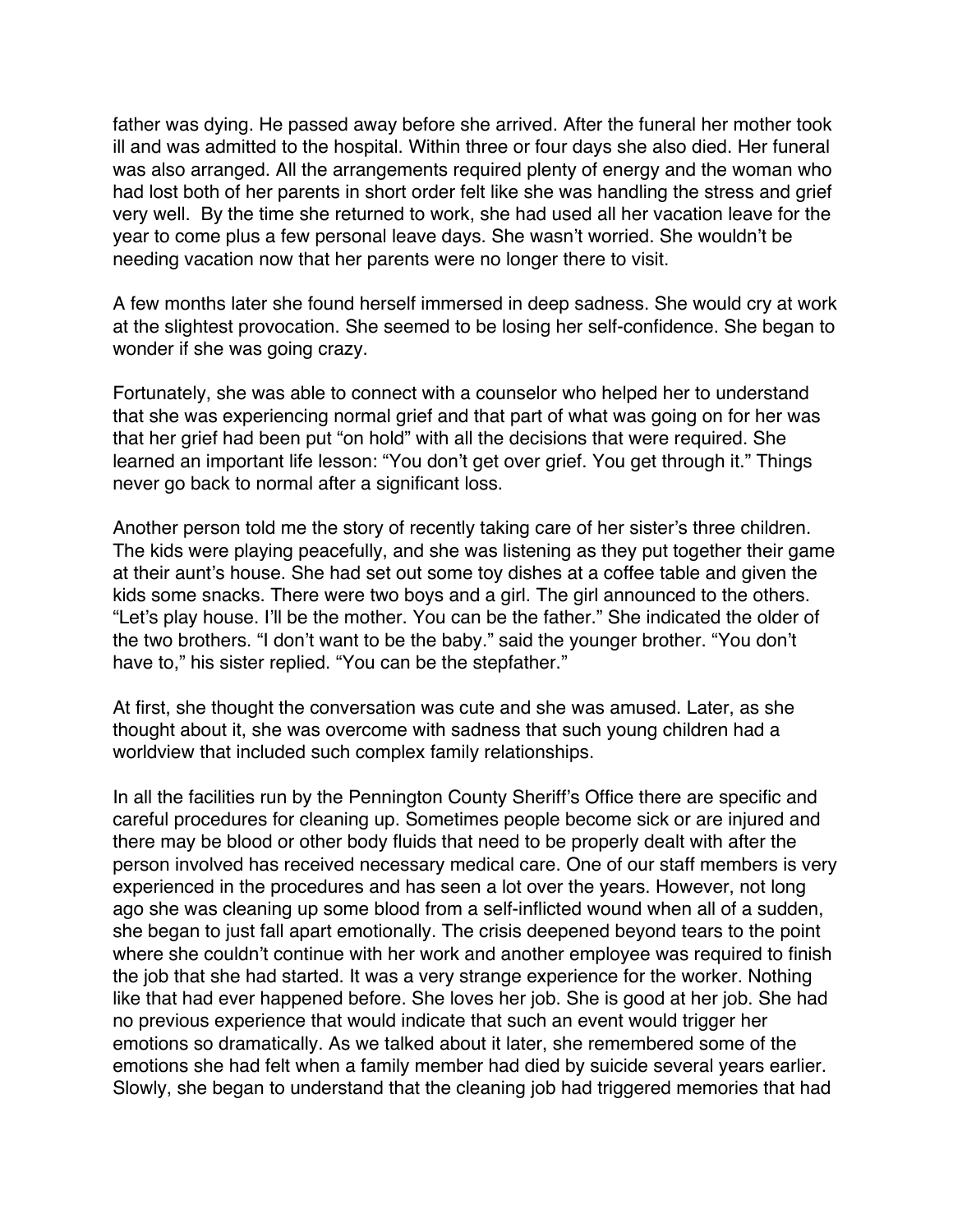<span id="page-9-0"></span>been long suppressed in a family that found it very difficult to talk about the suicide. There was little in the experience of cleaning up the blood that was like the situation in her home. The person whose blood she was cleaning had not died. The age wasn't similar. The circumstances were very different. But somehow the job of cleaning up this mess triggered a deep emotional response from her.

The people who serve us by working within our law enforcement agencies are wonderful, complex, varied, troubled, exciting, well-educated, faithful and sometimes exasperating - just like the rest of us. Getting to know them and listening to their stories reveals the wonder and busy of human life as well as the struggles and challenges that real people face every day. More than that, it reveals how much we all have in common. We're all in this together. We need one another.

Sometimes we forget this.

Sometimes remembering is as simple as sitting down for a cup of coffee and taking time listen.

Thanks to God for the opportunity to hear the stories of real people.

Copyright (c) 2017 by Ted E. Huffman. I wrote this. If you would like to share it, please direct your friends to my web site. If you'd like permission to copy, please send me an email. Thanks!

#### **February 5, 2017 – The Pursuit of Happiness**

I've been reading "The Book of Joy" by The Dalai Lama, Archbishop Desmond Tutu, and Douglas Abrams. The reading is part of a book group to which I belong, so I have been reading it section by section, coordinated with others. The pace is a bit slower than my usual pace, so I sometimes look ahead in the book. Moreover, the structure of the book is very straightforward, so it is easy to see where its discussion is going.

Early in the book, there is a bit of discussion of terms. Tutu prefers the term joy to happiness sensing that true joy is a deeper, more internal reality and happiness is a more outward expression. The Dali Lama defends the use of the word happiness and views it as a fundamental reality that is sought by every human being and necessary to a high quality of life. It may well be that the difference in terms is a matter of languages and translation, as it becomes apparent early in the book that the two men agree on a great many things and their conversations around the topic. Perhaps the final choice of the word joy for the title of the book reflects Abrams editing and the fact that the book is written in English and marketed to an English-speaking audience.

Roughly a third of the book is devoted to the discussion of "Eight Pillars of Joy." Those pillars are: perspective, humility, humor, acceptance, forgiveness, gratitude, compassion and generosity. I recommend reading the book, so I won't go into depth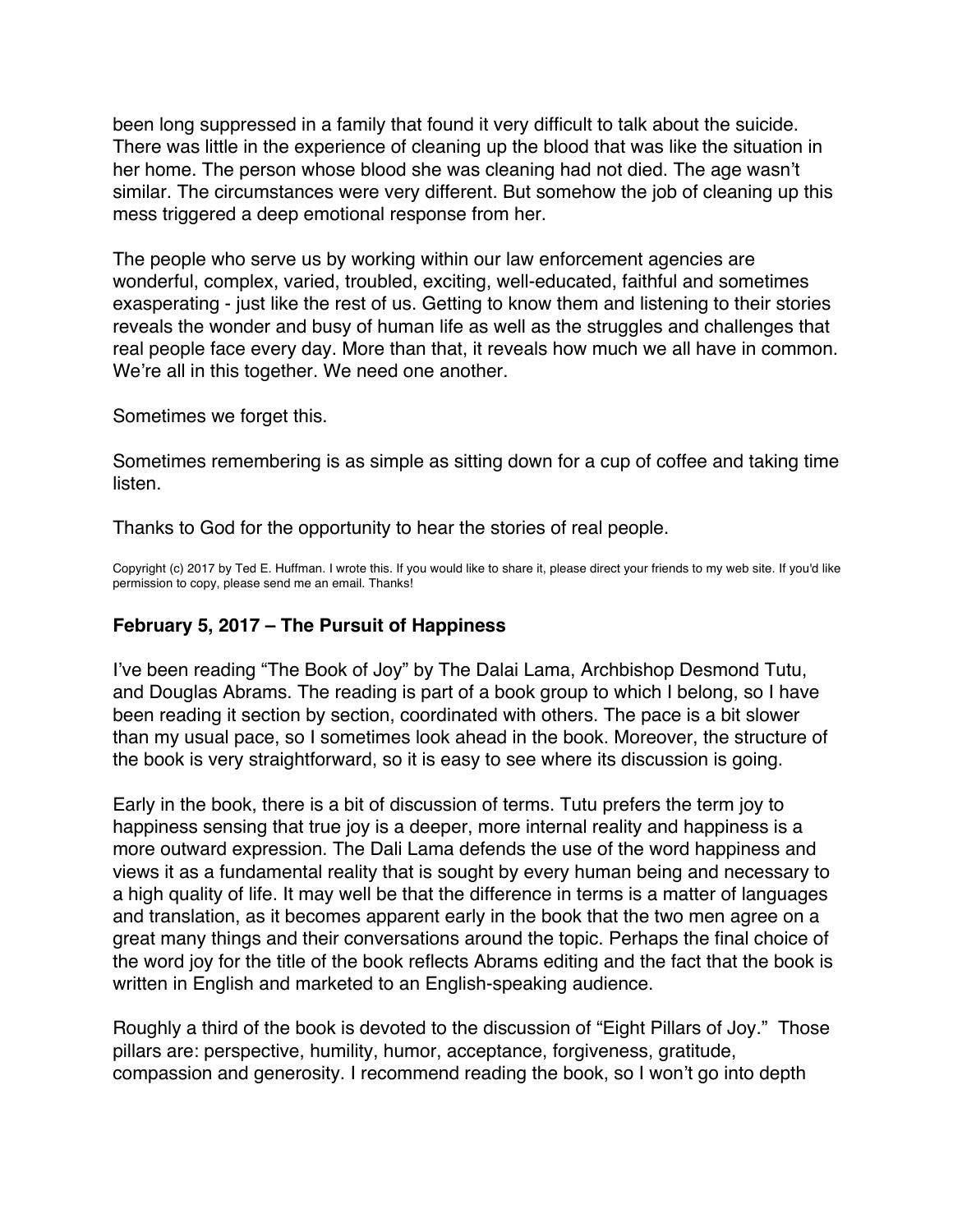with my reflections on those pillars today except to say that they represent concepts that reflect Gospel values. Reading the Bible might bring one to similar conclusions.

The Ten Commandments, seen as key to God's commitment to human freedom and a basic guide to living lives of freedom begin with perspective: "I am the Lord thy God. Thou shall have no other gods before me." They mention gratitude: "Honor thy father and thy mother." Compassion is a major biblical theme. Forgiveness is the heart of the New Testament Epistles. Generosity and humility come through again and again in the parables of Jesus.

Humor might not be expressly addressed in the Biblical narrative, though some of the puns, tongue-in-cheek comments and other parts that might be constituted as humorous have lost much of their edge in the multiple generations of translation that bring us a contemporary Bible in English.

So, while the eight pillars of Joy discussed in the book aren't directly extracted from the Bible, many of them reflect Biblical themes and perspectives. Moreover, Archbishop Desmond Tutu's deep-seated Christian faith shines throughout the book and gives a reader no doubt as to the source of his thinking and acting in this world.

I was thinking of the eight pillars in an entirely different context recently, however. I was reflecting on the Declaration of Independence's assertion that among the unalienable rights of people is the pursuit of happiness. Specifically, I was wondering about the role of the pursuit of happiness in our contemporary political dialogue. It seems that much of our rhetoric is not very happy these days.

Of course, there is no shortage of attempts at political humor. The problem with most of these is that while the jokes and impersonations are laughed at by some, they generate intense anger in others.

And humility is not seen as a quality of leadership in the eyes of many voters.

Even compassion seems to have taken a back seat in contemporary political discussion. Back in 1979 historian Doug Wead used "Compassionate conservatism" as the title of a speech. The concept was picked up and even used as political slogan in the 1980's and 1990's. References to compassion in political speech seem to be very rare these days.

It makes me wonder what role "the pursuit of happiness" is playing in contemporary American politics. One might conclude that either we are no longer pursuing happiness or that we are pursuing it in entirely the wrong way. The latter seems most likely.

The Washington Post recently carried an interview with James Hagedorn, chief of Scotts Miracle-Grow. He had expected that the Republican-dominated administration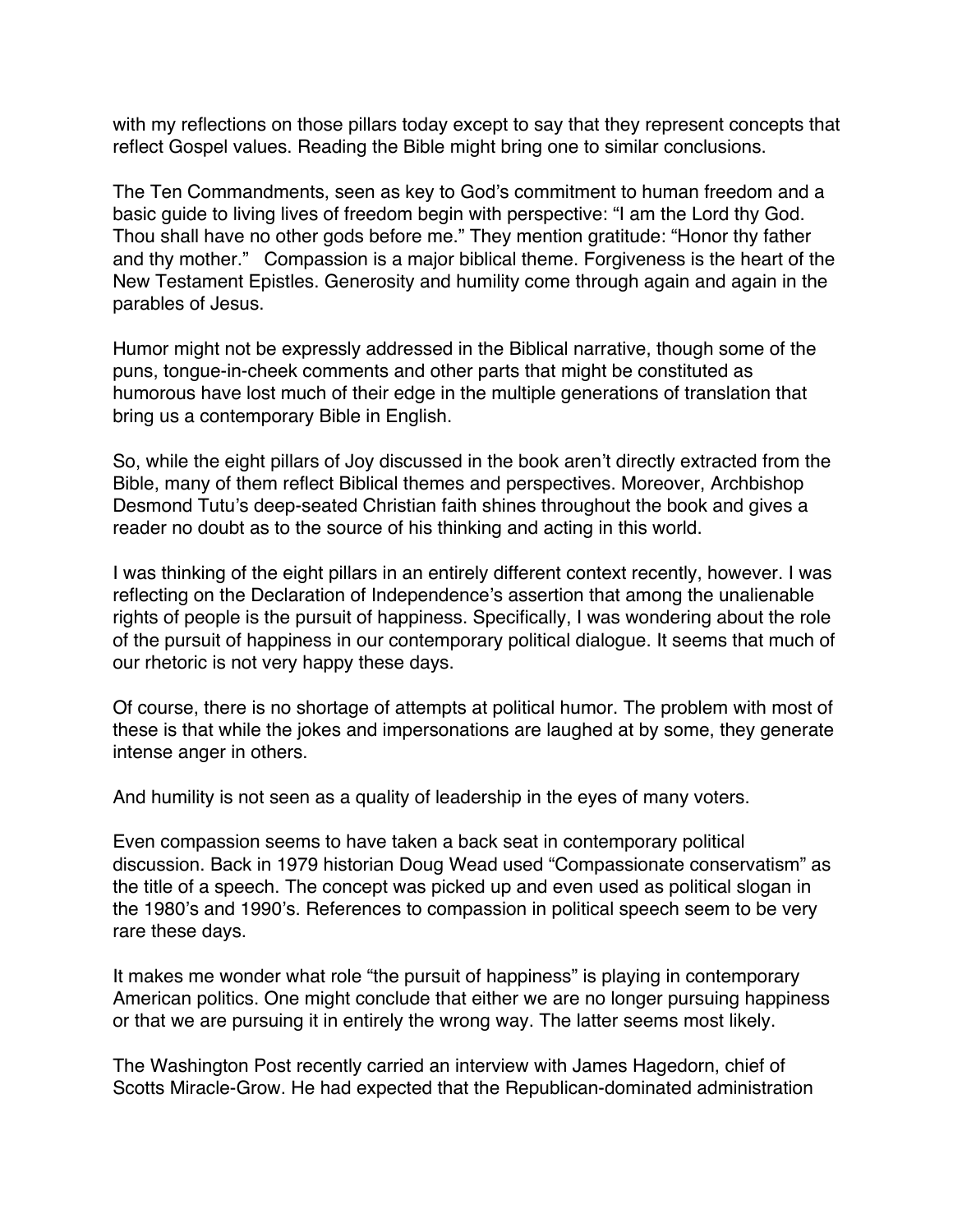<span id="page-11-0"></span>and congress would increase his company's profits by cutting his firm's tax rate from about 36 percent to 20 percent or less. Less taxes mean increased profit. Increased profit means more happiness, right? Well, not so quickly as it now appears that the Republican plan also includes stiff new taxes on imports. Since the materials sold by Scotts consists largely of raw materials imported from abroad, the effective tax rate on the company under the corporate tax plan making its way through the Republicancontrolled House of Representatives rises to about 37%. Hagedorn, a Republican, may still have the right to pursue happiness, but he isn't very happy with the results of his recent political actions.

I don't watch much television, but I do see a number of clips from television on the Internet. What I have noticed is that there aren't too many smiling faces in stories about politics these days. It certainly appears from my following of the news that our politics aren't making us very happy as a nation.

Of course, the declaration doesn't guarantee happiness. It only asserts that the pursuit of happiness is an inalienable right. I guess we are free to pursue happiness even when we aren't happy with the results of our political actions.

All of which brings me back to those eight pillars of happiness discussed by the two world religious leaders: perspective, humility, humor, acceptance, forgiveness, gratitude compassion and generosity. Those seem like things that I can pursue in the days, weeks and years to come. Working on my compassion and generosity, learning to express my gratitude, accepting the things I cannot change, forgiving others, gaining perspective, and practicing humility are all good goals for me to pursue. And, to top it all off, a dose of humor isn't a bad idea for these times, either.

Copyright (c) 2017 by Ted E. Huffman. I wrote this. If you would like to share it, please direct your friends to my web site. If you'd like permission to copy, please send me an email. Thanks!

#### **February 6, 2017 – The Importance of Words**

I spend a fair amount of time in front of a computer screen. I began each day by writing my blog. I use my computer at work to check email and communicate with people around the world. I visit multiple sites weekly as a part of preparing my sermons. We do the layout for our worship bulletins and church newsletter on the computer. I manage the church's web site. In my time away from work, I often use my computer for entertainment. I occasionally watch PBS programs on my computer, and I've downloaded and watched a couple of movies on the screen. I am very grateful to live in a time when I can use a computer to video chat with my daughter in Japan, my grandchildren in Washington State and my friends in Australia.

The computer, however, is not my preferred form of social interaction. I was slow to establish a Facebook account and did so primarily to keep up with a nephew who was, at the time, traveling in Central and South America. I also helped establish a page for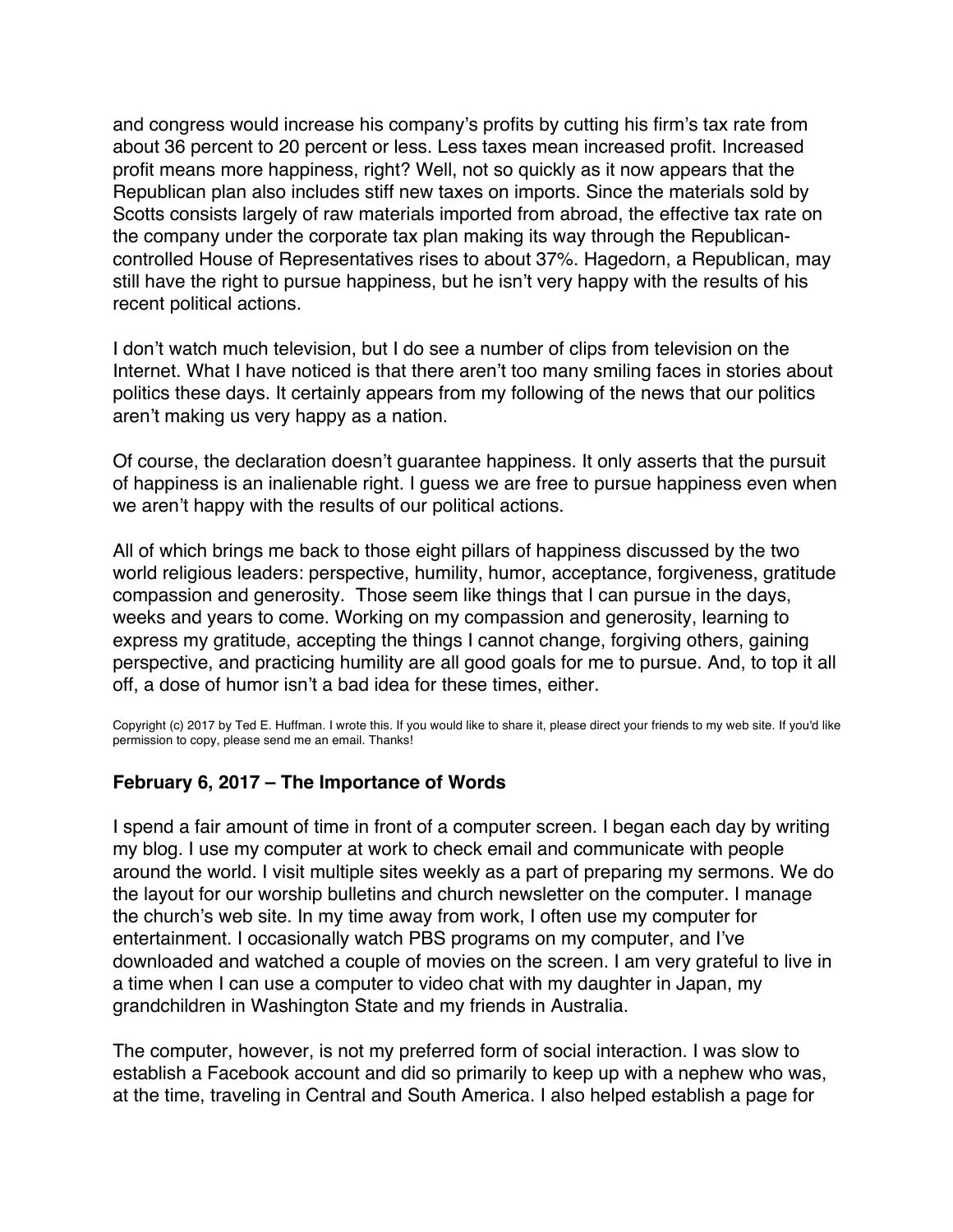our church on Facebook and have encouraged church staff to use it as a way to communicate with our members, but I don't look at that page daily and sometimes I don't even look once a week. I have never sought to expand my friendships through Facebook. I will respond affirmatively if asked to be Facebook friends with someone I know and already consider to be my friend. I don't, however, make Facebook friend requests. I have no concern as to the number of friends I have on social media.

I am even less active on Twitter. I established a Twitter account and use it to promote the church newsletter, but that is about all that I post. I have no idea how many people "follow" me on Twitter. I don't check the Twitter application on my phone unless I've run out of other things to do while waiting, and that isn't very often.

I certainly don't use social media as a source of news or truth. I do use my computer for research but prefer Google Scholar to the regular Google search engine. I also use ERIC - the Educational Resources Information Center - as well as the Library of Congress online Catalogue and BASE - Bielefeld Academic Search Engine, operated by Bielefeld University in Germany.

One of the things that I learned in my college and graduate school days is to seek multiple sources of information. In addition to our local newspaper's web site, I've bookmarked several national newspapers. I find it helpful to know that the Wall Street Journal often offers a different perspective from the Washington Post, for example. I also like to scan the headlines and read a few articles from international sources. Sometimes the perspectives of those outside of our country give insight that is difficult to obtain from domestic sources.

For that great diversity, I am grateful for computers and the Internet. Prior to being able to access the Internet, my primary place of research was libraries. For four glorious years I had full access to Regenstein Library at the University of Chicago. Since those days I've lived in places that are somewhat more isolated. However, for the last three decades I have lived in places with excellent city libraries. In my early days of living here our home was outside of the city limits. Prior to being annexed, we had trouble convincing our County Commissioners to put in place a system allowing all County residents access to the city library, but even before we had that as a part of our residency, library cards for our whole family were a very inexpensive investment.

My background and my style of obtaining information has given me deep respect for fact and evidence. It also makes me eager to call out lies. Honesty was a huge value for those who raised me. As such, I have no understanding of alternative facts or fake news. I don't think that there are alternatives to facts, and I don't think that fiction is news. I'm no fan of lies, fibs, stereotypes, or false narratives. I believe that there are indisputable, true, real facts that will prevail in the long run, despite attempts to delude, disinform, misguide and mislead.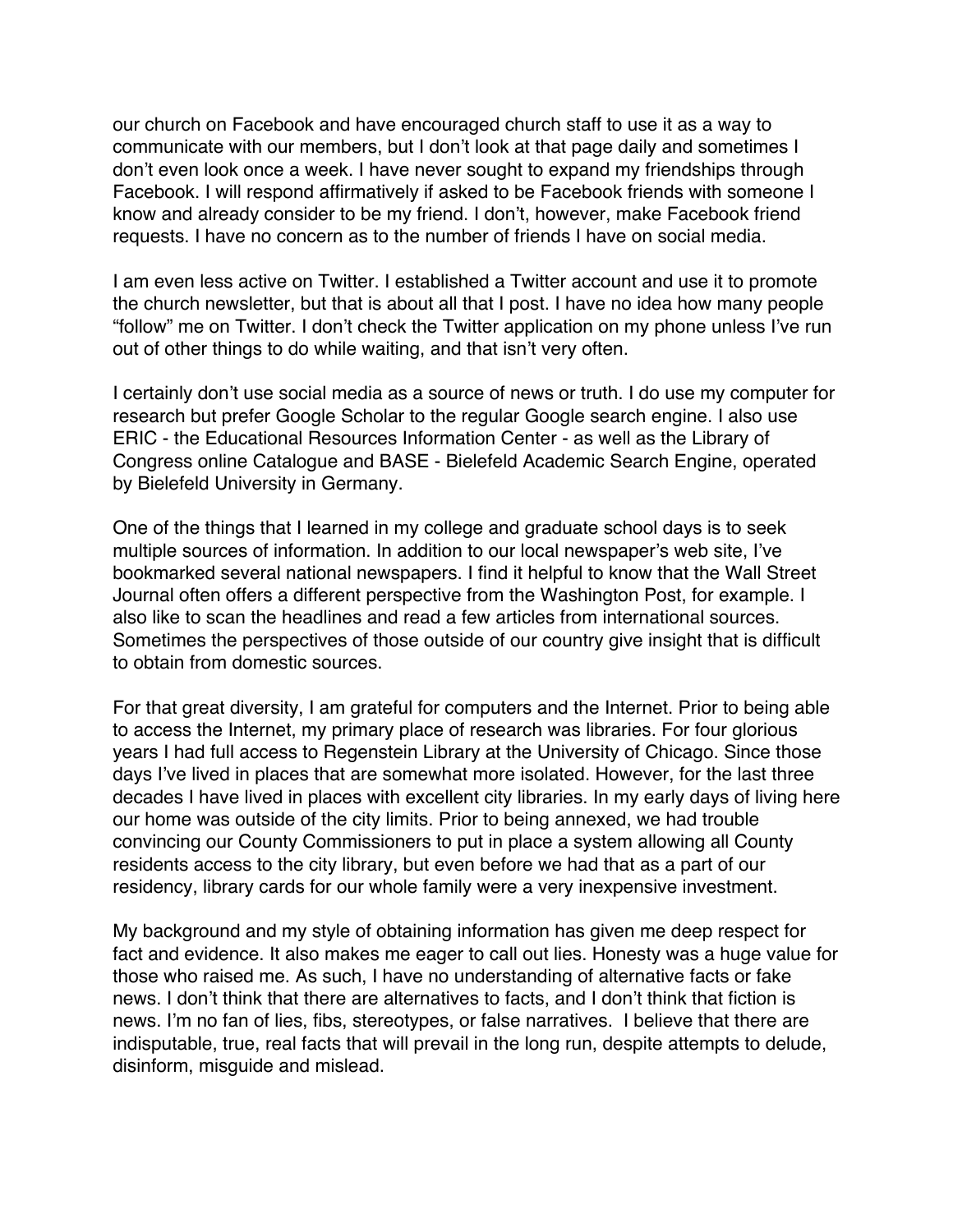The truth remains despite the presence of falsehood.

I also have deep respect for the accurate use of words for clear communication. I am judgmental when others use crude or sloppy language. The careless use of words is not just an obstacle to conversation, it can be an obstacle to good policy and fair government. I'm saddened by an administration that thinks its dress code is more important than the careful choice of words to communicate.

Pretending that there is something populist about the imprecise use of language is a denial of the history of this country. Worse, it is one of the worst forms of elitism because it demeans ordinary citizens who have always appreciated eloquence. The words of Thomas Jefferson and Abraham Lincoln have been memorized by millions and are treasured by people in all walks of life.

My father was a successful salesman. He sold airplanes, farm machinery and even used cars. He was aware of the reputation of salesmen to use words to bamboozle, befuddle, deceive, delude, hoodwink, con, hornswoggle, trick and flimflam customers. (Yes, I do visit thesaurus.com regularly.) My father, however, made a point of being honest in all his dealings. He believed that customers had a right to know the reasons things cost what they do. He was unafraid of telling customers what he paid for an item he was selling and explaining how overhead must be paid before profit is taken. He was willing to negotiate, but he didn't try to confuse customers with inflated figures or false claims. His practices earned him repeat customers. "Honesty is the most important key to business," he taught me.

I'll take it one step further. "Honesty undergirds all of our relationships."

Don't look for that as a tweet from my account, however. I don't expect to increase my time on social media. I may, however, increase the amount of time invested in research.

Copyright (c) 2017 by Ted E. Huffman. I wrote this. If you would like to share it, please direct your friends to my web site. If you'd like permission to copy, please send me an email. Thanks!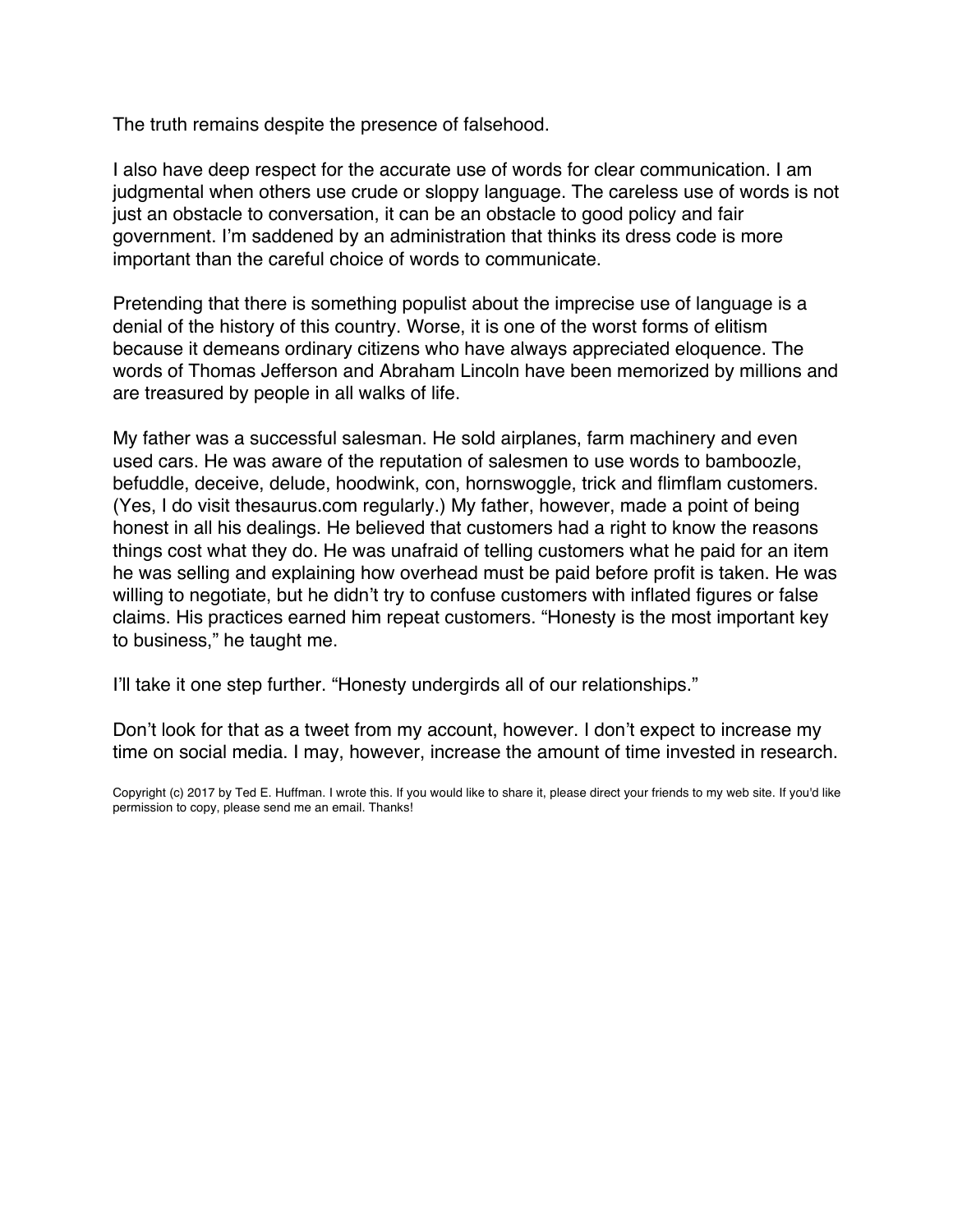<span id="page-14-0"></span>**February 7, 2017 – Enjoying Beauty**



I don't do this too often, but yesterday I treated a day off like a day off. After writing my blog, I went back to bed and slept in. (OK I was up and dressed by 7, but for me that's sleeping in.) After breakfast and a few household chores we went for a drive up to the northern hills. There are so many beautiful places in the hills and the temperatures rose with the altitude. It was a good ten degrees warmer in Spearfish canyon than it had been at home.

Spearfish falls is a short walk down to the creek from Latchstring Inn and enough hikers had made the trip since the last snowfall that there was a well-packed path to walk on. You did have to stay on the path. Otherwise, you'd sink into the less compacted snow. The thawing and refreezing on the surface of the snow made for some ice and we joked about my leading Susan down a slippery slope.

It wasn't the first time.

The events of the day were a bit of an early celebration of her birthday, as we'll be engaged in work as usual tomorrow, which is the actual birthday. While we enjoy birthdays, we don't get too carried away with parties and other celebrations in our family. We prefer some quiet time together to reminisce and enjoy each other's presence.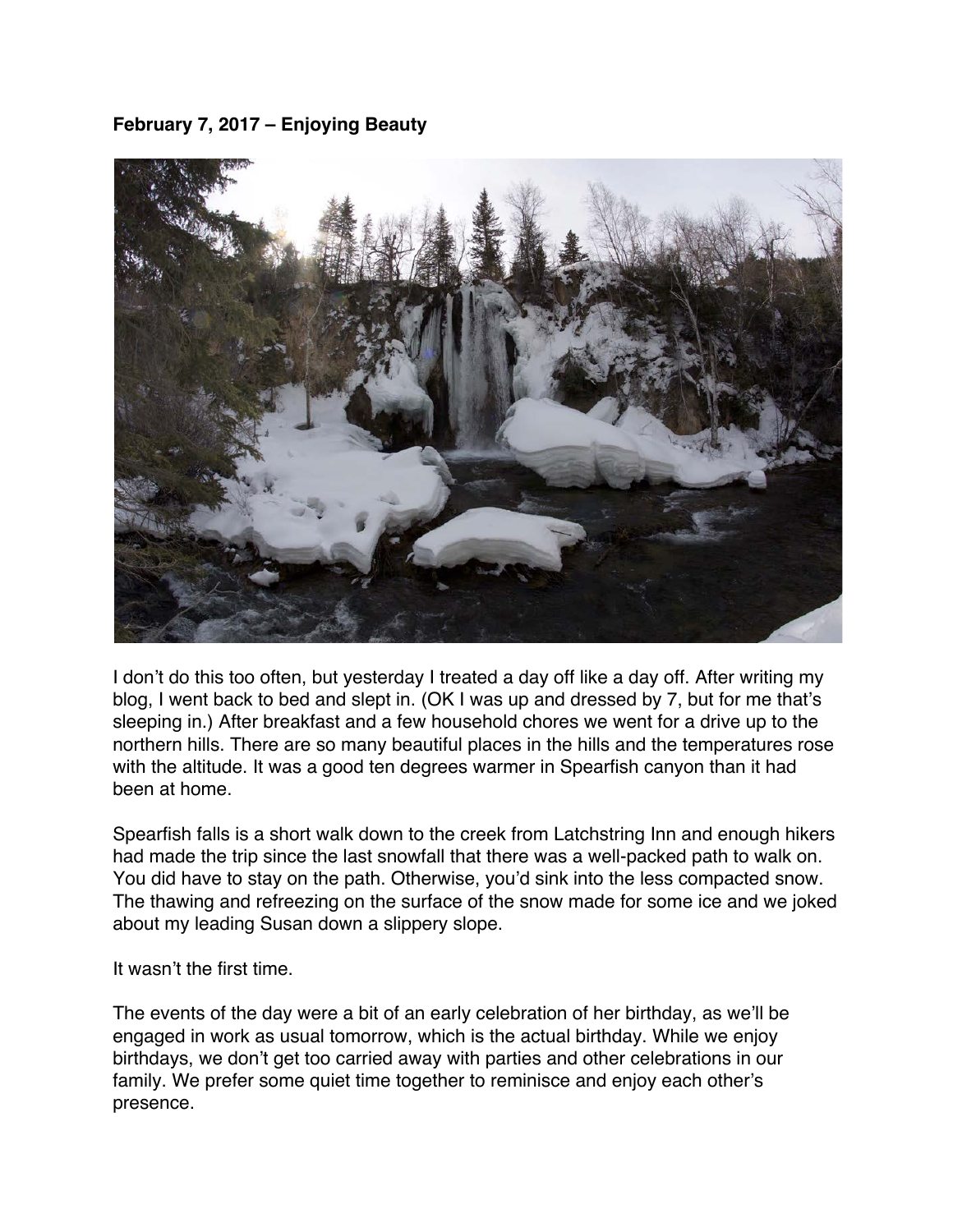Susan's birthday this year is another palindrome birthday: when her age reads the same backwards as forwards. It isn't a complex concept: 11, 22, 33, etc. However, it is worth noting as it is a little quirk of mathematics that makes it a bit different than other years. Since palindrome birthdays only come every 11 years, they are worthy of a bit of notice.

Since we were married in a palindrome year for Susan - she was 22 - that means that this is a palindrome anniversary year for us as well. I remember well attending a 50th wedding anniversary the year we got married and thinking that it would be such a long time before we would be in that situation. Now, at 44 years, it doesn't seem so far off.

Susan's palindrome years have been good years for us. I wasn't around at the time, but the year she turned 11, her family moved into a new home - the home where her parents lived for the rest of her mother's life. She got her own bedroom.

When she was 22, we were married.

The year she turned 33 was a bit less dramatic. We were established in our careers and our family was complete with two children.

She was 44 the year we moved to Rapid City and purchased the home where both of us have lived more years than any other home in our lives.

The year she turned 55, we had a wonderfully exciting sabbatical, fund in part by a grant from the Lily Endowment, that enabled us to travel to Australia with our whole family.

66 is looking like it will be a great year.

A short winter hike was just the right thing for yesterday. The winds were not bad, with occasional gusts. The weather was warm. And the scenery was magnificent.

I guess the official name of the falls is Little Spearfish Falls. Little Spearfish Creek plunges about 100 feet to join Spearfish Creek in the bottom of the canyon. Waterfalls are glorious in the winter as the spray freezes and builds up fantastic ice sculptures on either side of the waterfall. Some areas look like a frozen waterfall. Other areas are built up with intricate crystalline structures caused by the freezing mist. The snow sticks to the surround areas and builds up cornices with water flowing underneath.

The falls retain the musical sound of rushing water, but sound carries in a different way in the winter. Other than meeting a small group descending the trail as we were hiking back up, we had the area all to ourselves.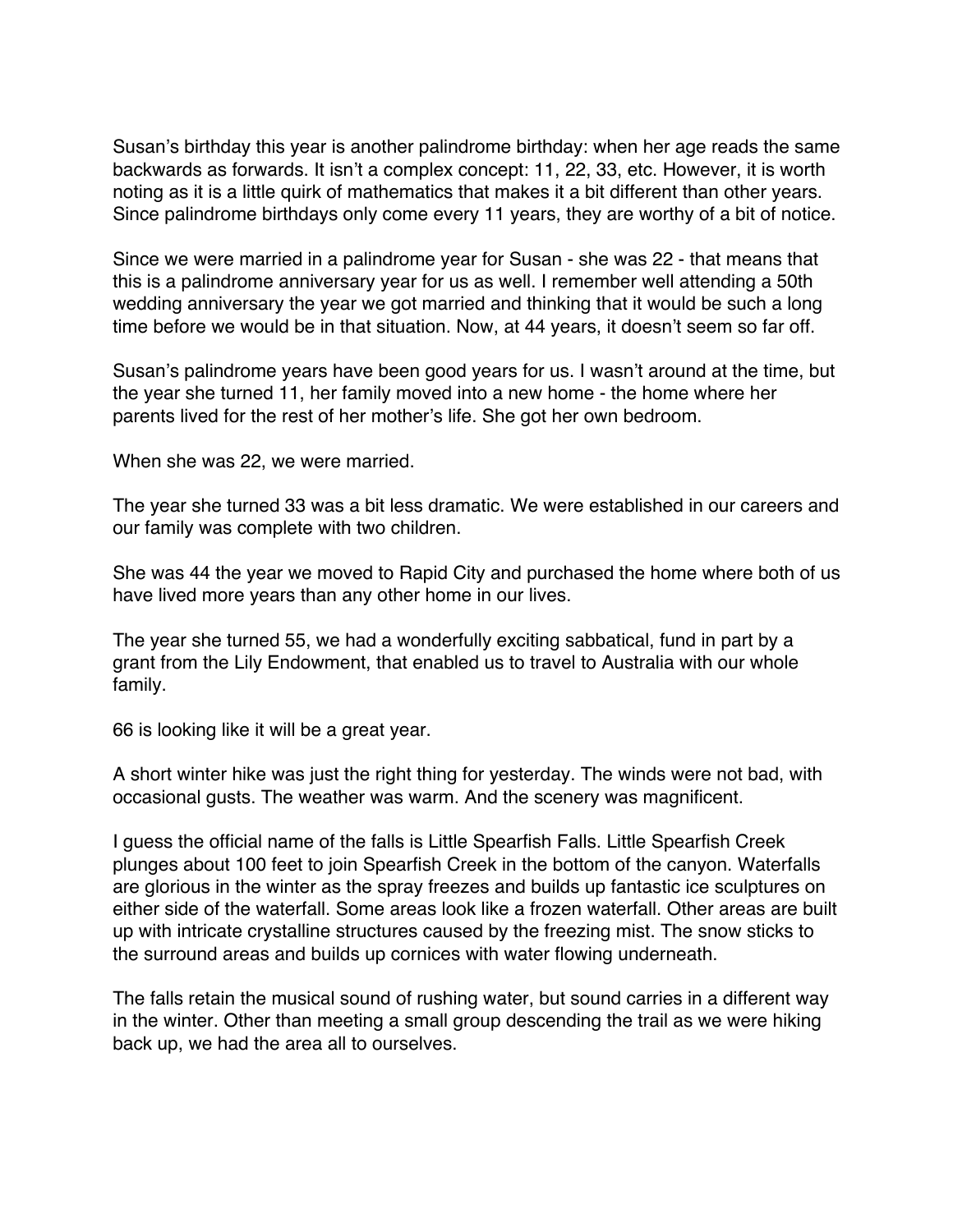<span id="page-16-0"></span>Whenever I am hiking in the hills, I wonder why I don't do it more often. We are so fortunate to have so many truly beautiful places that are so easily accessible. There are hundreds of short hikes that take one to incredible vistas. We are so fortunate to live in such a beautiful place.

This winter there has been plenty of talk about Spearfish Canyon all around the state. The Governor has proposed a series of land purchases and swaps that would result in forming a new State Park around the Canyon. There has been considerable resistance to the idea. Some people fear that despite promises, something that is now accessible without a fee might become a place where fees are charged. Some fear that increased publicity will result in crowds and a decrease in privacy. Private campground owners oppose the state competing with their operations. Some people wonder whether or not the state is a better steward of the lands than the current arrangement. This evening there is a meeting at the Journey Museum hosted by a group that opposes the proposal. Although I have some interest in the conversations, I won't be attending the meeting.

I'm no expert in the management of public lands. I do appreciate the other State Parks that we have in South Dakota, find the fees to be very reasonable, and enjoy visiting them frequently. Clearly the State has done a good job with balancing preservation and access in Custer State Park.

Yesterday, however, wasn't a day for politics. It was a day to enjoy the beauty of God's creation in the company of my partner and wife. It was a day to celebrate that despite the strangeness of human interactions and uses and abuses of power, the beauty and glory of the natural world is worth experiencing firsthand. Even though we sometimes spend too much time indoors in the winter, it is good for our spirits to get out and experience beauty firsthand.

Indeed, the land upon which we stand is holy ground.

Copyright (c) 2017 by Ted E. Huffman. I wrote this. If you would like to share it, please direct your friends to my web site. If you'd like permission to copy, please send me an email. Thanks!

#### **February 8, 2017 – A Place of Clean Water**

Mni Wiconi is a Lakota phrase that means simply, "Water is life." It has become a familiar phrase in the Dakotas since members of the Standing Rock Sioux tribe invited people from around the world to come together to raise awareness and action in response to the building of the \$3.78 billion Dakota Access pipeline to transport up to 570,000 barrels of crude oil from North Dakota across four states to a market hub in Illinois. The pipeline is being built despite opposition from farmers, ranchers, and environmental groups, but most visible in their opposition have been the indigenous people. Representatives from tribes around the United States and indigenous people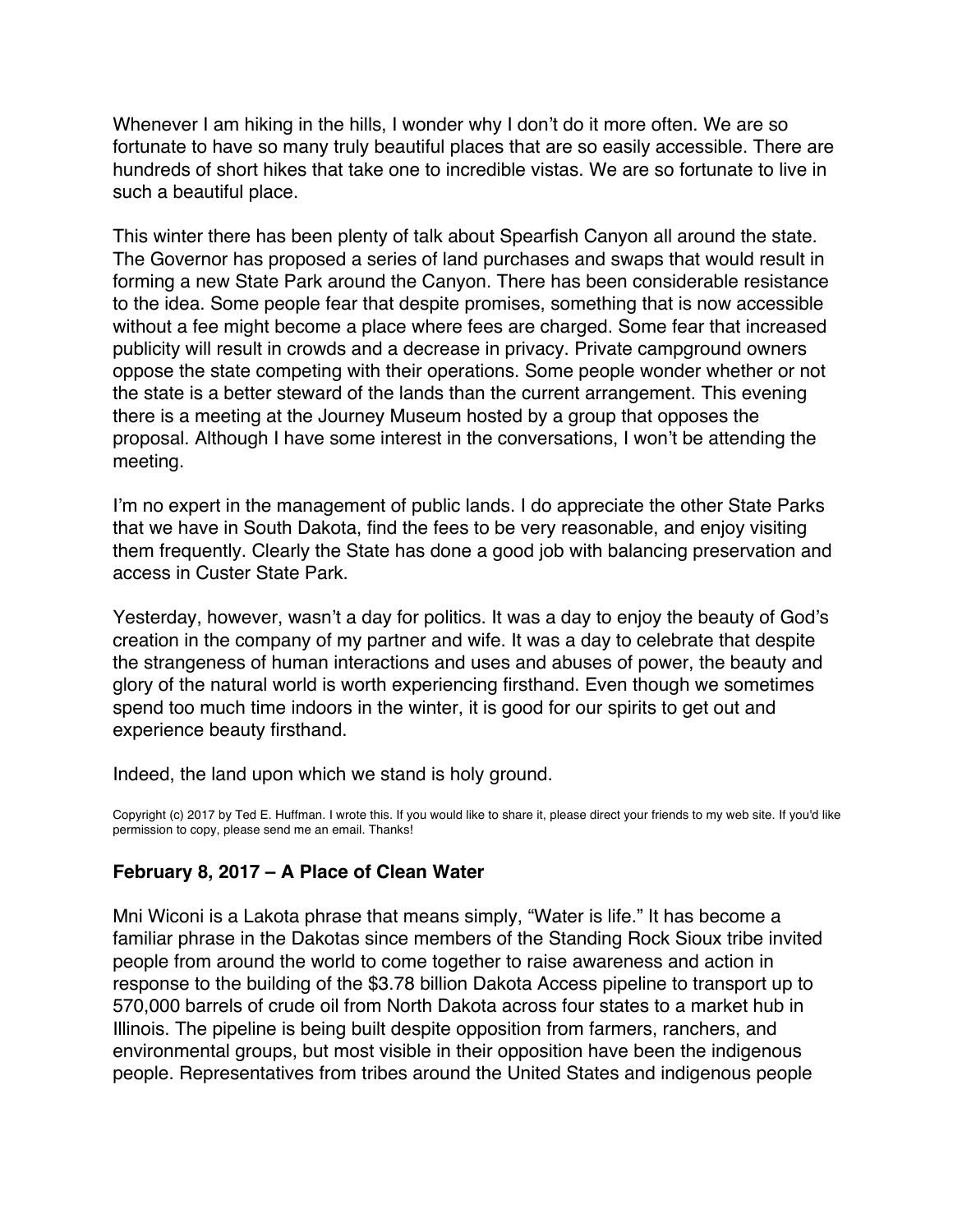from several other nations have gathered, camped, prayed and peacefully faced off against heavily armed private guards and public law enforcement officers.

While some slim avenues of legal action remain, it now appears that the pipeline will be built under the Missouri River on former Hunkpapa Territory condemned for the building of Oahe Dam.

The political and media frenzy around the building of the pipeline seems to have overcome the prayers of the elders and overshadowed the simple concern for the water that is the source of life not just for indigenous people, but for all living things.

Putting aside the politics and the frenzy, water remains one of the great miracles of the universe. We are all made of water. We are all dependent upon water. The human manipulation and pollution of water has left this planet stretched to its limits when it comes to supporting the population of humans which now has exceeded 7.5 billion people and continues to grow.

Already water has become a commodity which is bought and sold, and over which people fight. Access to clean water is literally a life and death struggle in many parts of the world. The increasing commodification of water was evident in the advertising for the Super Bowl this year. Averaging \$5 million for each 30 second ad, one proclaimed, "Fiji water is a gift from nature to us to repay our gift of leaving it completely alone. Bottled at the source, untouched by man, it's earth's finest water."

It's an intriguing concept. Pure water, with no additives, is placed into non-reusable plastic containers and sold at a sufficient profit to afford its sellers multi-million-dollar advertising campaigns.

It is also water that the planet's poorest people cannot afford to drink.

I am a lover of water. I paddle on its surface whenever I am able. I drink water every day. But I acknowledge that my presence and my consumption takes a toll on the planet. The lake where I paddle is an artificial reservoir. The water I drink is filtered and treated. My consumption is a luxury of a certain affluence.

Mni Wiconi - Water is Life.

There is a lake that is so pure that you can lower a cup into it and safely drink it. It is the last of the 10 largest lakes in the world to remain in its natural, unaltered state. It is bigger than Belgium. It is deeper than Lake Superior. It is the eighth biggest lake in the world. It is so beautiful that people have composed love songs to it. It is so mysterious that there are those who believe it is alive. Straddling the Arctic Circle, it remains hidden under a layer of snow and ice most of the year. It is surrounded by wilderness - boreal forest and tundra, rivers and mountains with virtually no human inhabitants except a tiny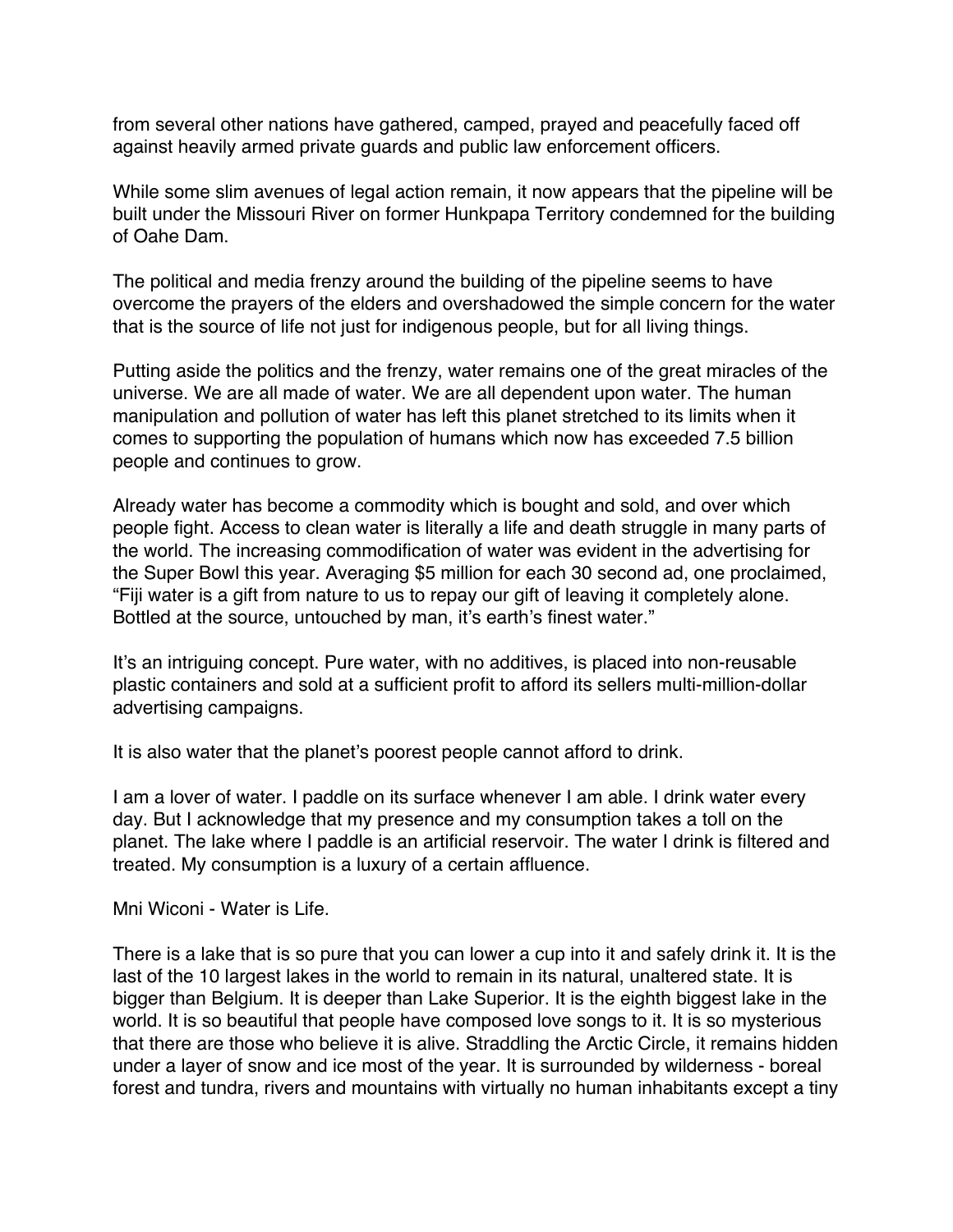town on its shore with a population of 503 people, who are as connected to the lake as their ancestral name implies. They are Sahtuto'ine - Bear Lake People.

I have never been to Great Bear Lake. I may never be blessed to see the northern lights dance above it. But I am deeply grateful for its presence - and for two aspects that make it a treasure for the entire world. The first aspect is that last March, Great Bear Lake was declared a Unesco Biosphere Reserve, called Tsá Tué Biosphere Reserve. It is the largest in North America. The world has made a commitment to preserving this body of water for future generations.

There is something equally important that bodes well for the future of Great Bear Lake. It is the first Biosphere Reserve to be led by an indigenous community. Furthermore, a few months after the Reserve was created, the Canadian government granted Deline, the community on the shores of the lake, self-government. The people who live there have full control of language and education. That makes it the first time that an aboriginal government in Canada has been given the responsibility for governing everyone in the community, aboriginal and non-aboriginal. Together with the Unesco designation, self-government means that Deline can control what happens to Great Bear Lake.

What needs to happen to the lake, of course, is nothing.

The lake is a world treasure that can be harmed by too many visitors. Fortunately, its remote location and harsh climate protect it from casual tourists. It is a very difficult journey to make it to its shores. It is a journey that I may never undertake. All the same, I benefit from the presence of the huge body of clean water. The whole world benefits from it.

The tragedy is that thousands of years ago every lake used to be that clean.

The tragedy is deepened by the fact that some of the world's sources of clean water are being exploited for profit and kept out of the hands of those who have no money.

In a world that seems literally "hell bent" on polluting and threatening every source of water there is a glimmer of hope in one body of water that is out of the reach of the seekers of short-term profits.

I'm almost ashamed to have written about Great Bear Lake in my blog this morning. It probably should be kept a secret.

Copyright (c) 2017 by Ted E. Huffman. I wrote this. If you would like to share it, please direct your friends to my web site. If you'd like permission to copy, please send me an email. Thanks!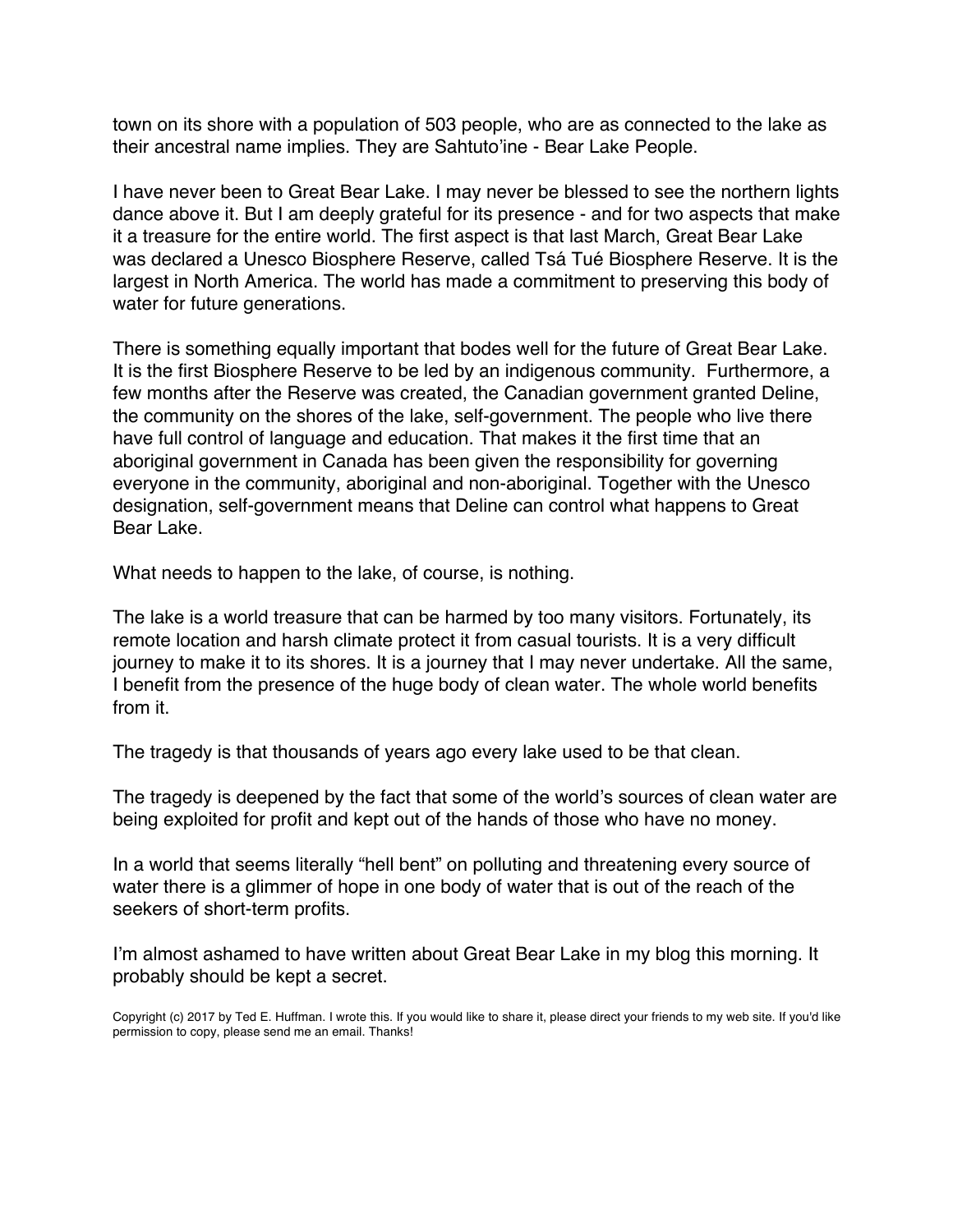## <span id="page-19-0"></span>**February 9, 2017 – A Health Care Crisis**

Severe mental illness is amazingly common in our society. It is very rare for me to go an entire week without direct contact with a family who has experienced a major trauma as the result of mental illness. I realize that I am in a place where I am exposed to more of the effects of mental illness than some others. I am on our community's suicide response team. But suicide is only one of the manifestations of severe mental illness. There are illnesses that produce distortions of perception, delusions, hallucinations, and unusual behaviors that do not result in death. They do, however, result in disability and can persist for years disrupting jobs and family life.

There is, however, a huge stigma associated with psychological illness in our society. Mental illnesses have been viewed as character flaws or a lack of personal discipline by those who have no experience or understanding of the disorders. The stigma results in isolation not only for those who suffer from these diseases, but for their families as well.

Schizophrenia is one of the most common thought disorders. It is very difficult to accurately diagnose because it has so many variations in its symptoms. It is not, as some have characterized it, a "split personality" or a "multiple personality." It can manifest with psychotic symptoms such as hallucinations, false perceptions and beliefs, bizarre behavior, disordered speech, and delusions. It can also affect a person's mood and emotions, showing up as depression, anxiety, anger, and rapid shifts in mood. For the vicim of the disease there are problems with attention and information processing. Once a diagnosis is made, treating the illness is a long and difficult process. Chemicals that are effective in some cases, do not work in others. The process of finding effective medications and dosages is one of trial and error. Sometimes a treatment will be effective for a while and then suddenly fail to work.

Surrounding the diagnosis of Schizophrenia is a cluster of schizoaffective disorders that often manifest in depression, mania, or both types of symptoms. Schizoaffective disorders can appear quite like bipolar disorder which is a different category of illness marked by extreme mood swings. Persons suffering from bipolar disorder can have periods with few or no symptoms in between cycles of mood and behavior swings.

Depression is another mental illness that can completely disable its victims.

When you live with a person who suffers from one of these or other mental illnesses, your life can easily be disrupted by behaviors that threaten the stability of your home, and in some cases threaten the safety and well-being of yourself and those you love. Families who have a member suffering from one of these illnesses develop coping skills, but are often overwhelmed and frustrated with a lack of services. They find themselves with few options when it comes to seeking help.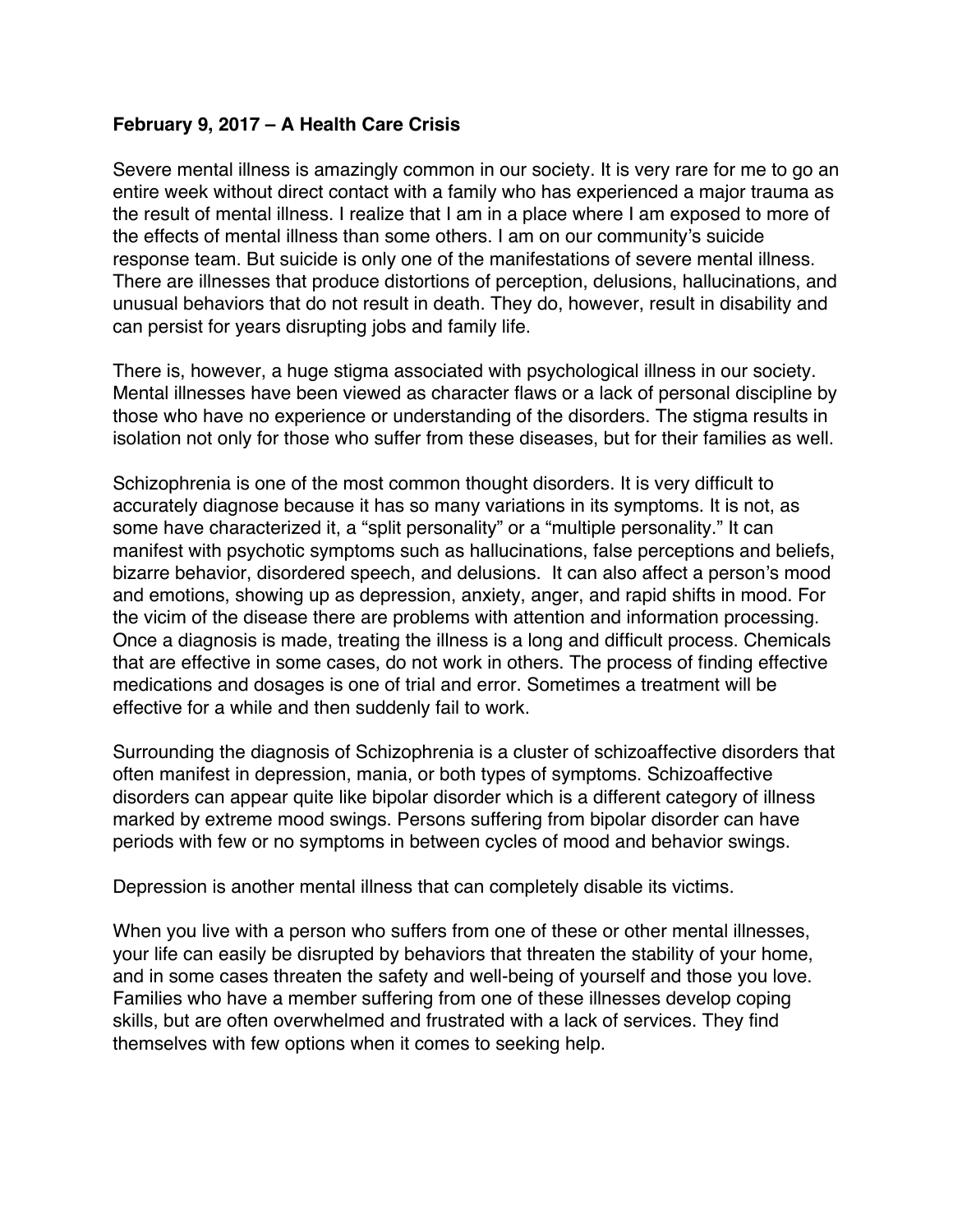Our community hospital has a small behavioral health unit in a building that housed a former hospital. The facility is too small for the needs of our community and almost constantly full of patients who need constant care. This means that when a crisis occurs in the life of someone who is not in the hospital, there is no space available for treatment. Until last week, patients in acute crises who could not be admitted to behavior health because of a lack of space were treated at the main hospital. As of February 1, our hospital began to refuse admission to patients suffering from mental illnesses. In its statement, the hospital seems to deny prevailing medical practice, saying, "Effective Feb. 1, 2017, we will no longer admit behavioral health patients who do not have acute medical needs to the main hospital when the Behavioral Health facility is at capacity."

Saying that a person suffering from a mental illness does not have acute medical needs flies in the face of the medical facts. It is not just a case of hospital priorities. It is a case of a major medical facility operating with false assumptions about basic medical facts. Mental illnesses are real. Acute mental illnesses require prompt treatment. Refusing such treatment is a denial of the core mission of a community hospital.

Imagine having a family member who is in such acute mental distress that they are causing self-injury or injury to others. When you arrive at the hospital you are told that they will not admit the patient. When you ask where you can find a place of temporary safety while you seek other treatment options you are told to take the patient to the jail. In South Dakota a person can temporarily be held in jail for up to 24 hours without being charged with a crime.

Obviously, jail will hinder, not help the person suffering from the illness. Obviously, the jail was created and is staffed for other purposes.

Our hospital has an entire floor of single luxury suites. But we cannot afford to expand our behavioral health facility to meet the needs of our community. Our hospital has announced the construction of a major orthopedic and sports medicine institute that will "provide care for elite athletes, with facilities and staff to train to enhance their athletic performance," but cannot afford to provide space for those suffering from acute and lifethreatening symptoms of major mental illness. Our hospital found money to construct new parking structures, include covered parking for the convenience of physicians and caregivers, but cannot find room for people suffering from mental illnesses.

One of the reasons the hospital doesn't have space is that it is in the process of making all current patient rooms private.

I won't go into additional amenities such as a new main entrance to the building, a new office building, and other expensive hospital projects.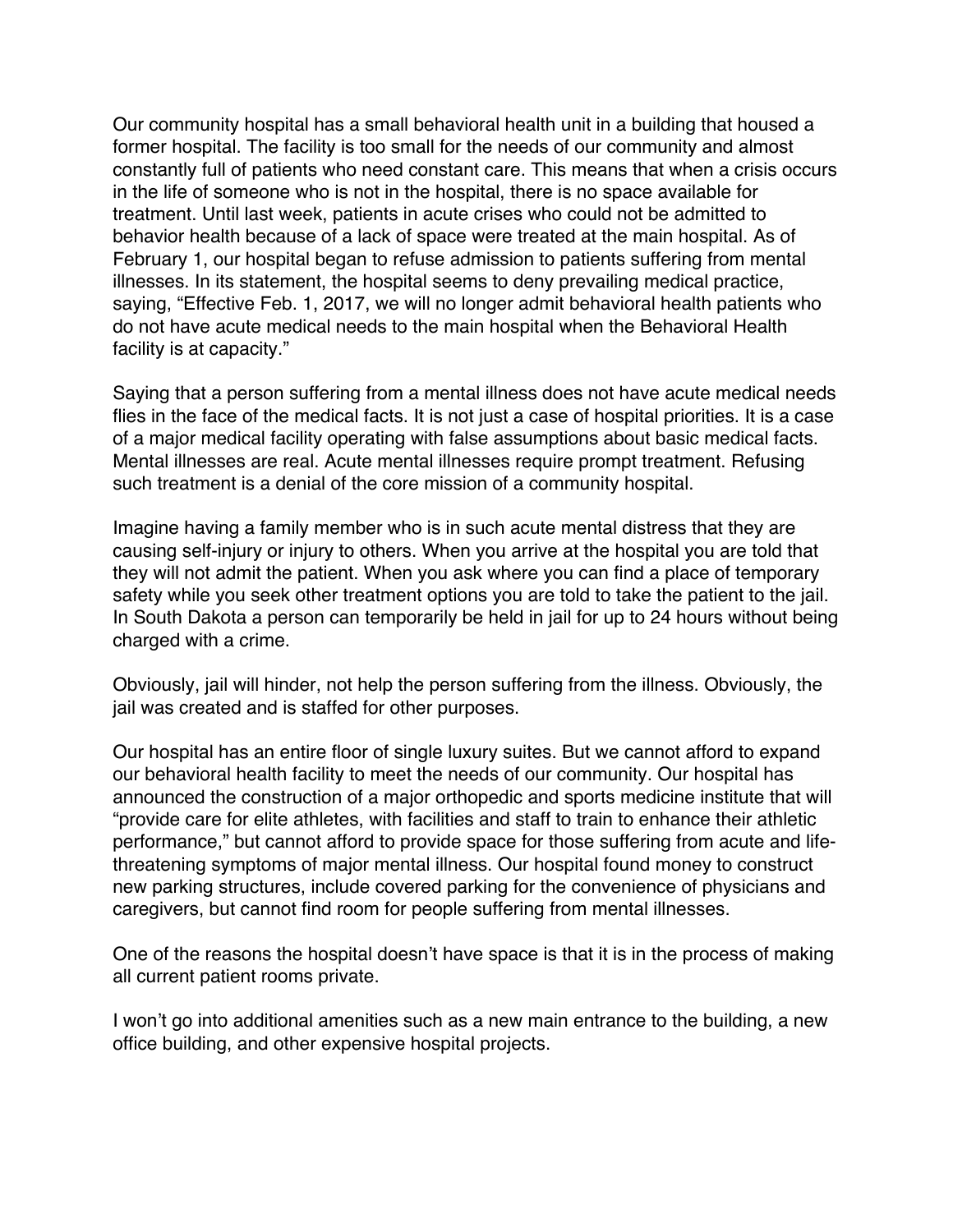<span id="page-21-0"></span>Mental illness cuts across all social barriers. It occurs in families of different educational and socio-economic levels. It may not pay in terms of reimbursement to the hospital in ways that elite sports medicine does, but care for those who suffer is as critical as emergency services to those who are injured in accidents.

As you can tell, I'm pretty worked up about this. Fortunately for you, I've used up my words for today's blog, so you don't have to endure my rant about sending children suffering from autism spectrum disorders more than 300 miles out of town in search of treatment.

The health care crisis is not somewhere else or sometime in the future. It is right here, right now in our community. The crisis is real.

Copyright (c) 2017 by Ted E. Huffman. I wrote this. If you would like to share it, please direct your friends to my web site. If you'd like permission to copy, please send me an email. Thanks!

# **February 10, 2017 – Faithful Humility**

Jesus told a parable of two men who went up to the temple to pray. One was a Pharisee. the other was a tax collector. The Pharisee's prayer was something like this: "Thank you, God, that I am not like others: executioners, cheaters, adulterers. Thank you that I'm not like this tax collector. I fast twice a week. I give tithes of all that I get." Not far from the Pharisee stood the tax collector. His prayer was this: "God be merciful to me. I am a sinner!" After he told the story, Jesus commented to his listeners, "The one who prayed for mercy went to his house justified. Not so for the Pharisee. If you pump yourself up, you will be humbled. Those who are humble will be exalted." (Luke 18:9-14)

Add to that a story that is told in theological seminaries: There once was a great scholar of the New Testament who was beloved by his students. They marveled at his insight and understanding. One day one of his students asked him about the parable of the pharisee and the publican. He responded, "Go to the library and check out the book that I wrote on that parable. It's absolutely the best book ever written on that subject."

I'll pause to let that one sink in.

Joke number two for the day: After a conference held to study the parable, three great leaders of the church were in the great chapel. They prostrated themselves before the altar, beating their breasts and praying, "Lord have mercy, for I am nothing!" After a few minutes the janitor, who happened to be watching, put down his cleaning supplies and went up and knelt beside them, repeating their prayer. As the church leaders left the chapel, one poked another in the ribs and said, "Look who thinks he's nothing!"

It isn't easy to be truly humble.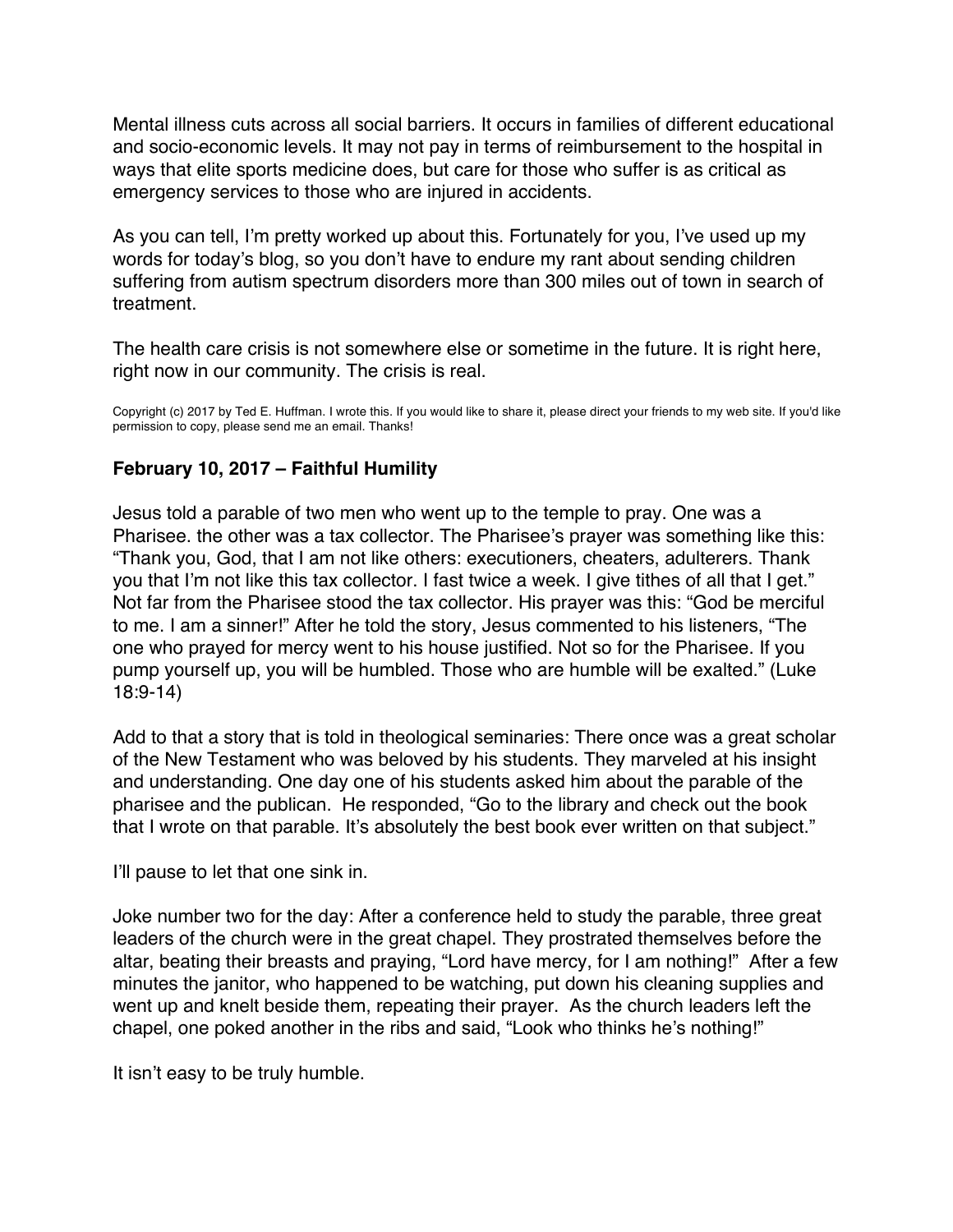I've been a pastor for nearly 40 years. I try to live a faithful life. I try to present myself, as I really am, to God in my prayers. Yet, I still have within me a part that keeps comparing myself to others. Not long ago, I failed to understand what one of the mid-level judicatories in our church was doing. I thought to myself, "Who does he think he is? He wouldn't last a month in my job!" Fortunately, I didn't say it out loud. It wasn't exactly a humble thought. There have been times when I've blurted out similar thoughts.

If one would be truly humble, the only comparison that should be made between yourself and others is to look deeply for similarities. It is critical for preachers to connect with those who listen to our sermons. That is one of the reasons I step out of the pulpit. Standing in a high pulpit with your feet above the heads of the people you address raining words down upon them, it is difficult not to think you are somehow better than those who are listening. Stepping out of the pulpit to preach reminds me, every week, that I speak as one member of the congregation. We are equals. My role is to clarify the scriptures in the context of this congregation and what it says to all of us, not just to some of us. After all these years of practice, I still don't get it right every time.

After I graduated from seminary, I was an educational elitist. I had invested eight grueling years of my life in higher education. I had a diploma with the word "doctor" on it. I had published articles in professional journals. I was proud of my grades and my academic achievements. Beginning my work in a rural parish that was more than 100 miles from any population center, I quickly found out that I still had a lot to learn. Two places served to further my education in the ministry. One was the local cafe, where people gathered for mid-morning coffee. I'd go in and most of the customers were simply drinking coffee. It was rare for one of them to order any food between mealtimes. It was the place where the politics of the town and of the nation were discussed. It was the place where the triumphs and tragedies of its people were shared. The first time I went to the cafe, the place went silent as I walked into the room. I got a cup of coffee and slid into a back booth and tried to hide. It took several minutes before people began to talk again. It took several weeks before they invited me to sit at their tables. Even then, they were careful with their words when I was around. Five years later, the roughest cowboys didn't stop cursing when I came into the room. I learned a lot from just listening to the talk of the town.

The second place I learned about rural ministry was when I made ranch visits. I quickly learned to wear my boots and jeans and to head for the barn after I parked my car in the yard. I'd observe what work was being done and join in, whether it was stacking bales or shoveling manure. It wasn't four years of undergraduate school and four more years of graduate study that was connecting me with the people I served, but rather the high school summers I worked on a ranch to earn spending money. Once the ranchers learned I could drive a grain truck and unload a combine without it having to stop cutting, I gained a certain level of credibility among them.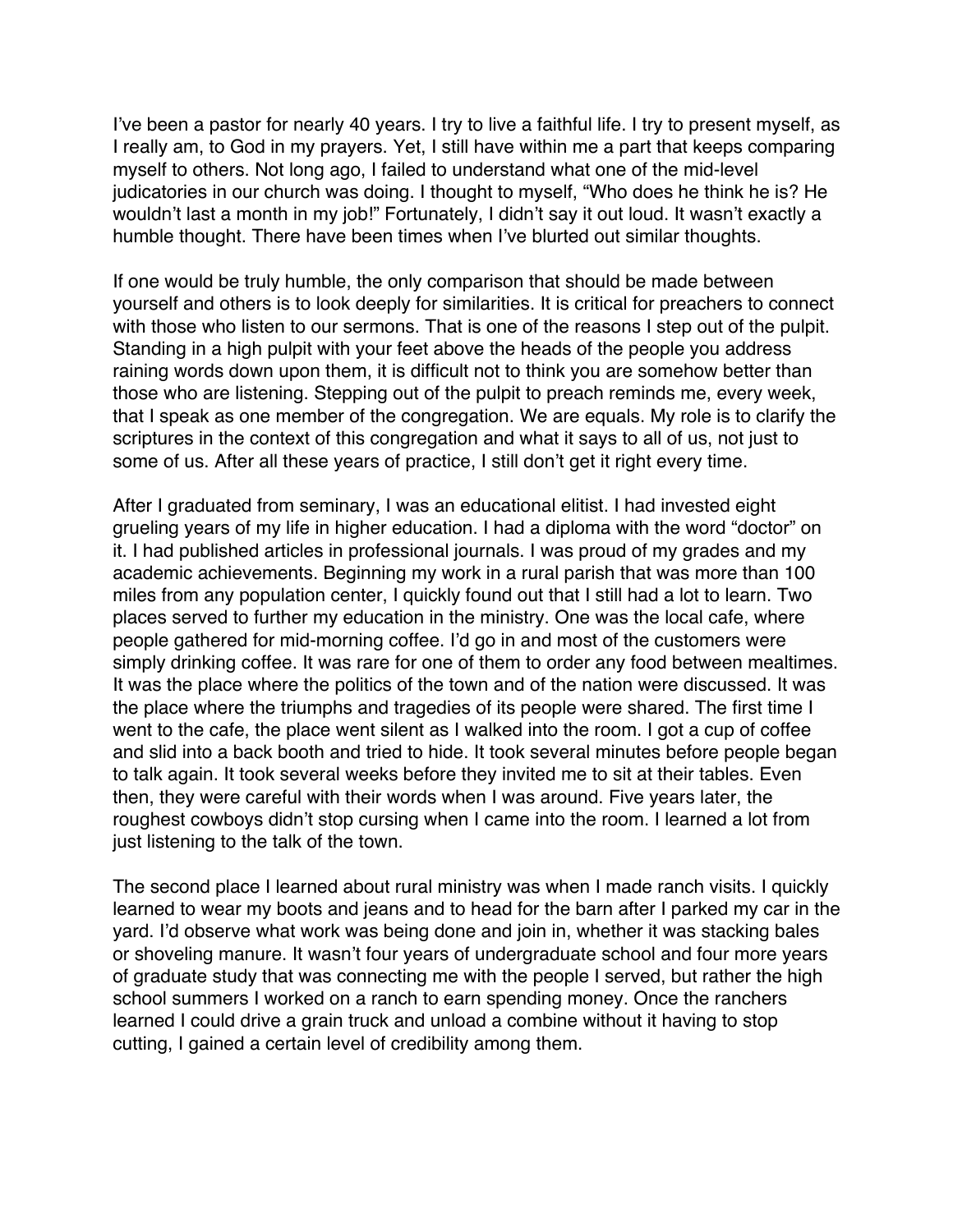<span id="page-23-0"></span>I still haven't mastered my pride. I still struggle with humility. I still catch myself comparing myself to others. I still have to resist the temptation to tell others how to act.

Recently I've begun to pay attention to how many times I use the words "we" and "I" in my sermons. "I" is a word that separates me from those who listen. "We" is a word that binds us together.

I have a lot yet to learn. However, I sense that we are making some progress.

Copyright (c) 2017 by Ted E. Huffman. I wrote this. If you would like to share it, please direct your friends to my web site. If you'd like permission to copy, please send me an email. Thanks!

# **February 11, 2017 – Serving Those in Need**

Because of the work I do with The Front Porch Coalition, I attend a lot of funerals for those who have died by suicide. Attending funerals that are officiated by someone else is a good practice for a pastor. Direct observation is a good way of learning. Often what I learn is what not to do. Promising grieving family and friends that they will get over this is not a good idea. Not only is it untrue, but those who are grieving don't want to get over a person they have loved. Pretending that no one knows that the death was by suicide is not helpful. Describing the horrors of hell or the rewards of heaven can be overplayed in ways that are harmful. Being impersonal and offering generic platitudes and prayers that would work at any other funeral doesn't serve those who are grieving. I've got a long list of what not to do.

Knowing exactly what to do is a bigger challenge.

Actually, I don't officiate at many funerals of those who have died by suicide. The role of a chaplain is to steer individuals and families toward their own spiritual resources, not to impose my own church or theology on those I serve. I regularly call my colleagues and get them involved in serving those who are suffering the trauma of sudden loss.

Today, however, I will be officiating. The obituary lists three family members who preceded the victim in death. I officiated at all those funerals. Now, my job is to walk yet another journey of grief with a family that has known more than its fair share of grief in recent years. I've been working on the funeral service most of the week and yesterday I invested a block of time to write the funeral meditation. I woke this morning with that meditation on my mind, thinking of how I might make a change here and there.

I've been around enough to know that it is how you say things as much as what you say. Just having the right words is insufficient. Furthermore, there are no right words for such a situation.

The family is wondering why this happened. They don't understand the choices their brother made. They are struggling with themselves wondering what might have been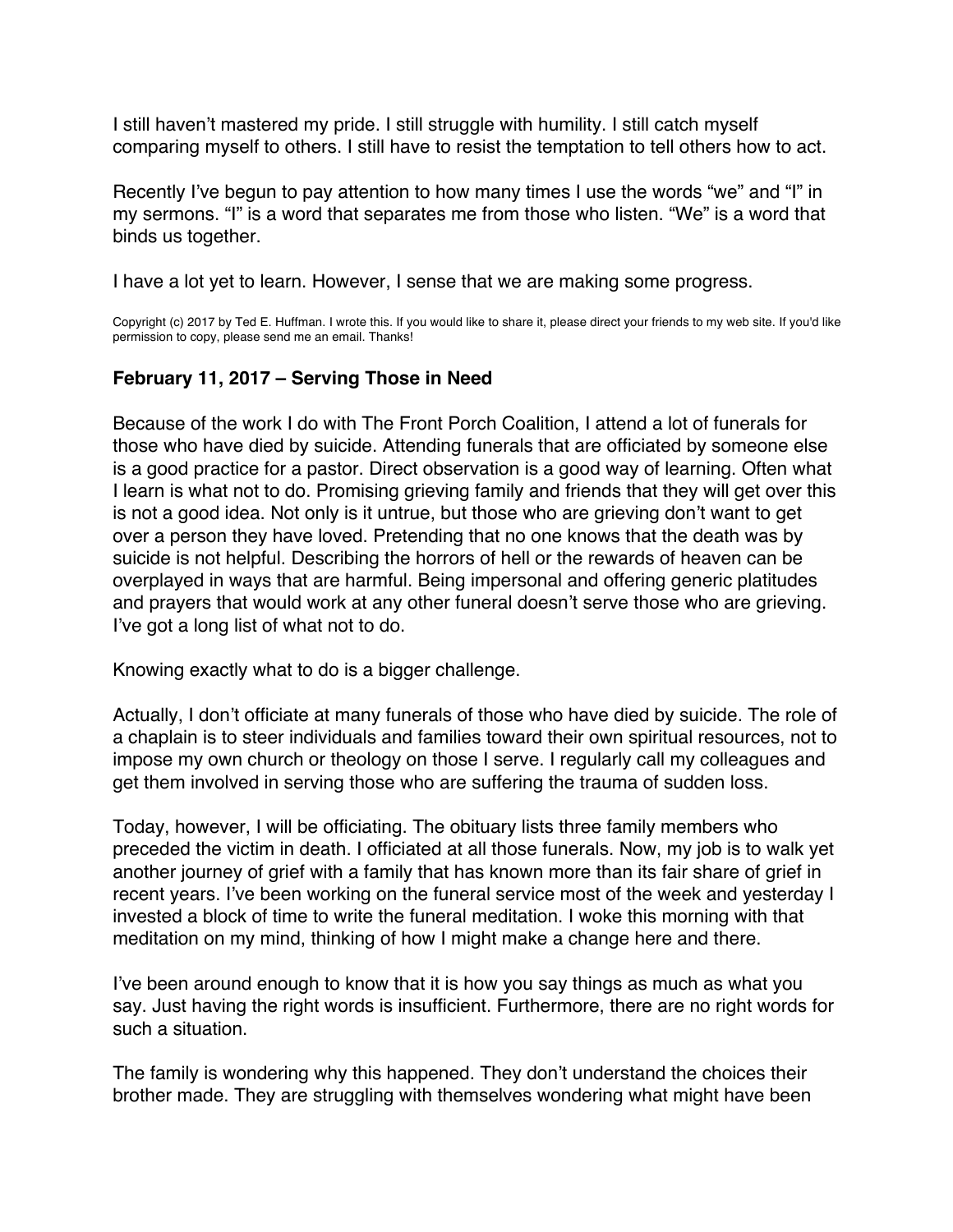done to prevent the death. They are filled with thoughts of what might have been. I don't have answers to any of their questions. The best I can do is to reassure them that such questions are normal and remind them that when a person dies by he is not in his right mind. Unfortunately, the evidence about what he was thinking is not available. It was lost with his death.

There is no small amount of anger: "How could he do this to us?" This too is completely normal. But the family members don't want to feel angry. They actively work to suppress their anger because they don't want to be mad at someone they loved so deeply. As an officiant I have to acknowledge the reality of the anger, but I don't need to overemphasize it. It simply isn't the only feeling that is present in the room.

Every worship service that I lead is, in part, about building community. One of my goals is to craft experiences for people where the sharing of the experience connects them with the others in the room and enables them to access the support of others. I cannot take away the pain of grief. My goal is that no one should have to bear that grief alone.

It is so easy for me to over think the dynamics of any funeral. I go through the family members who were present when we planned the service one by one in my head. I think about their different experiences and different relationships with the one who has died. I think about the impact of this death on their place in life's journey. Losing an uncle is different from losing your baby brother. It is different for those who have married into the family. The perspective of friends is not the same as that of family members. The community that will gather today is complex and there are many factors that influence who will come and who will be absent.

Like every service of worship my effectiveness in my role is dependent upon how open I can be to allowing the spirit to flow through me.

A few weeks ago, I embraced a colleague just before he began to officiate at a service for a young man who died by suicide. He asked me, "Have you ever felt inadequate to the job that you have to do?" "All the time," I responded. And then I noted, "Fortunately you aren't alone."

It is true. A pastor never stands alone in the pulpit. God will be present, and my job is to allow God's presence to be perceived by those who are grieving.

Still, it is possible that my nervousness and feelings of inadequacy are important elements of the process. Being asked to serve a family in a moment of crisis is an awesome responsibility and realizing the awe that is inherent in the task is not a bad thing. Shaking in my boots as I stand before God is probably the appropriate posture for the occasion. Knowing that this is a once-in-a-lifetime experience for the family is a good reminder to me of the importance of today for them.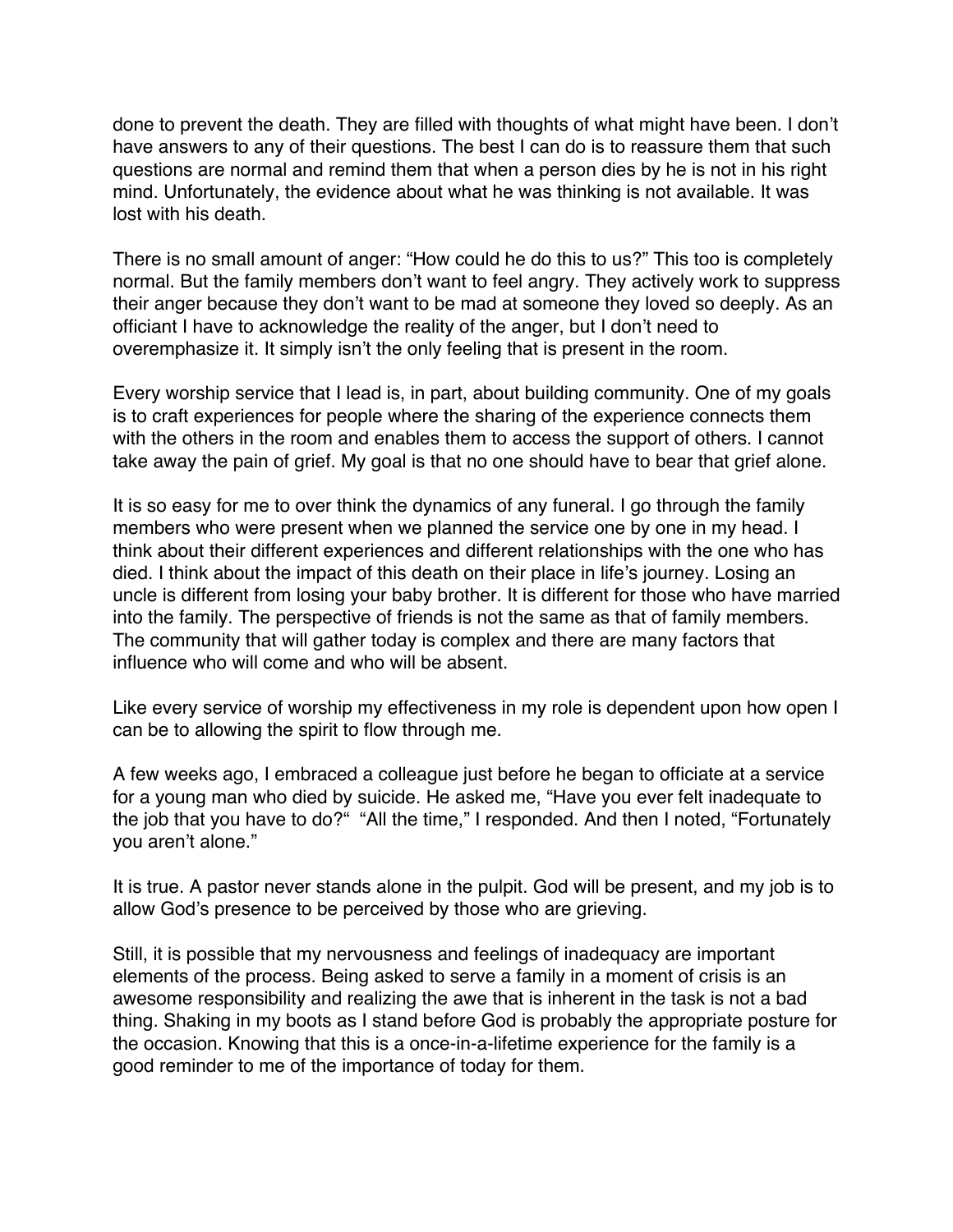<span id="page-25-0"></span>Today is not about me. This rather selfish blog post is just part of my mental preparation. Perhaps it shares with my readers a small view of the inside of a pastor's preparation for the work that we do. Perhaps it is simply clearing my mind of the extraneous self-indulgent thoughts that need to be laid aside to serve a family deep in grief. I have a few more hours to read through the service, make a few changes and prepare for the important part of the day: being face-to-face with people who need on this day to know they are not alone.

Copyright (c) 2017 by Ted E. Huffman. I wrote this. If you would like to share it, please direct your friends to my web site. If you'd like permission to copy, please send me an email. Thanks!



# **February 12, 2017 – Horses and the Spirit**

My father grew up on a farm that was worked by horses. My grandfather operated the homestead of his father where grandpa was born in a sod shanty until his children were teenagers. There were ranches where there were sleek cutting horses and other animals bred for speed and agility, but the horses on their farm were selected for strength and teamwork.

Around the time my father graduated from high school, land prices in North Dakota were beginning to emerge from the bottom of the Great Depression and grandpa was able to sell the farm and put together enough money to purchase a gas station one state to the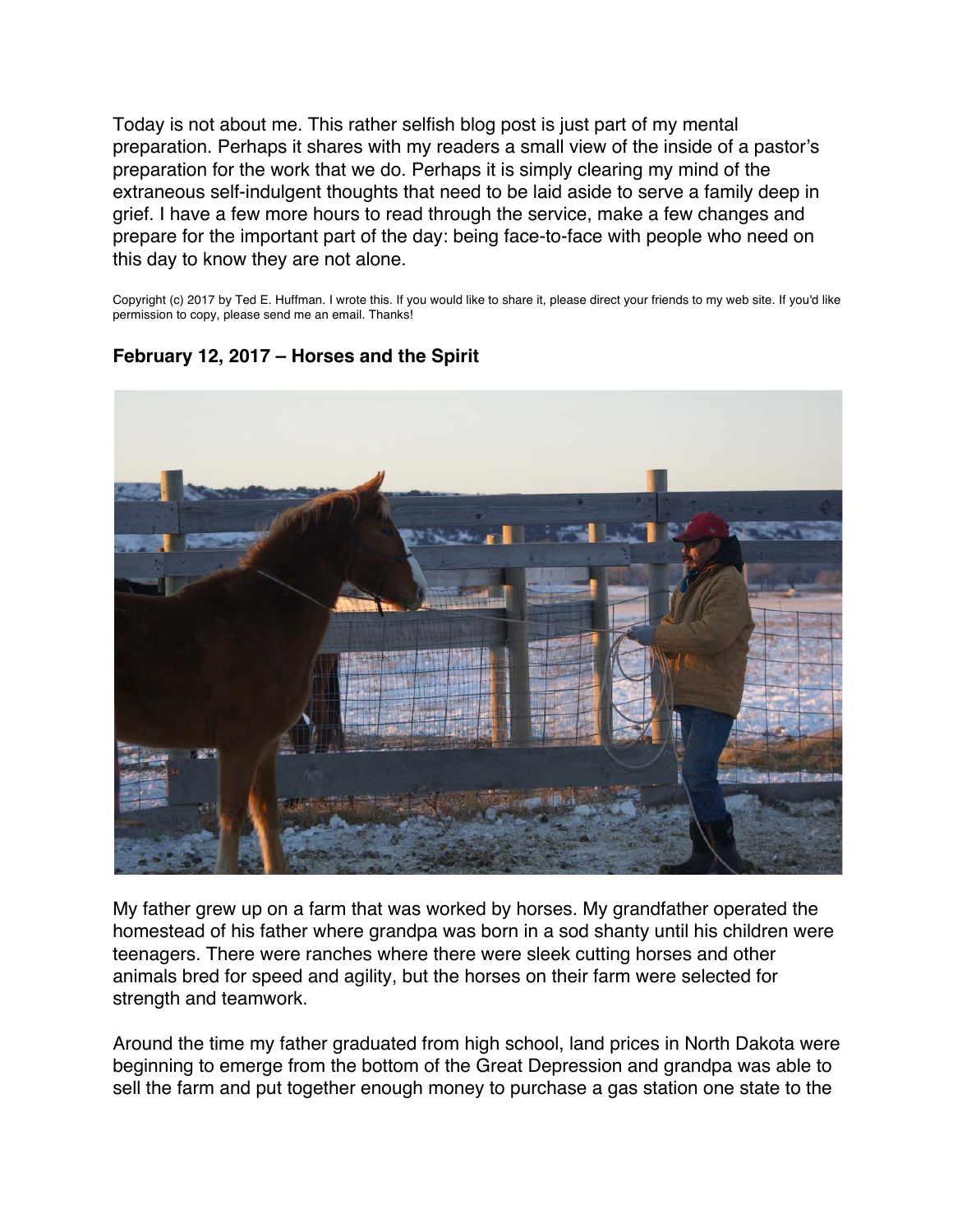west, demonstrating his belief that automobiles were the future and a more stable economy from which to support his family. Having endured the Great Depression on a dry-land wheat farm in North Dakota, he wanted to build something different for the next generation.

My father retained a bit of that farm upbringing inside of him. Although he earned his living as a pilot and farm machinery dealer, he always wanted to have a few animals around. We had donkeys and for a short time bred mules for the Forest Service in partnership with another man who had a small average and a few horses. We raised chickens for our freezer. We had various pets over the years from cats and dogs, hamsters and guinea pigs to a turtle, rabbits and other creatures.

When I was in late elementary school, he set up horse riding lessons for us. We'd go a couple of times a week to a place on the edge of town where we learned to catch and bridle the horses, saddle them up and put a bit into their mouths and then ride them. The horses on the place were tame and we didn't learn very much but developed a bit of confidence about being on the back of a horse. Later I developed a friendship with a classmate whose parents operated a dude ranch, and we often rode their very tame animals as a part of our entertainment.

Although I wear cowboy boots, I never really became a horseman.

Years later, when I had graduated from seminary, I signed up for a fund raiser for Church World Service/CROP that was a half day horseback ride. I borrowed a horse and rode just enough to make myself pretty stiff the next day, which was a Sunday, much to the delight of my parishioners who teased me about it for quite a while after the event. We did raise some money for the cause, however.

My friend Byron, however, has an entirely different relationship with horses. He is the pastor of Upper Cheyenne United Church of Christ in Bridger, South Dakota. Over the years of his service to the congregation at Bridger, he has tried a lot of different projects to serve the people and create sustainable projects that build community. They have planted fruit trees and raise chickens. They have developed a quilting and handicraft project and purchased a quilting machine. They have built and then expanded the church fellowship hall to serve community meals and provide shelter when storms batter the region.

Bridger is a location with a lot of historical significance, but the heart of the contemporary community is a housing project. There are no services in the town - no stores, no gas stations, no school. That means that the people must drive for everything that they need. It also means that there are no jobs in town. It is the area where Byron grew up and he knows first-hand how deep-seated unemployment can combine with other factors such as alcohol and drug abuse to create real problems for the people.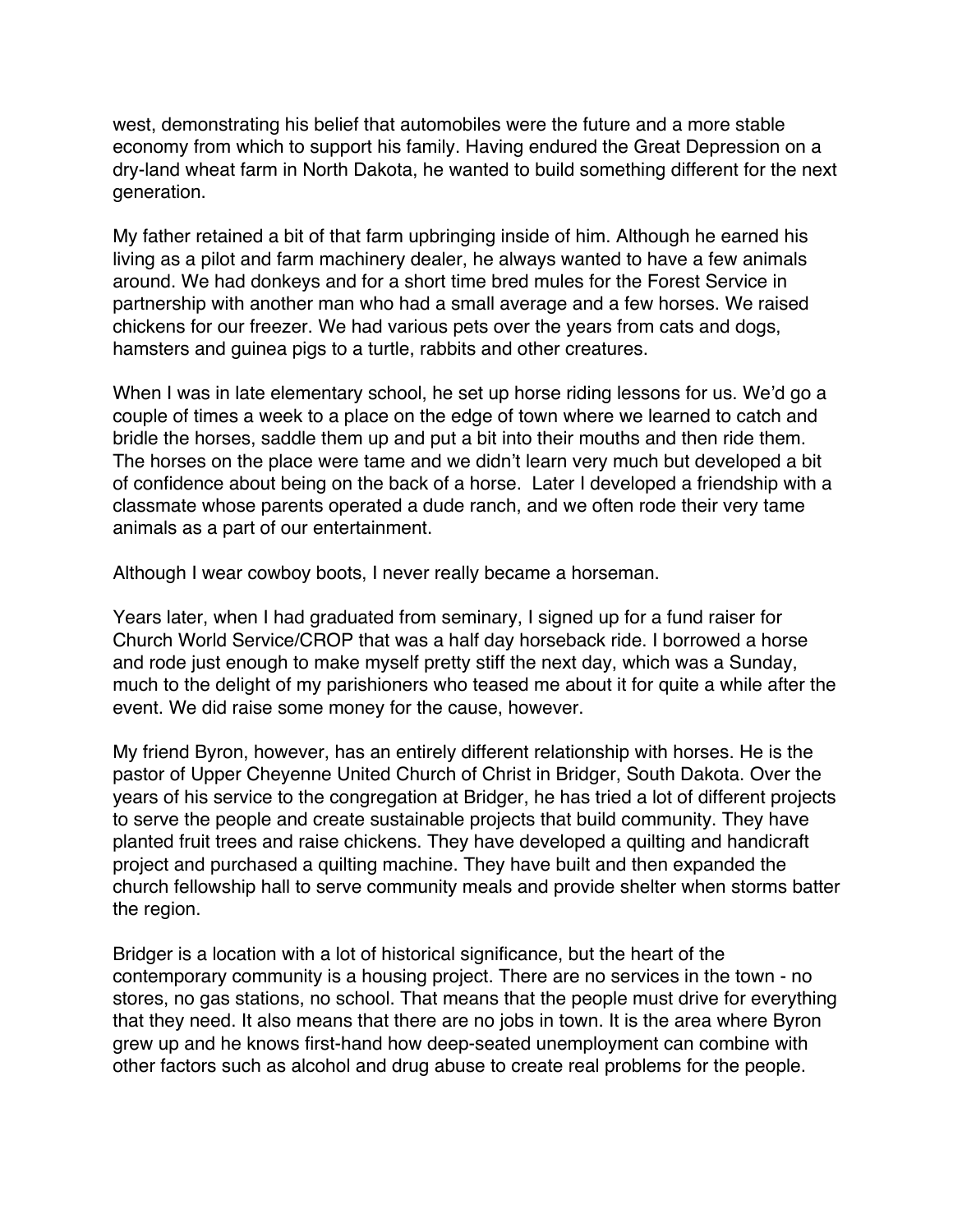<span id="page-27-0"></span>Several years ago, Byron participated in a horseback ride that really touched his spirit. Something about the multiple day journey on horseback reconnected him with a bit of the history of the Lakota people. There was a time when horses were at the heart of Lakota culture. The ride was a kind of turning point in the way Byron thought about his ministry. He began to dream and work on a horse program for the youth and adults of Bridger. At first there were just a couple of horses in a small, fenced area around the church. They built a round corral and began to work with the horses. Byron emphasized the role of the horse as the teacher in the relationship. He got young boys and elder men to go into the coral with a horse and by trial and error they learned how to work and train the horses. They began to organize rides for the people of the area.

The program is growing. The church now has 11 acres of land to run the horses. That means that they must haul hay to feed them, but it gives space for quite a few head of horses. There have been donations of additional horses and a horse trailer. Byron figured out how to get a full-sized pickup truck. The operation is still run on a shoestring and donations are still needed, but there have been some amazing successes.

A couple of years ago some of the members of our congregation were able to hear the story of a man whose relationship with the horses and the program has helped him turn away from alcoholism. We've seen dramatic changes in teens who once seemed to lack confidence and now are articulate about their work with the horses.

As we were talking about the program last week, our choir director remembered a quote, sometimes attributed to Winston Churchill: "There is something about the outside of a horse that is good for the inside of a man." Byron would agree with that. He has discovered that there is something about a horse that connects with the spirit of Lakota people.

After decades of oppression and attempts at genocide the renewal of the spirit of the Lakota people is a powerful transformation. The ability of the people to thrive amid such hardship is inspiring. Using horses to teach their souls to soar is planting seeds for the future of all people.

Copyright (c) 2017 by Ted E. Huffman. I wrote this. If you would like to share it, please direct your friends to my web site. If you'd like permission to copy, please send me an email. Thanks!

# **February 13, 2017 – Anticipating Spring**

I am quite certain that no matter how long I live, I will never cease to be amazed at the ability of the world to surprise me. I'm not particularly talking about the surprising twists and turns of politics and governments now. The natural world is full of surprises.

In our corner of the world, things began a rapid thaw last week. The piles of snow are quickly shrinking. The patches of ice are disappearing. Even overnight the temperatures barely dip into the freezing zone. By the end of the week some of the places that are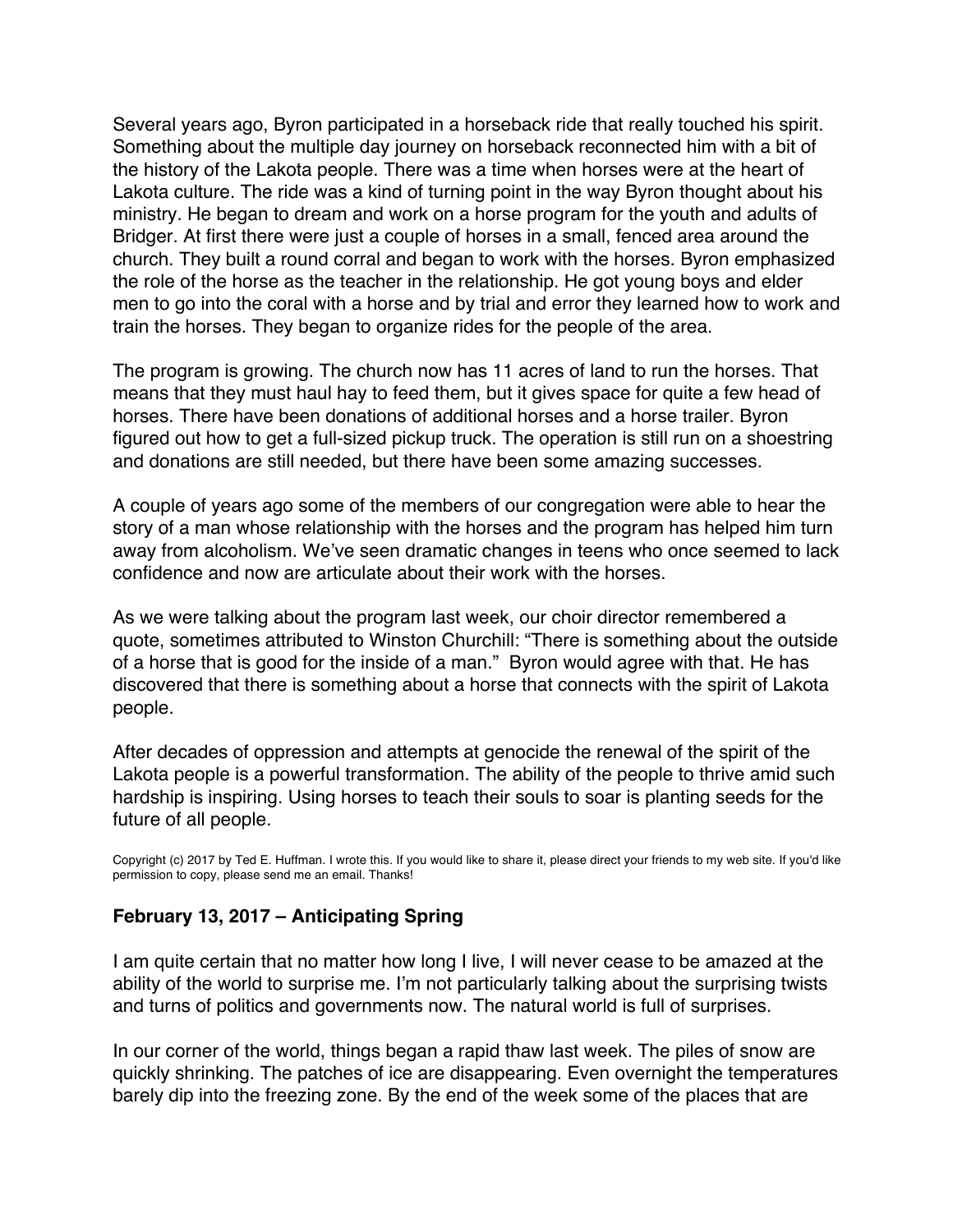squishy with melted runoff will be dry once again. The warm temperatures may even trick the grass into turning green.

It is only February in the hills. We've seen snow in May. Still the change is welcome. It feels as if winter has loosened its grip on the land and our lives. We know the difference between the winter blizzards when the snow falls powdery and blows for days and remains on the ground and a spring blizzard with the huge snowflakes, moist mounds of snow that thaw in a few days. Perhaps we have turned that corner between winter and spring. Perhaps we're just developing spring fever a bit early this year. It is still a bit too early to tell for sure.

I don't need to know what lies ahead. I do pay attention to the forecasts, but I know that the longer out I'm looking, the less accurate the forecast. And I like being surprised by the weather, especially when I'm not dependent upon it to complete travel or other activities.

The think about warm weather for a canoeist is that I start thinking about paddling. I'm wondering if there is any open water at the lake yet. I may even take a short drive just to find out. I've done sillier things on my day off before.

I like winter, but in the depths of winter, we often fail to see much of what is really going on in the world. When the snow is deep, we look only at the surface. The buffalo know that there is food for them beneath the snow and put their heads down and push the snow aside. The coyote can hear or smell the mouse running on darkened trails beneath the snow and occasionally with just the right pounce and dig, the coyote can get his lunch by sensing what cannot be seen. There is a lot more going on than what can be seen.

Springtime's awakening can be very visual. If you look closely at the ground, you can see new shoots beginning to emerge from the dark soil. The buds on the tree leaves aren't quite so tightly wrapped up when the sun is bearing down as they have been during the winter's' coldest days. The land is rich with hints of things that are yet to occur.

The smells change as well. Winter just smells cold. Sometimes it gets so cold that it hurts your nose to breathe in the air. Springtime brings the aroma of mud and the beginnings of new growth. Somehow spring invites a second look - a closer look that winter. Instead of rushing form place to place to get in out of the weather, we slow down a bit in our walking and look a bit closer at our surroundings.

On days like today I must remind myself that winter is not over. I should get about the outdoor chores that need my attention because there will be days to come when I won't be so eager to get outside. I suspect that the unfinished yard work that is emerging from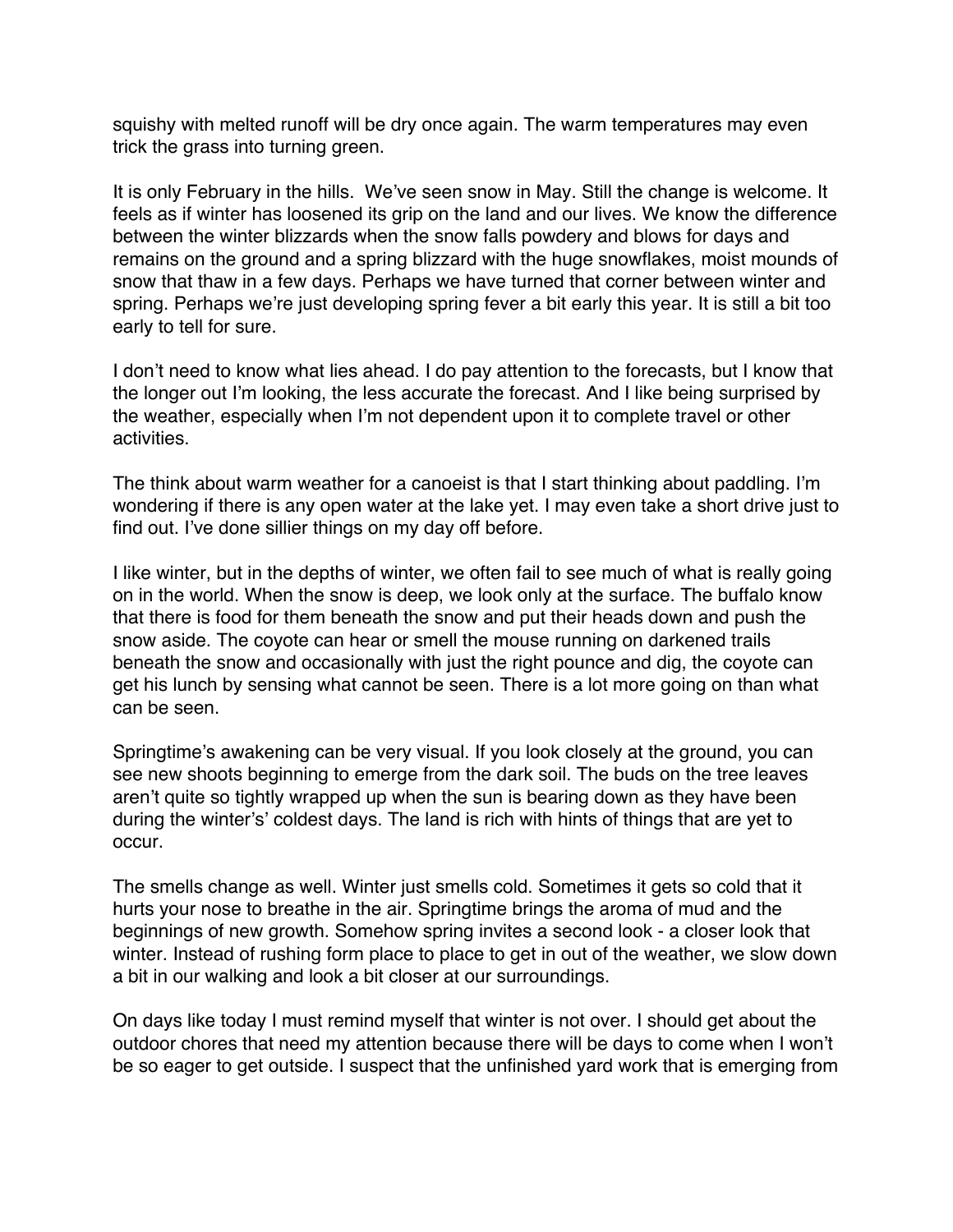under the snow will be covered up a few more times before it is really time to till the garden and plant seeds.

I've always been susceptible to spring fever.

Yesterday, I re-watched Valerie Kaur's address at the National Moral Revival Watch Night Service. Her talk is powerful, and I can't adequately paraphrase it in this blog. She recalled how over a century ago her grandfather was arrested when he arrived in the United States seeking freedom and how he spent months in the darkness of a jail cell until a lawyer filed a writ of habeas corpus that secured his freedom. Her grandfather went on to become a farmer who later tended and cared for the farms of his Japanese neighbors who were interred during World War II. The stories of her grandfather and the attorney who helped him secure his freedom inspired Valerie, who became an attorney herself and who has invested her professional career in defending the rights of those who have been marginalized by society.

In a poetic turn of language, Kaur reminds us of the light that can emerge from dark places and of the power of hopeful expectation. And even when the future is dark, as it was for her grandfather as he waited in the prison cell, she invites us to feel the power of hope rising within us, and asks, "What if this darkness that is around us is not the darkness of the tomb, but the darkness of the womb?"

Because if it is, then the midwives teach us to breathe and to push. And hope and new life will emerge.

The amazing dance of winter and spring to which we are greeted each year is our invitation to experience the power of light once again in our lives. Just as the return of longer days provides greater warmth, so too we remember that hope springs eternal from life's darkest moments.

I've been around long enough to know that between those melting snowdrifts on my garden and the lush taste of a tomato eaten directly from the vine are separated by a lot of hard work. I can remember the weeds that need to be pulled and the days that the hose needs to be drug out to the garden. But the promise of that tomato makes it all seem worthwhile.

Step outside and breathe deeply. Hope is in the air.

Copyright (c) 2017 by Ted E. Huffman. I wrote this. If you would like to share it, please direct your friends to my web site. If you'd like permission to copy, please send me an email. Thanks!

#### **February 14, 2017 – Live in Commitment**

A man died. It was sudden and unexpected. His family status at the time of his death was this. He had been divorced. His parents were no longer living. His children were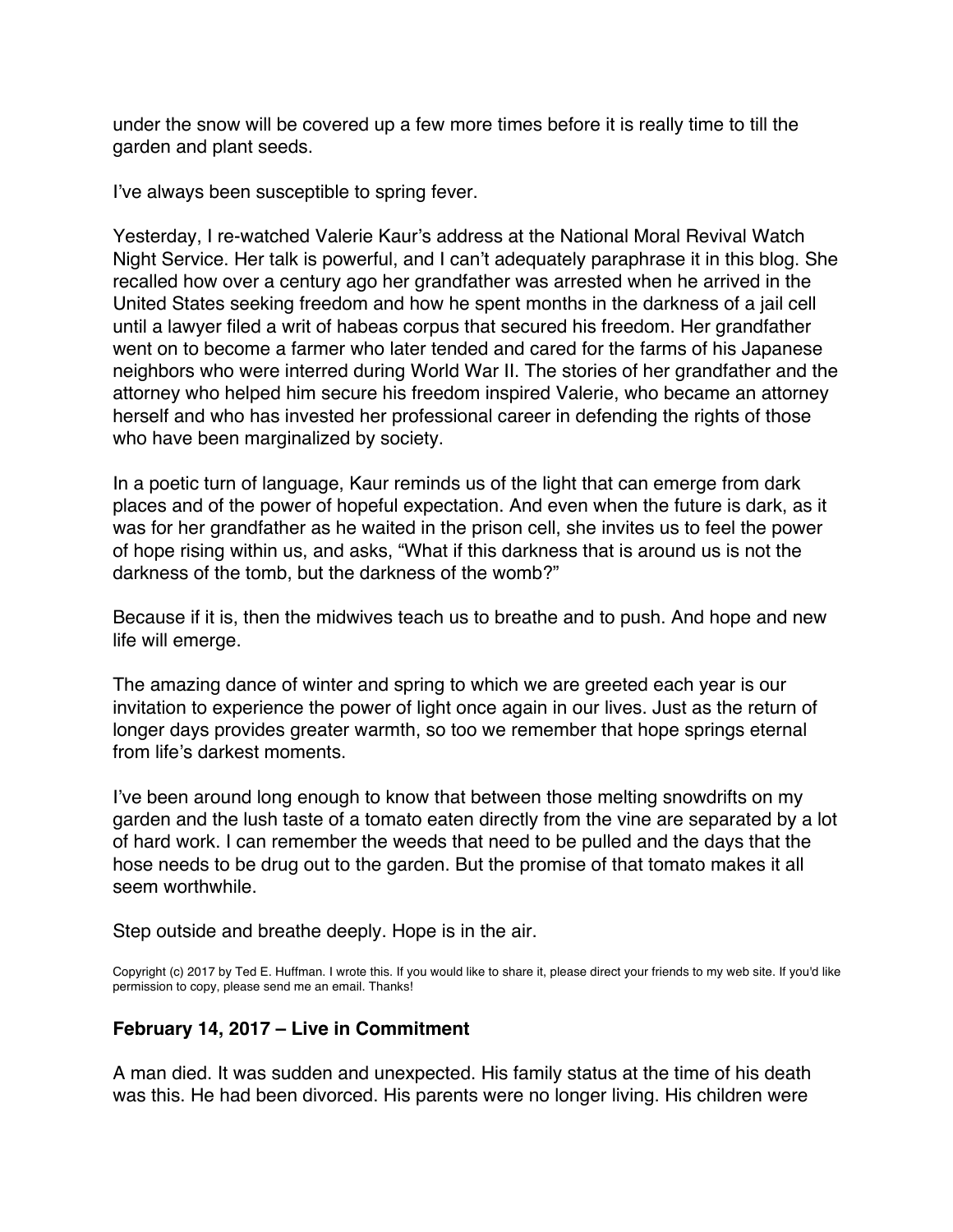<span id="page-30-0"></span>adults and living in several different states. His closest relationship at the time of his death was with a woman he had met. He had been living with her and her teenage son for several months, but they were not married. When he died, the rule of law kicked in.

The family with whom he was living had no immediate legal authority. Because they were not married, she was not considered his next of kin. Notification of next of kin was a bit complex, as he didn't have written information about his out of state children. One of the numbers stored in his cell phone was no longer in service. Another produced no answer. Law enforcement officials are working on getting the notification made, a process that is done face-to-face whenever possible. They are now working with law enforcement in another state to get the notification made.

In the meantime, time is passing. His body is being stored, under refrigeration, in the morgue at the hospital, awaiting instruction on final disposition of his remains. Sometimes, contact with the legal next of kin cannot be made. In those cases, the county assumes responsibility for the burial of the body.

In the meantime, there is a grieving family, who would be willing to care for the remains of their loved one. They are feeling lost and left wondering what they should do.

It is not some kind of bizarre and unusual situation. That kind of situation occurs more often than one might think. If the death occurs under the care of a physician, the physician can issue a death certificate, but the body can be released to a funeral home only with the consent of a legal next of kin. If the death occurs unattended, the County Coroner issues the death certificate, and cannot release the body without consent of the next of kin. Once the body is released there are additional legal restrictions. Cremation, for example, requires consent of specific individuals. Since children are equal, if there are no prior arrangements and the children are the legal next of kin, all living children must agree to the cremation. At least that is the law in South Dakota.

This blog, however, isn't about the specifics of the law. It is about relationships that can be strong and loving but lack legal status. In the case reported above, had the victim ended up in the hospital and unable to give informed consent, the woman with whom he lived would not have had access to his medical information had he not signed a privacy form indicating her as one with whom information could be shared. I've witnessed loving family members who are unable to find out what is going on because of their lack of legal status.

Our society is shifting in many ways. There are a lot of people who are engaged in significant and meaningful relationships that lack legal status. Things work out well for many of them. But there are times when a crisis occurs that leaves them without the status and access that they want. The laws have been designed around traditional families, where couples are married in a legal fashion and have the documents to prove it. There are, however, many different shapes of families on our world today. In addition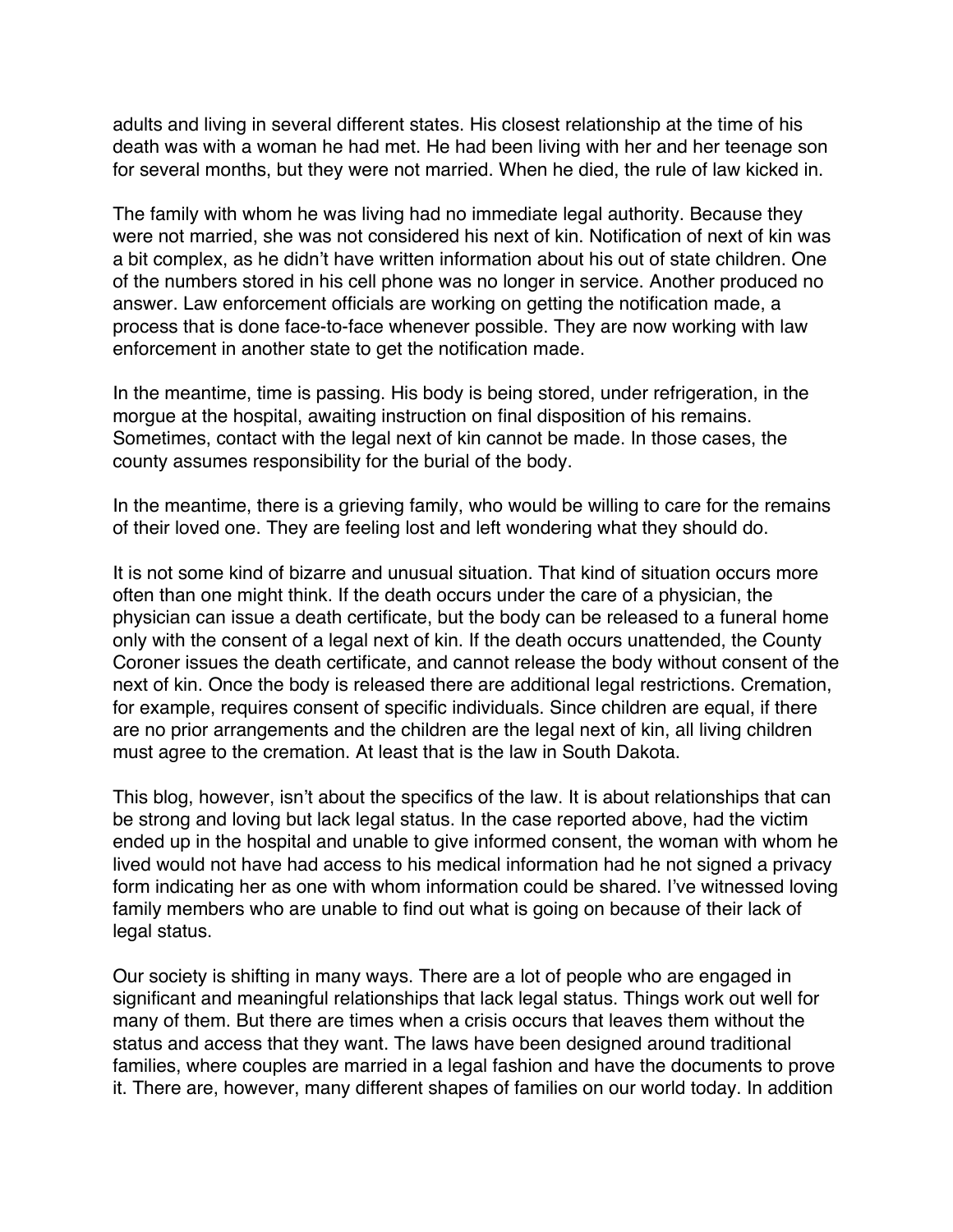to couples living with a certain amount of legal uncertainty. There are families that have been reconfigured without legally changing the status of the children. An unexpected death or disability can result in children being removed from the home where they have lived and the people they have known as family.

I can rant an rave all I want about preplanning and making out wills and custody arrangements and it won't change the situation for very many people. Often those who have unconventional relationships fear judgment by the church. Official church leaders have not always been accepting of divorce and family reconfigurations. People sometimes simply don't feel welcome in the church.

In some situations, people intend to marry, but are delaying for a wide variety of different reasons. In others, people have been wounded and hurt by divorce and are reluctant to become entangled in another marriage. There are probably as many different reasons for arranging their lives as there are different types of relationships.

The bottom line is that none of us will live forever. We are all mortal. And even though we have some aversion to thinking about our death, making a few plans is in order. It is a responsibility of adult living as surely as is earning a living and paying one's bills. But you won't find the topic being discussed in the life skills classes in area schools. Young people are rarely encouraged to consider their own death. It makes us nervous to talk about death and so we avoid the topic.

I have often been called to minister with a grieving widow or widower who has no legal status. I have watched as distant family members have swept in and dealt with funeral arrangements as if the immediate family did not exist. I have come to understand the grief of unofficial widows as a unique for of grief with its own trials and challenges. My heart breaks for those who are left without the traditional supports that are afforded to those with legal status.

So, I speak of these things when I have the opportunity. I am careful not to be telling others how they should live their lives, but rather to help them to think of things that they might not otherwise consider.

And I remain a big fan of marriage. Formalizing relationships and obtaining proper legal status for the relationship can ease the burden for loved ones. Beyond that, life within a commitment is a joyful existence. Only when one has discovered to whom and with whom that person can be committed, does that person discover true freedom.

Copyright (c) 2017 by Ted E. Huffman. I wrote this. If you would like to share it, please direct your friends to my web site. If you'd like permission to copy, please send me an email. Thanks!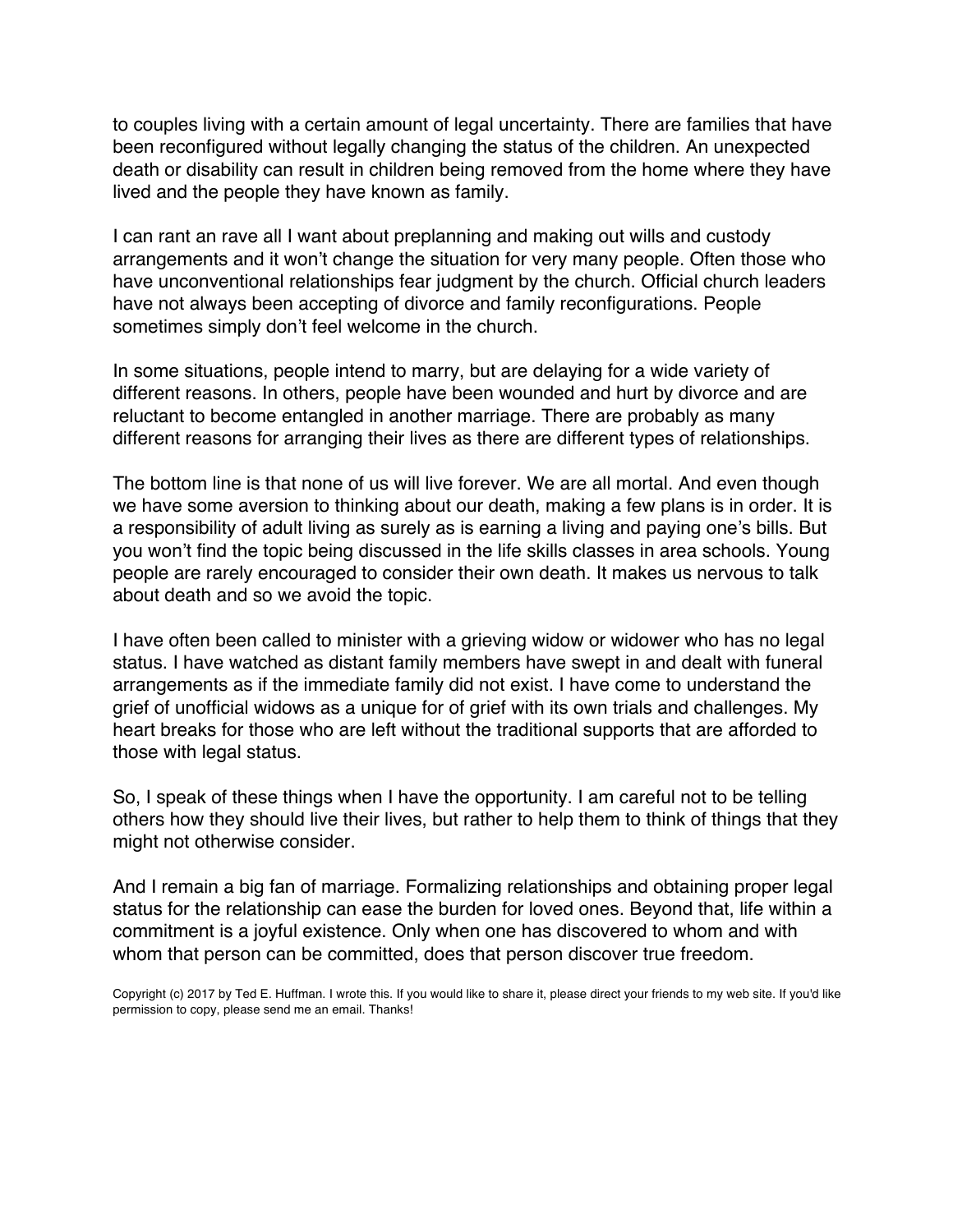#### <span id="page-32-0"></span>**February 15, 2017 – Nurturing Endurance**

Yesterday a book study group in which I participate every week began our conversations, after a brief check in to see how everyone was doing. We discussed the book we are reading together for quite a while before the topic of politics entered our conversation. It was the longest that group has gone without mentioning the disruption, dysfunction, and disorder of the current state of US politics since the election in November. I commented to my colleagues about what seems to me to have been a season on inability to focus on our reading and concentrate on the topic at hand. I don't think yesterday signaled any substantive change. It was just one of those things that occurs in established relationships. We all have spoken our minds. We know where each other stands for the most part. There was nothing particularly new to add to the conversation. The moment was slightly liberating - freeing us to focus our attention on a particularly well-written book with a lot of useful information for life and for the ministry.

Last evening, we spoke with friends in Australia. The mother of one of our friends passed away yesterday after a long and beautiful life and it was good to talk to our friends. We had met the woman who died only once - on a visit we made to Australia in 2006 - but she has been a part of our lives through our relationship with her daughter since 1974. These are particularly close friends with whom we always talk about the things that are most important to us, and with whom we've been discussing world politics for decades. And we did invest a few moments of our telephone conversation mentioning the state of American politics and the disruption caused in US-Australia relationships by what appears to be a combination of insensitivity and ignorance on the part of our president. But that topic wasn't the focus of our conversation. Recalling a life well-lived and sharing the grief of loss was what was most important then.

A third experience and a third scene is playing in my memory this morning. This one is from last week. I walked through the lobby of a local motel where there was a large television mounted on the wall. Two people were sitting at a desk on the screen. They were, I guess, talking about the news. The sound from the television was low and there were a lot of people in the lobby of the motel. I had no interest in the television and was thinking about the people I was planning to meet, but I noticed as I walked through the area that no one else was paying attention to the screen, either. Here were two people, national celebrities, I presume. They are probably paid millions of dollars a year. They probably think that they play a large part in the life of our nation. But that evening, in that hotel, they were being ignored by everyone in the room. The sound of their voices was nothing more than background for other things that were going on, like the wind in the trees or the roar of the freeway outside of the motel. For that evening, the national news and the people who were reporting it were simply part of the decor of the hotel lobby, as useless as the artificial plants that stood next the draperies. Their individual identities, opinions and perspectives were meaningless in the setting.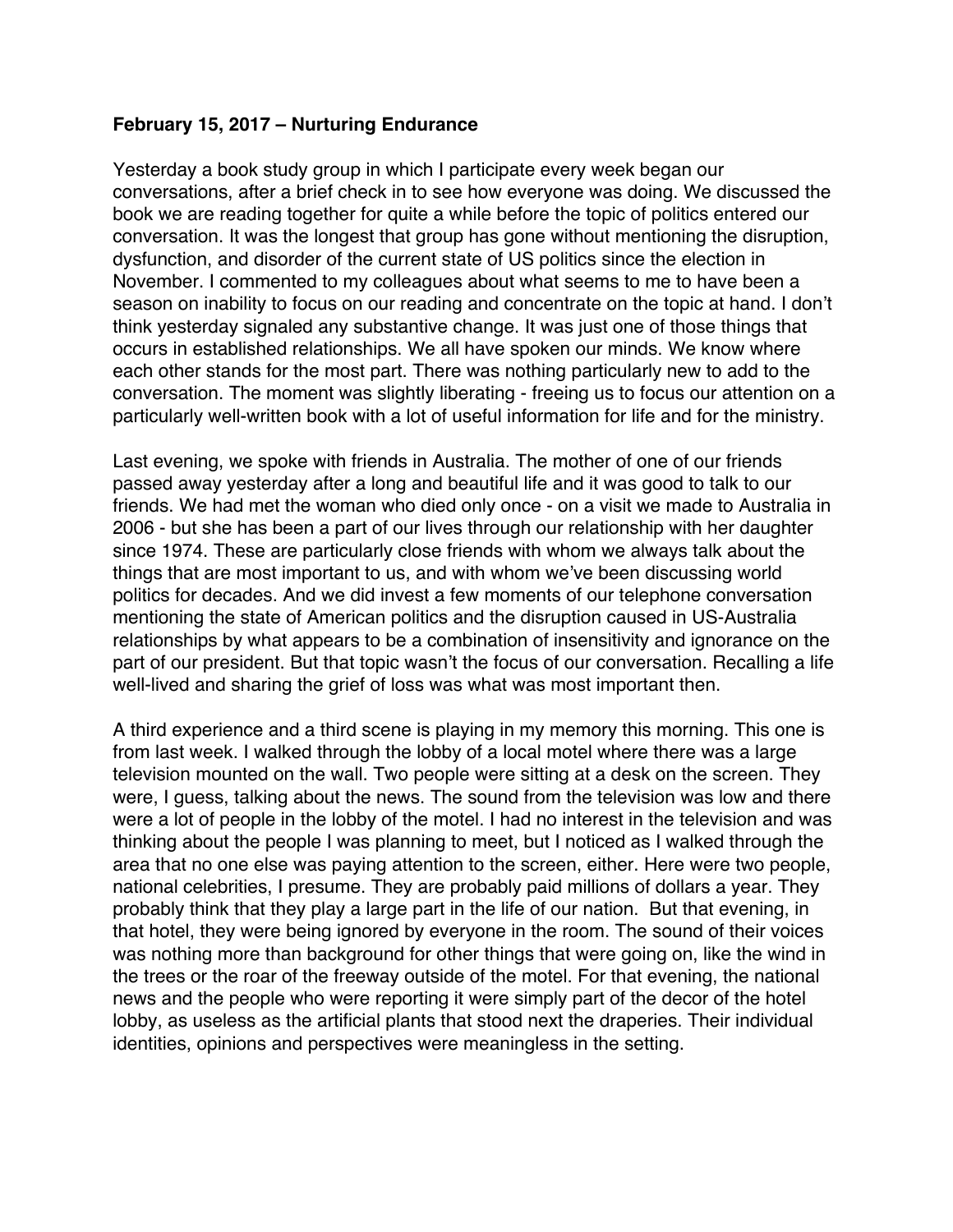These three experiences may be indicators of what is becoming a kind of new normal for me. For the few months since the election, I have been living with a heightened sensitivity to the racism, misogyny, and xenophobia that have marked this transition in leadership. It has seemed as if so many things that are important to me have been suffering dramatic attacks from leaders in our government: women's rights, science, the environment, education, stable relations with other countries, voter rights, fiscal responsibility, and so much more. It has felt like a direct attack on so many things that are important to me. This national fervor has been matched with equal intensity and distraction in our state's politics as well, with legislators mocking the initiative of a majority of voters calling for ethics in government and choosing the money of lobbyists over the will of the people.

I don't think, however, that moving some of this negativity to the background for certain moments of our lives is giving in to the disrespect and negativity of misguided leaders. It is, rather something deeper and more important. It is a reminder that the road to justice, equality and peace is long and difficult. When we simply drink from the fountain of negativity and rise in loud protest, we can lack the endurance and strength that is required for a lifetime of struggle. The true quest for freedom in the face of expanding empire is not the work of a single individual or even a single generation. Our people have been engaged in the struggle since Moses first stood up to Pharaoh. The virtues addressed by the prophets were echoed in the sermons of Jesus. We have known for many generations that the journey of God's people is a long one that demands the best of our spiritual strength.

Focusing on the relationships I have with other people, studying hard and questing for the truth, caring for those who are grieving, remembering the widows, orphans, and immigrants - these virtues require a life-long investment. We are more than leaves in the wind, reacting to each outrage of the unpredictable whims of disordered government. We are the people of God, sharing a journey toward freedom that did not begin with our generation and will not end when our time on this earth is over.

So, these days, I'm paying more attention to the things that increase my energy and endurance rather than draining them. I'm avoiding the temptation to stick my nose in the trough of despair. I'm paying attention to relationships that endure. I'm avoiding tweets and writing essays. I'm reading books and strengthening my mind. I'm turning off the television and paying attention to the needs of my neighbors.

Nothing matters more than learning to love the world and the people we find in it.

Copyright (c) 2017 by Ted E. Huffman. I wrote this. If you would like to share it, please direct your friends to my web site. If you'd like permission to copy, please send me an email. Thanks!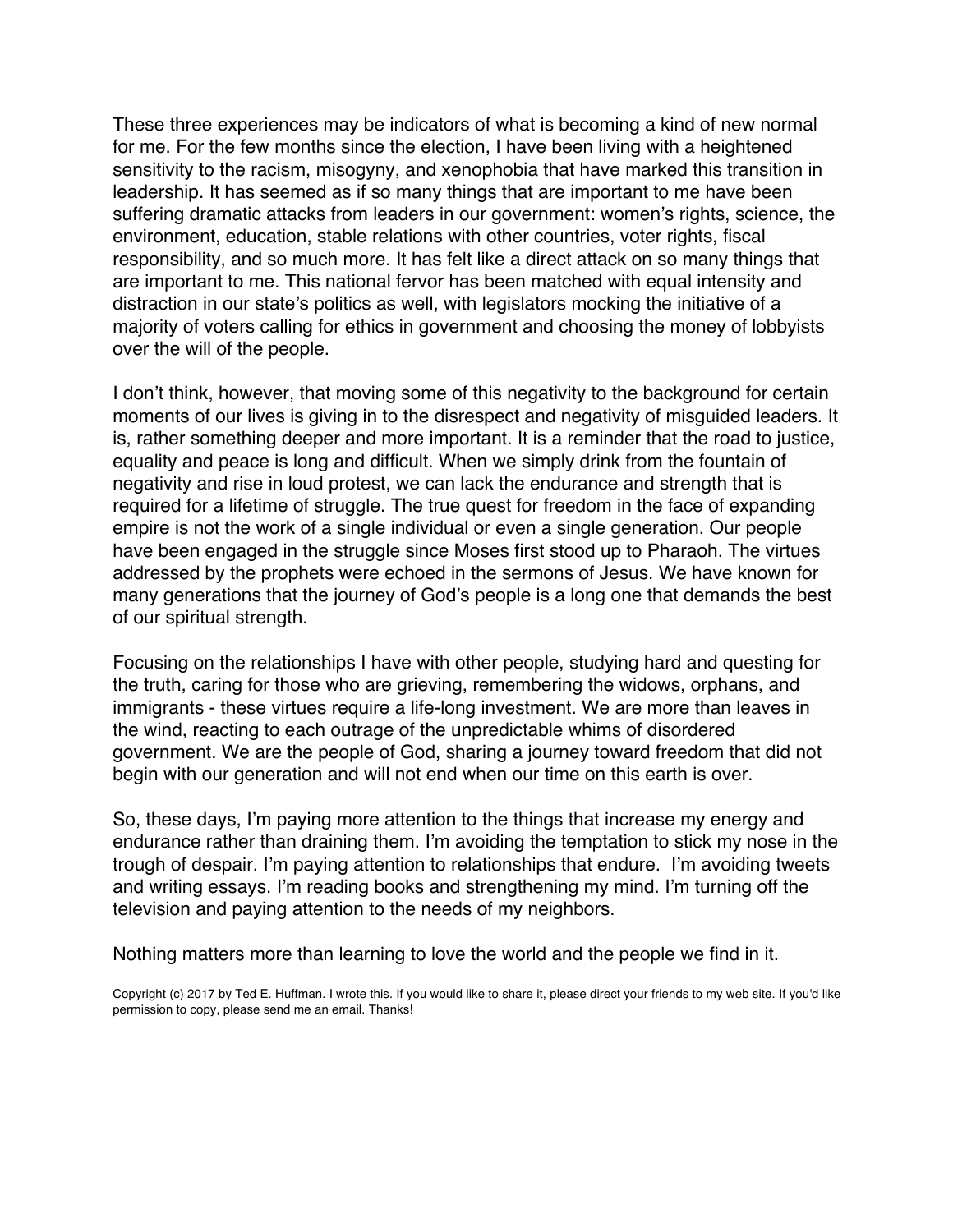#### <span id="page-34-0"></span>**February 16, 2017 – Learning to Pray**

I have enjoyed incredible privilege in this life. I was expected to have a job and work for my living from an early age, but I have always had a job. When I was a child, there was work available in my father's business. I had a relatively easy time finding work when I was a student. Since completing my degrees, I have never been unemployed. There were some less-than glamorous jobs along the way. I spent a summer dumping garbage cans into the back of a compactor truck. I cleaned a lot of toilets in the early years of our marriage.

I have been equally privileged when it came to education. I never doubted that I would attend college. I began my college career on academic probation, but that was the result of decisions that I had made. When I graduated from college, I had already been accepted into graduate school and there was no doubt that I would find a way to keep on with my education. My father was a trustee of a college and my grandfather had been a trustee before him. College education was simply assumed in my family.

So, when it comes to delivering an honest sermon on the end of Matthew 5, I am a bit challenged. Matthew 5:44 says, "But I say to you, love your enemies and pray for those who persecute you." That is all well and good, but the truth is that I have never been the victim of persecution. And though there are people with whom I have ideological differences, I don't really have any enemies. It is easy to pray from someone with whom I disagree. There is, however, a big difference between praying for someone to change their mind and honestly praying for the well-being, health, and happiness of that person.

The challenge of praying for one with whom I disagree is worthy of a bit of contemplation. Because we disagree, we don't see the world from the same perspective. Gaining sufficient perspective to even attempt to see things from the point of view of the other is challenging. If I saw things that way there would be no disagreement, but the truth is I do not. Praying for someone requires a degree of compassion and understanding that pushes me beyond my usual comfort zone.

For a person of privilege, such as myself, one of the keys to a meaningful life of prayer is to learn how to make deep emotional and spiritual connections with those who are suffering. I must push myself to do this. It is not natural, nor is it my first inclination, to get up in the middle of the night and rush to the aid of someone who has just experienced a sudden and traumatic loss. Then, after we have made our initial contact, I must push myself to pick up the phone and make follow up calls. My instinct is to keep to myself. I'm not big on making phone calls in the first place. I've been known to get in the car and go make a face-to-face visit to avoid having to make a phone call.

Those simple disciplines, however, are critical to a life of faith. I need to stand with those who are suffering. I need to breathe in a bit of their suffering and, to the extent that it is possible, take some of the burden of suffering upon myself.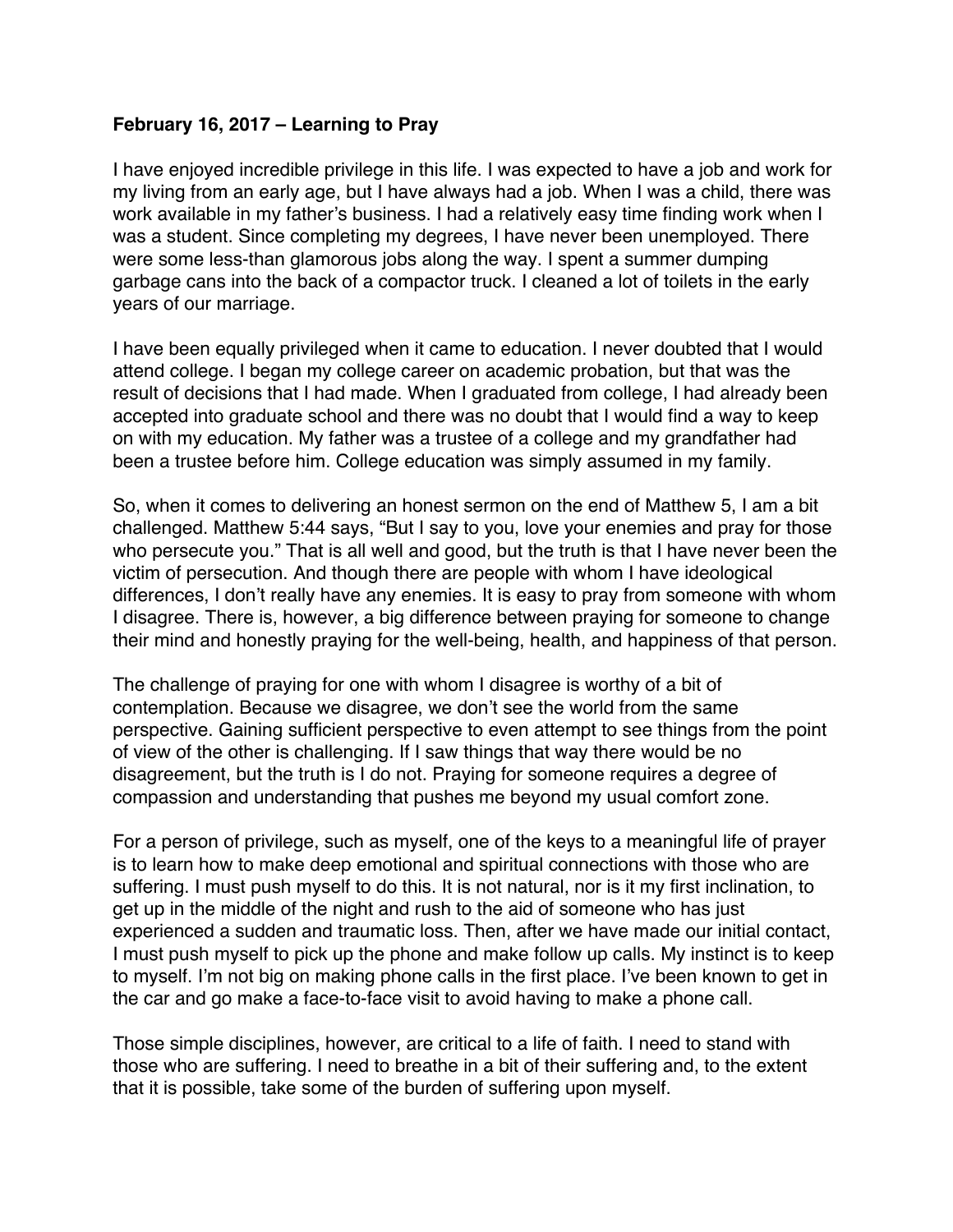When I am tempted to complain, it is easy to see that the modest discomfort of losing a bit of sleep, of having a family meal interrupted, of having to go out on a night when I thought I could stay at home - these are minor inconveniences compared to the genuine suffering that I witness. The sudden and traumatic loss of a loved one doesn't give the survivor the option of whether to respond. They are thrust into the middle of suffering with no power to avoid it.

Standing with those who suffer is an important component in developing compassion.

Still, I have little direct experience with real persecution. I have, on several occasions, been involved in hosting refugees who were being resettled in our country. That has brought me face-to-face with people who were forced to flee their homes and families under the fear of persecution. Listening to their stories has helped me to understand that persecution is real and that there are those to whom praying for "those who persecute you" presents a real challenge. In those cases, however, the source of their persecution has been the large sweep of history, failed or corrupt governments, and distant wars. Identifying with the source of their persecution is challenging because I don't fully understand who is doing the persecuting.

I invest some of my time working with victims of the cycles of poverty, abuse, alcoholism, and drug abuse that are rampant on the Reservations closest to my home. I can speak about the history of persecution and the near genocide of indigenous Americans, but it is hard to distinguish individuals from the flood of history that has led us to this place in our story. I can understand the role that my privilege has played in the suffering of others but putting a name on that persecution so that I can focus my prayers doesn't seem to be accurate.

The truth is that Jesus' teachings were not directed at the elite and comfortable in his day and they are a challenge for those who know privilege in our day. As a disciple, however, it is important for me to take his words seriously. As a student of the Bible, I know that one way to deepen my faith is to keep reading. The next verses go like this:

"You have heard that it was said, 'You shall love your neighbor and hate your enemy.' But I say to you, love your enemies and pray for those who persecute you, so that you may be children of your Father in heaven; for he makes his sun rise on the evil and on the good, and sends rain on the righteous and on the unrighteous. For if you love those who love you, what reward do you have? Do not even the tax collectors do the same? And if you greet only your brothers and sisters, what more are you doing than others? Do not even the Gentiles do the same?"

Then he hits his listeners with a zinger:

"Be perfect, therefore, as your heavenly Father is perfect."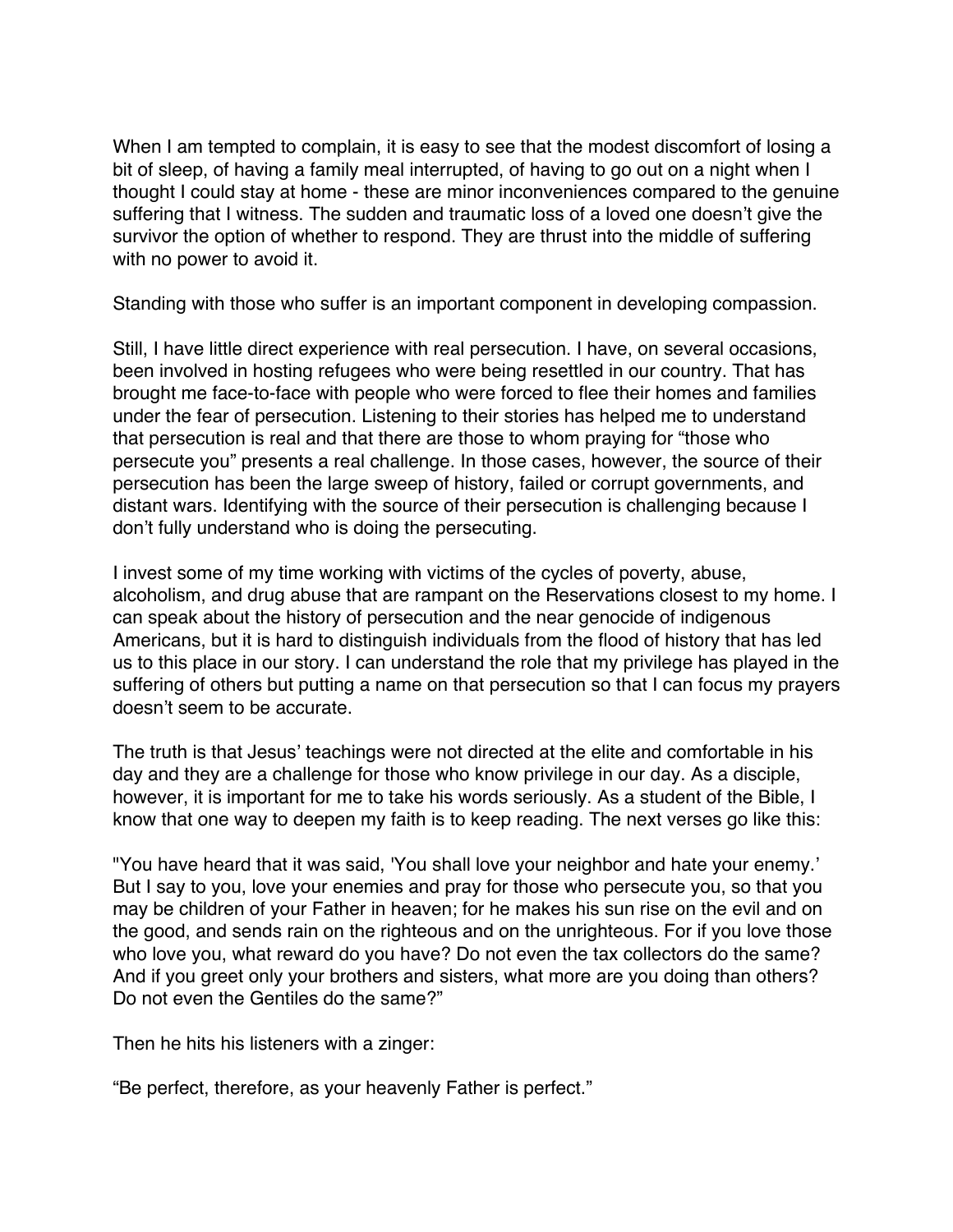Trust me, I don't have a clue how to be perfect. In that regard, we're all in the same boat.

There is still much I need to learn about living a life of prayer.

Copyright (c) 2017 by Ted E. Huffman. I wrote this. If you would like to share it, please direct your friends to my web site. If you'd like permission to copy, please send me an email. Thanks!

#### **February 17, 2017 – Taking Their Oath**

I spent a little time with some new hires at the Pennington County Sheriff's office this week and attended their swearing in ceremony yesterday afternoon. I have attended a couple of swearing in ceremonies each year and much of what occurs at the ceremony is not a surprise to me. Still, each ceremony is unique because the individuals taking their oaths are each different.

The promise of a law enforcement officer is simple: To protect and defend the constitution of the United States and to protect and defend the constitution of the State of South Dakota and, to the best of one's ability and knowledge to execute the tasks of the job.

The oath may be simple and direct, but the moment is sacred. A person stands in front of the job and promises to be governed by a commitment to the core written documents that govern our nation of free people. Law enforcement officers don't promise loyalty to a particular political leader. They don't promise loyalty to a party or an ideology. They promise to protect and defend the principles upon which our democracy have been founded.

We had all just pledged our allegiance to the flag and to the country for which it stands, one nation under God, with liberty and justice for all. Not justice for some, but rather justice for all.

I find the ceremony to be moving on several fronts.

First, as a man in his sixties, it is impressive to see such young people make such deep commitments. Many of those sworn yesterday are in their twenties. Some of them look like teenagers to me.

Beyond that, however, I am moved by their dedication to our community. They are taking on a deep commitment to make our community work for all its people, to protect and defend all of the people, to provide safety for all. Their idealism is inspiring.

I watched as family members pinned the badges on the uniforms. I wonder if their loved ones understand that law enforcement is not a 9 to 5 job. Once you wear the badge, you remain a law enforcement officer whether you are on duty. And, as chaplain, I am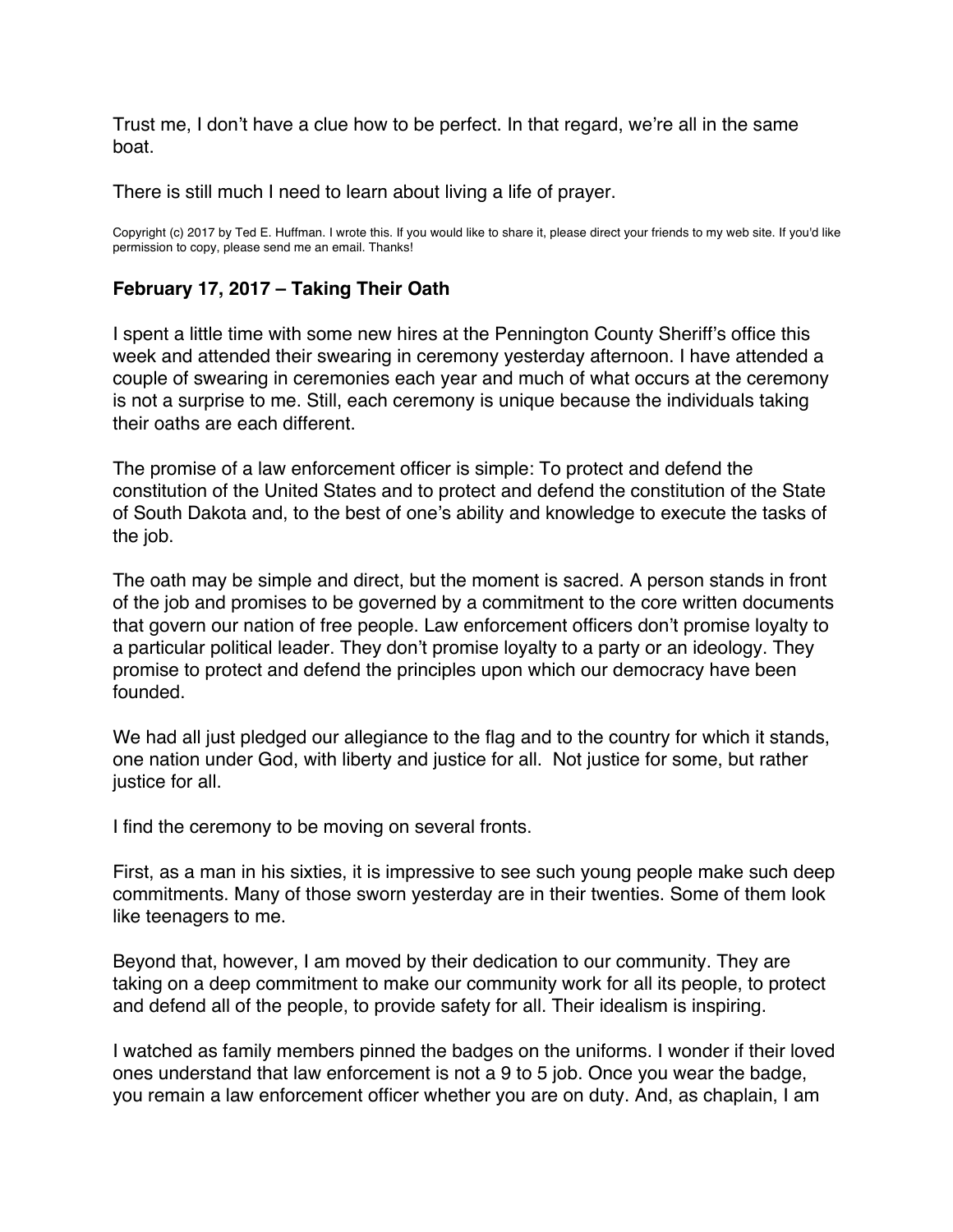deeply aware that it isn't just the officer who is transformed by these commitments and this way of life. The entire family becomes part of the process.

Part of the sacrifice of service falls on the shoulders of spouses who have to assume extra responsibility for childcare when their loved one is working overtime. Part of the sacrifice of service falls to families who have their plans disrupted by unforeseen circumstances. Part of the sacrifice of service comes in the form of extra worry and concern.

I don't want to overstate this. law enforcement does involve danger and facing risk. But as jobs go, being a corrections officer or a patrol officer is not one of the most dangerous. The only year in the history of our nation that law enforcement made the list of the most dangerous jobs was 2001, when so many officers died in the 9 -11 attacks on the World Trade Towers in New York City. Even that year, it was nowhere near as dangerous a job as, farming or roofing or power line construction. Truck driving, garbage collecting, and fishing are far more dangerous. And all those professions are not as dangerous as logging. By comparison, law enforcement is a safe job. It is important that families are aware of that reality, because like it or not, they will worry.

It is easy to be a bit cynical about promises in our country. It seems that there are those in government who have forgotten their promises. Congresspersons and Senators promise to protect and uphold the constitution. The courts occasionally must remind them that they have not done so.

Yesterday, however, was not a day for cynicism. Those sworn in were genuine in their intention to keep their promises. They were intentional in choosing the role of a public servant. They are serious about their choice of career. Of course, not all of them will make this their life's only career. Some will move on to other jobs and other ways of earning their living. But some of them will provide years and decades of service to our community.

I am inspired by dedication to service. I know that our public servants are, like the rest of us, imperfect. I know that they make mistakes. These new hires will make mistakes. They have a steep learning curve ahead of them. But if they remember the promises that they have made and if they are responsible with the training that they will continue to receive, they hold the promise of making our community a safer place for all. They hold the promise of making the dream of justice for all a reality.

There is much that is yet to be revealed. We still must get to know these new hires and discover a bit more about who they are and how they react to the stress of their job.

So, I have two things to say these new officers. I delivered them face-to-face with most of them yesterday. The first thing is "Congratulations." The selection process is rigorous. The training is exhausting. The commitment has been tested. Congratulations on the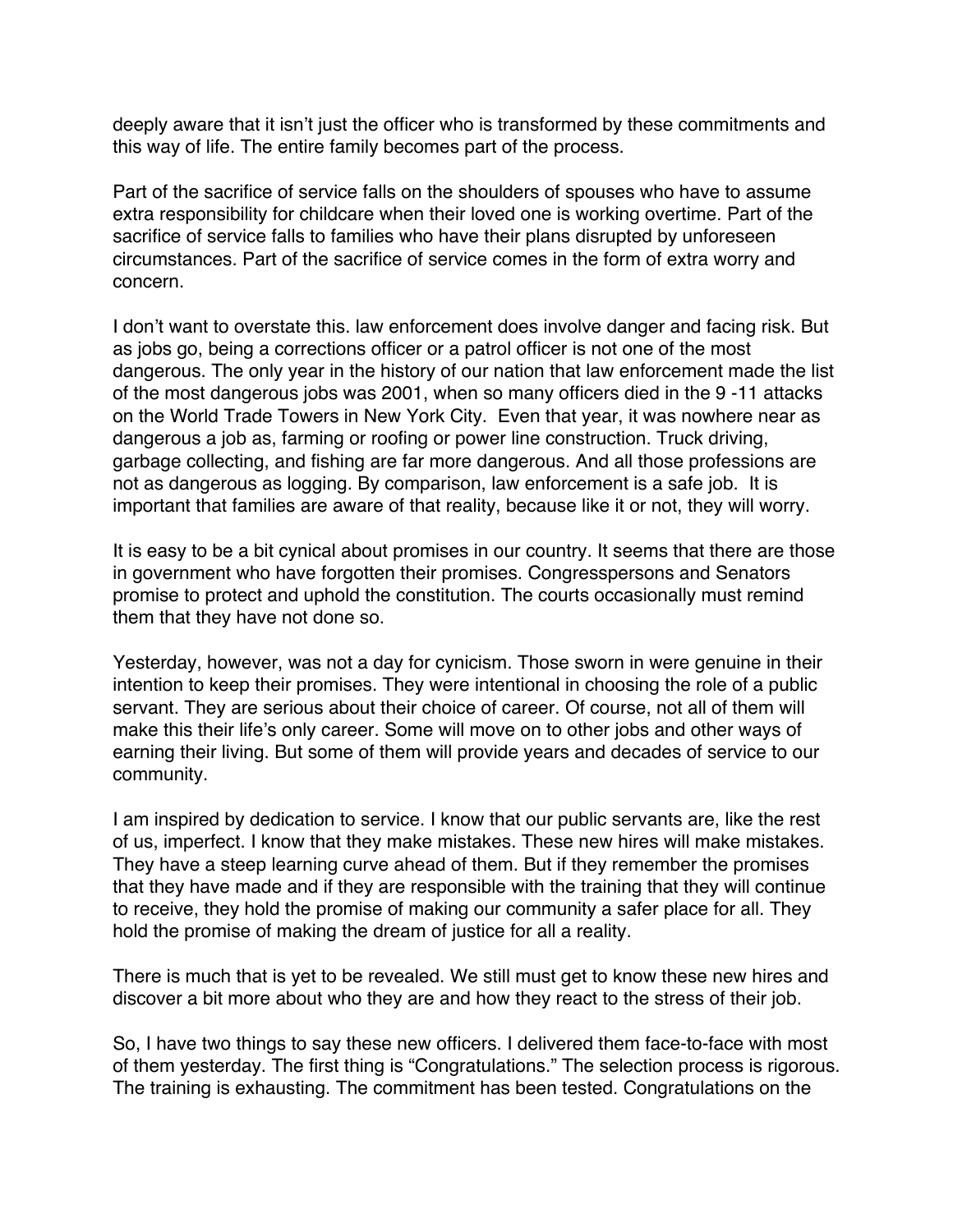<span id="page-38-0"></span>strength of character that you have demonstrated and the accomplishments that you have achieved. The second thing is "Thank you." Thank you for choosing a career in service to others. Thank you for giving up some of the luxuries and days off that others enjoy. Thank you for working on weekends and holidays. Thank you for being there for our community whether or not you are on duty.

As a chaplain, I pray for those who serve every day. Occasionally, I have the opportunity to pray with them. When I do, it is an honor indeed.

Copyright (c) 2017 by Ted E. Huffman. I wrote this. If you would like to share it, please direct your friends to my web site. If you'd like permission to copy, please send me an email. Thanks!

#### **February 18, 2017 – Seeking Peace**

Occasionally I glimpse a great and amazing skill of one who is at home in this world. Our world is rapidly changing. We can get caught up in the frenzy of everyday life and succumb to the stress and tension of the world around us. We craft lives of constant motion, climbing career ladders, struggling for success, trying to keep up with the neighbors, and forging plan after plan in an ever-changing world. Then, occasionally, I discover the presence of someone who is able to discover peace in the midst of the craziness, who has crafted a life that stands in contrast to the frenzy of the world. Often those people are ones I meet through their writing rather than face to face. Their lives touch me through the graceful and elegant use of words.

One of those unseen mentors in my life is Parker Palmer, an author and educator who founded the Center for Courage and Renewal. He has an amazing capacity to balance education, community leadership, social change, and spirituality. He also has honestly revealed how difficult that balance is by sharing the stories of his own struggles with depression. His blog, which I read regularly, often features the poetry of others. I am often touched by his ability to say so much with so few words. He does not deny that life is a struggle, but rather demonstrates with his life that the struggle is worth the effort.

Another of those persons whom I've never met, but for whose influence on my life I am deeply grateful is Wendell Berry. It is not easy to sum up this man's incredible life. I would describe him as an academic, although he doesn't have a string of degrees. He completed his masters in English in 1957 and isn't an academic insider. Still, he is an amazing critical thinker who is in high demand as a speaker on college and university campuses. More than the lectures he delivers, however, he has communicated with the world through his books, of which there must be 40 or more, fiction, nonfiction and poetry. But I suspect that Berry might prefer to describe himself as a farmer. He comes from a long line of farmers on both sides of his family and although his father also practiced law, he also farmed throughout his life and Wendell grew up on the farm. After completing his master's degree, Berry was awarded a Guggenheim Fellowship that took his family to France. He then taught college English for a few years before purchasing a farm in Kentucky where he has lived since, farming, and writing at a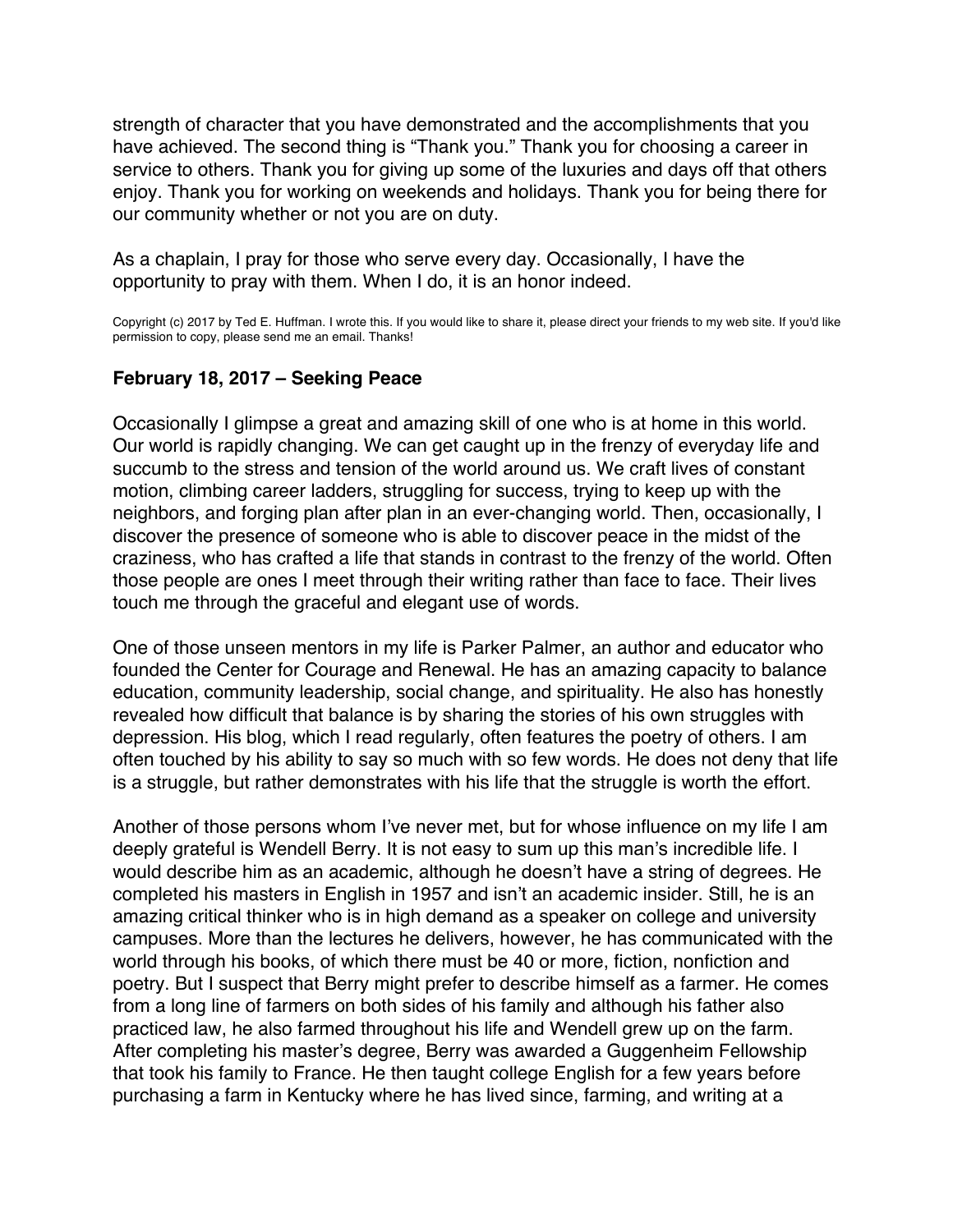prolific pace. Importantly, Berry describes himself as "a person who takes the Gospel seriously." Like others who are serious about the Gospel, he can be a critic of the institutional church and quick to point out the gaps between our faith and our practice.

One of the things I deeply appreciate about Berry is his sense of humor and ability to poke fun at himself. In a poem he titled, "How to be a Poet (to remind myself)" he quips, "Any readers who like your poems, doubt their judgment."

Berry invites his readers to put aside the disruptions of technology and discover depth and meaning present in an unplugged world: "Shun electric wire . . . stay away from screens . . . There are no unsacred places; there are only sacred places and desecrated places." He challenges us to dwell with silence: "Accept what comes from silence. . . . make a poem that does not disturb the silence from which it came."

This new year, still young, has been a season of unsettled nature for me. I have found myself awake in the middle of the night contemplating the disruption of unconventional politics and what seems to be an assault on the foundations of American Democracy. Amid the claims that question the nature of truth and challenge the limits of the bill of rights and the seeming chaos of an unfocused administration, I wonder about the resiliency of our nation in a way that I have never before experienced.

It isn't just politics. I have lost confidence in my ability to do my work well. I have, for decades, prided myself on my capacity to preach meaningful sermons. I work hard at it, but I have felt that it was a skill at which I excelled. These days I am very critical of my preaching, feeling as if I've lost my rhythm and have become repetitive. I struggle for words and focus. I'm spending more time preparing and am less satisfied with the results. I wonder if I am becoming what I used to criticize in some of my elder colleagues - trapped in a former way of communicating and unable to speak to the present.

In these unsettling times and in this season of searching and questing, I am grateful to Wendell Berry, who invites me to simply go outside and reconnect with wild things:

"When despair for the world grows in me and I wake in the night at the least sound in fear of what my life and my children's lives may be, I go and lie down where the wood drake rests in his beauty on the water, and the great heron feeds. I come into the peace of wild things who do not tax their lives with forethought of grief. I come into the presence of still water. And I feel above me the day-blind stars waiting with their light. For a time I rest in the grace of the world, and am free."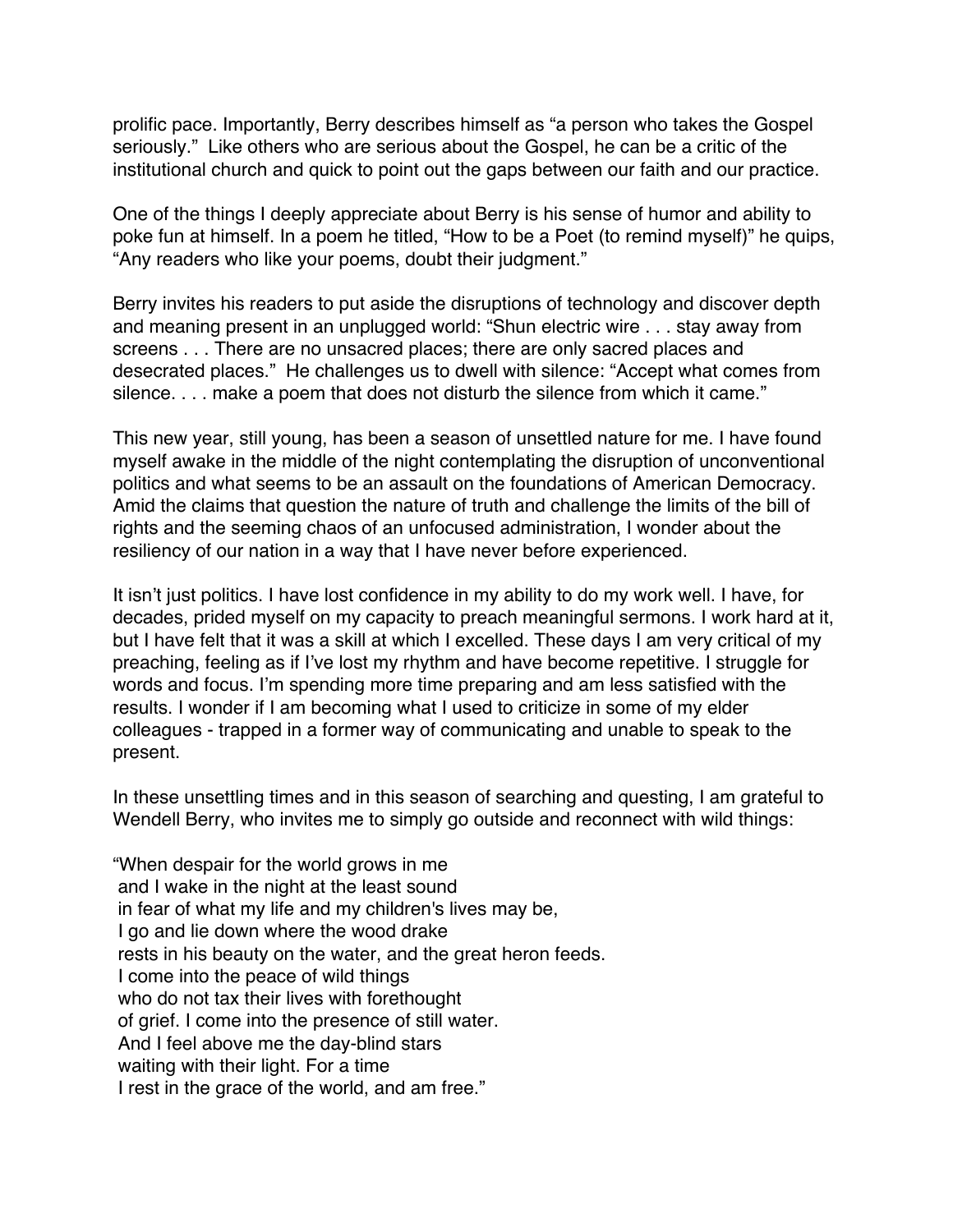—From "The Selected Poems of Wendell Berry"

<span id="page-40-0"></span>I awoke this morning aware that I need to invest a block of time today working on my sermon. I feel unprepared for tomorrow's worship service. First, perhaps, however, I will go for a hike, and take a break, and find a place to sit and contemplate and "come into the peace of wild things."

Copyright (c) 2017 by Ted E. Huffman. I wrote this. If you would like to share it, please direct your friends to my web site. If you'd like permission to copy, please send me an email. Thanks!

## **February 19, 2017 – Solitude**

When we moved to Chicago in 1974, I was really a small-town kid. I had grown up in a small town and my only semi-urban experience came from the four years I lived in our state's largest city while attending college. Our state was Montana, so that "largest city" was only about 100,000 people. Chicago was, by comparison, huge. Living in the University of Chicago we were surrounded by the reality of urban living. The only ground that wasn't covered with pavement or a building were small lawns around houses and a few parks. The University of Chicago quadrangle had a bit of grass in the center, but it was usually covered with students. The Midway was a long boulevard with a park area in the center, but it was surrounded by the rush of traffic. Even the city parks were full of people. From time to time, we would walk over to the shores of Lake Michigan just to have a place where we could look out at something other than the density of urban living. The walk to the lake wasn't far, but it wasn't the kind of walk that one would take alone. We went in groups for safety.

I found myself longing for times when I got away from the city just to have some time by myself. We spent the first two summers of our Chicago years managing a Church Camp in Montana. In the time before and after and between campers, we would turn off all the lights and revel in the solitude of our mountain retreat. I would go for walks several times a day that led me to places where there were no people.

I treasure the times when I can be alone.

As I promised myself, I took a hike alone yesterday morning. I just drove up the road a way, parked the car and took a hike on a well-traveled trail. There is still a bit of snow and ice in the hills, but the day was warm and I had no need for gloves. The steep uphill and downhill sections of the trail required a bit of attention and care as the places where other hikers had previously walked had turned to ice. The crunchy, melting snow on the edges of the trail provided better traction and there were plenty of places where the bare ground was showing and some of those places were quite muddy. I was in no rush and the conditions were not problem. I had planned to hike out and back, so there was not required distance to my walk. For part of the walk, I was overlooking a lake and could hear the faint sounds of the ice fishermen below. At another point, I heard the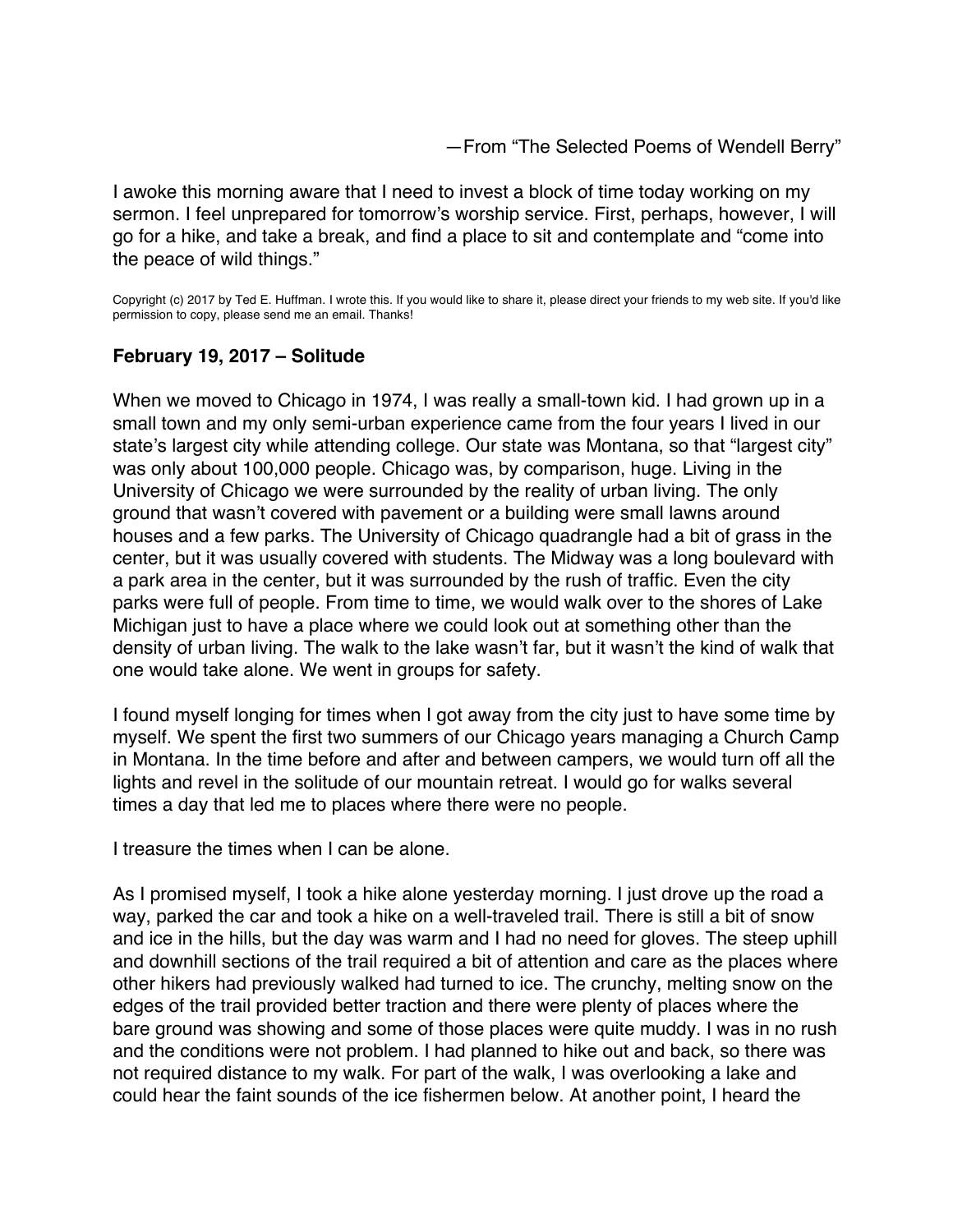echoes of a siren as a sheriff's deputy rushed along the road responding to a call. Most of the time, the sounds surrounding me were much softer: the drip of water from melting snow and ice, the wind in the trees, and the crunch of my own footsteps. There were plenty of deer tracks in the snow, but I was making enough noise with my walking that I didn't see any deer as I hiked.

Walking alone is one of the ways that I seek balance in my life. I love working with people. I love being with people. I have a wonderful family and a job that grants me meaningful relationships with a wonderful community. I believe in serving my community by investing my energy and enthusiasm. But sometimes I just need a little alone time. Sometimes I just need to reflect and think.

On Friday I was reminiscing with a colleague about how, just a few years ago, we used to go up into the hills and our cell phones stopped working. We didn't have to worry about being interrupted with a call because we headed to places where there wasn't any service. That has changed. The hills are covered with cell phone towers. Within sight of our house is a tower that is decorated to look like a pine tree. Other than the fact that it is twice as tall as any of the surrounding trees, it doesn't disrupt the view much. And there are lots of other ones. There are towers that are disguised as flag poles and towers that are installed in existing structures. There aren't many "dead zones" left. And I carry my cell phone with me when hiking. It would provide emergency contact if an accident occurred. It would provide emergency navigation if I became disoriented. Fortunately, no one called while I was on my hike yesterday. Still, it interrupted my solitude at one point by issuing a tone that indicated the receipt of an email message.

When I lead worship, I leave my cell phone in my office. Most of the rest of the day I carry it with me wherever I go. I even have a waterproof case for taking it when I am out on the lake paddling. Constant contact is now a part of our world.

Even though I complain about the phone, the truth is that I have it pretty good. I visit regularly at the jail and at Western South Dakota Juvenile Services Center, where inmates live their lives without any true solitude. Their actions are continually witnessed. They don't go anywhere outside of their cells as individuals. They are always accompanied. When they do get to go outdoors, it is to a small patch of concrete where there are other inmates and plenty of supervision. The concept of a penitentiary - a place where people are kept in solitude so they can repent from their sins and become penitent - is not the prevailing philosophy in corrections these days. Extreme isolation doesn't help people reform their ways. But being confined in jail is a tough routine. I would not enjoy the constant noise and the constant closeness to others.

I am fortunate to live in a place where a walk alone is readily available. These hills are a wondrous resource for my spiritual health. Today I am ready to worship with God's people.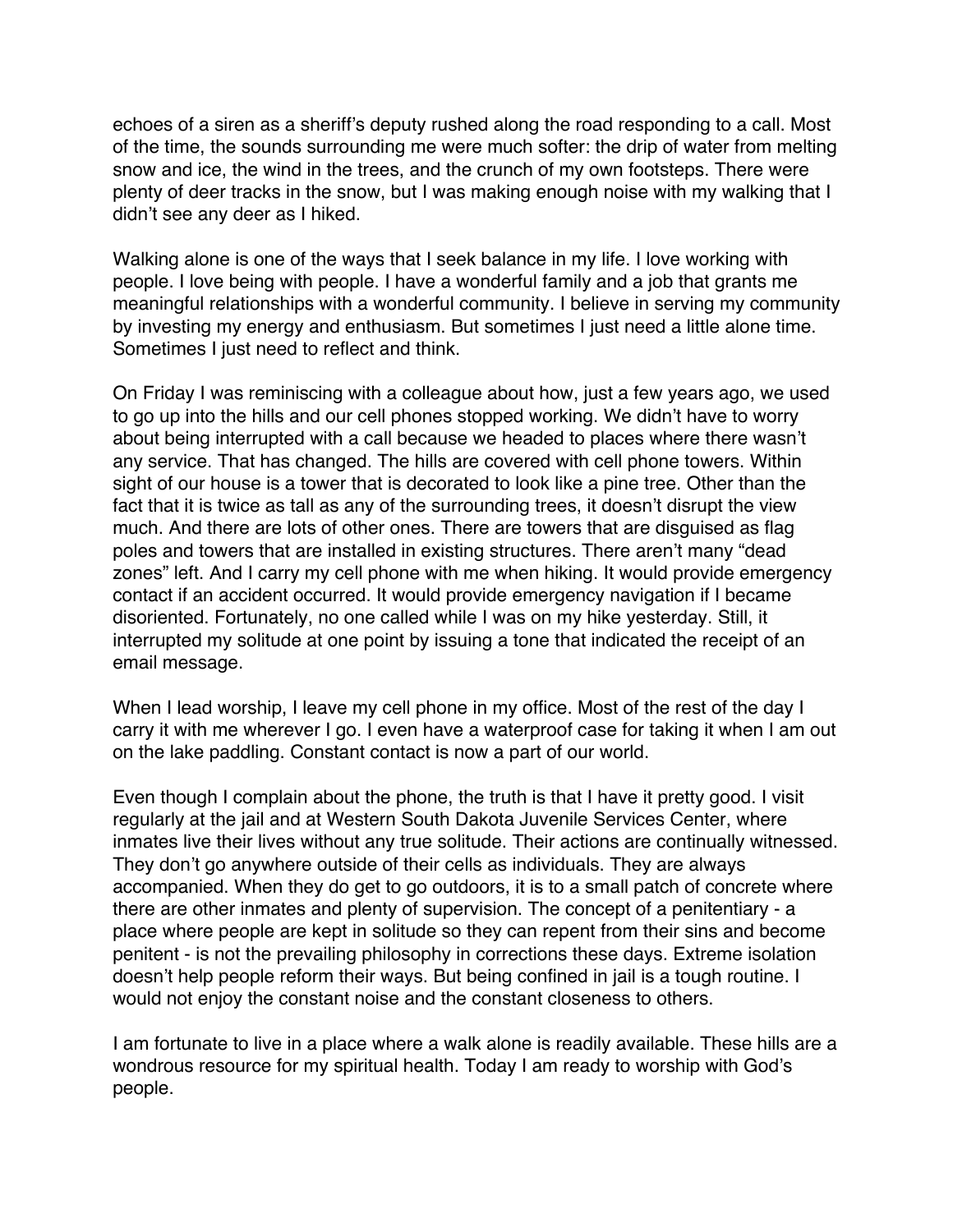<span id="page-42-0"></span>Copyright (c) 2017 by Ted E. Huffman. I wrote this. If you would like to share it, please direct your friends to my web site. If you'd like permission to copy, please send me an email. Thanks!

#### **February 20, 2017 – The Power of Love**

My maternal grandfather died when I was young. I don't have much of an active memory of him, although I have an image of him sitting in an overstuffed chair in our home that I think is an actual memory - at least I've never seen a family photo that is exactly like the image that is in my mind. I have two possessions of his that were handed down to my mother and then on to me. I have his bible. It is a small leatherbound book with small type. On the front cover, embossed in gold are the words "Holy Bible" and his name, "Vernon E. Lewis." The gold leaf on the edges of the pages has worn off in several spots and the spine shows signs of having been held a lot. It falls open to the Gospel of Matthew and the spine is bent in a way that reveals that more time was spent reading the New Testament than the old.

My grandfather was a Methodist. His parents and his in-laws were active in their local Methodist Church and in the Conference. He, in turn went to serve in several offices in the church, including attending national conferences and gatherings. His faith was important to him, and he passed that faith on to his daughters, one of whom was my mother. She spoke of experiences that she had growing up that shaped a lifelong faith and commitment to the church.

The second item that I have is a 3x5 post card that was used in a campaign for district judge. Grandpa was a republican. He was politically active all his life, serving both in the Montana House of Representatives and Senate. This post card has a black-and-white photograph of him as a young man. Some of the type on the card is smaller than the print in the bible, but it can easily be read: "Vernon E. Lewis for District Judge, Republican ticket, Interpret the law with equal justice to all alike, seventeen years of active practice in Chouteau County, paid for and circulated by Vernon E. Lewis, Fort Benton, Montana." If I have done my math correctly, he would have been roughly the same age that I was when I moved to South Dakota at the time that card was printed. In those days, with somewhat shorter life expectancies, he would have been mid-career. He was young and energetic, but he had gathered a significant amount of experience.

It is no mystery why the post card and the bible have lived together in the same cedar box for all the years since he passed away. Not only are they valuable reminders of the man and the things that were most important to him, but they also demonstrate the connection that he lived between a life of faith and a life engaged in community service. For my grandfather, faith and politics were not two separate subjects, but rather expressions of the same convictions. His passion for equal justice for all came directly from his biblical faith. His belief in the power of carefully crafted legislation to improve the lives of all the citizens of his state came from his extensive study of biblical laws.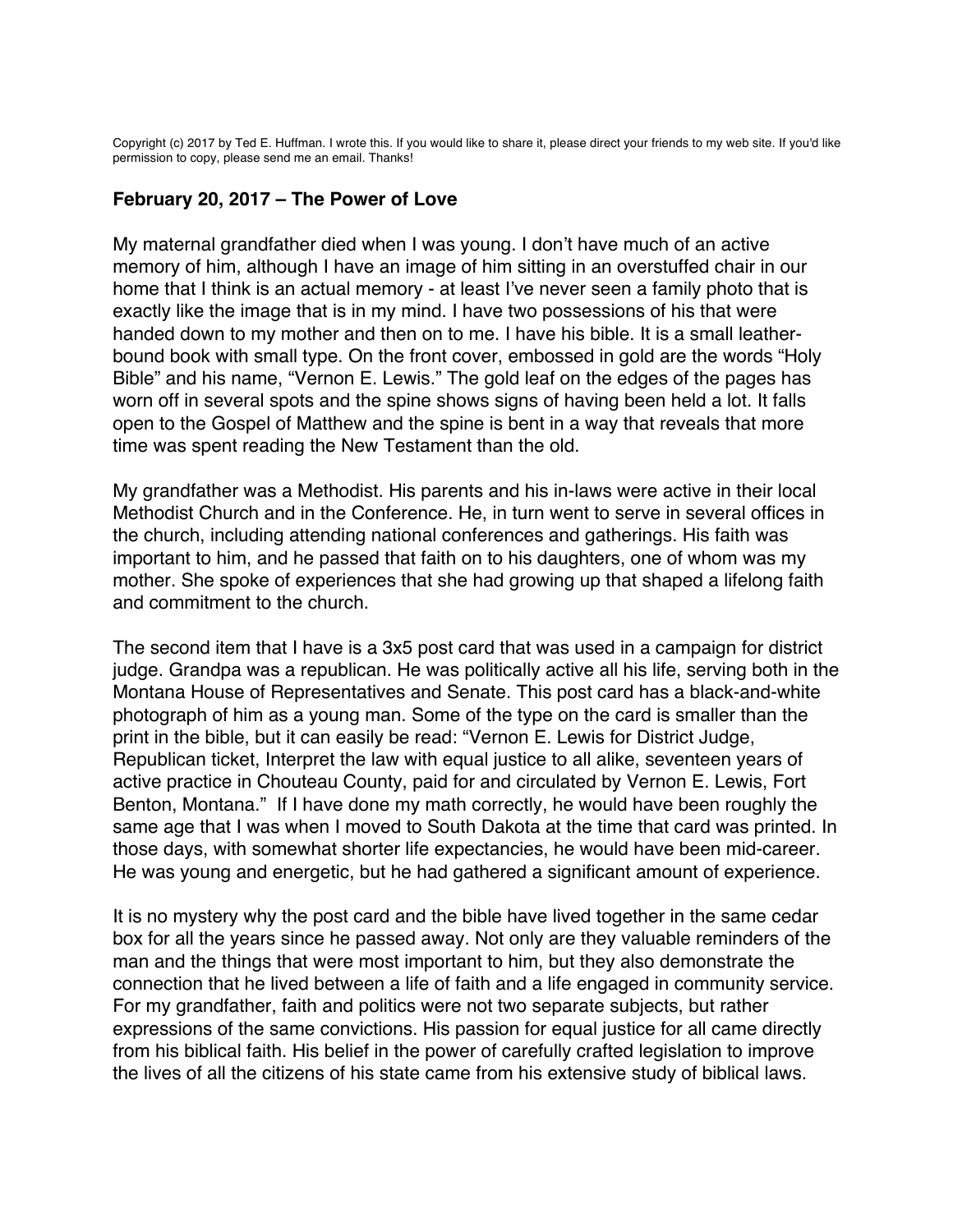The two items are important treasures to me. They are symbols of the heritage into which I was born and the faith that has been handed down for generations in my family. I belong to a people who believe, and who have long believed, in the power of love.

Love is not the only way to interpret history. You can read the stories of the great empires of the world and their leaders as stories of power, force, military might and conquest. Alexander, Caesar, Charlemagne, Napoleon . . . the list goes on and one. They forged empires and won victories in battle. And the world they shaped was a world of oppressors and the oppressed, of victors and victims. If you follow their way the task of the victim is to rise and conquer the victor. The journey is always one of violence and in the end, someone is the loser. And there are plenty of people in the world who see things that way. Their way of winning is to conquer someone else. When their side rises up another must fall.

This, however, is not the way of Jesus. Nor is it the way of the disciples of Jesus. It is not the way of my people. We believe in the power of love. We believe that the world is transformed not through the application of violence, but through the power of sacrifice. We believe in Christ crucified. The might of the Roman empire had the power to execute Jesus in a cruel manner. It did not have the power to suppress the love that continues to transform the world centuries after the fall of the empire.

Now, in my own life, once again the decision comes. Do I really believe in the power of love to transform the world? Am I fully committed to love's way as I engage in serving my community? Do I trust the power of love to transform the politics of the day?

These are not esoteric questions - they are the real substance of life and death in this world. There are plenty of people who believe in winner-take-all approaches. There are those who are unconcerned with the victims as long as their side is winning. There are those who believe that human lives and families must be sacrificed in pursuit of wealth and power. Some days I feel like rising up and resisting them with all of the power I can muster.

I know there is a better way. I know that the real power to transform the world is the power of love - love applied to all - love for enemies as well as for family and friends.

I take out the cedar box and open it up to reveal the treasures of my grandfather and once again am reminded that the true legacy isn't an object at all. It is the absolute conviction that God is love and that love conquers all.

To this I will be true.

Copyright (c) 2017 by Ted E. Huffman. I wrote this. If you would like to share it, please direct your friends to my web site. If you'd like permission to copy, please send me an email. Thanks!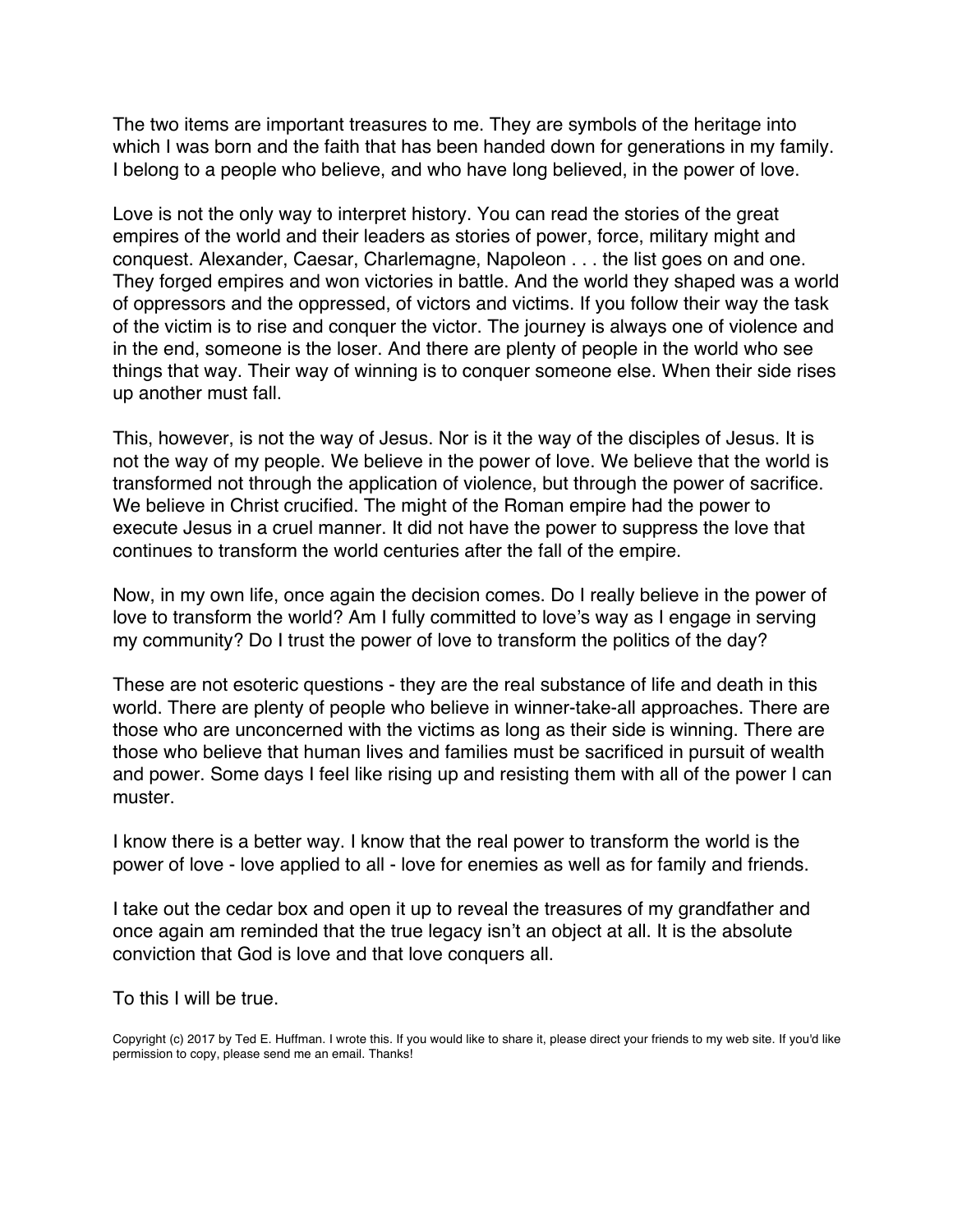## <span id="page-44-0"></span>**February 21, 2017 – A Small Thing in a Big World**

With our annual meeting at the end of January, February is always a month of getting our church structure fired up with new people coming on board, checking-in and negotiating meeting times for departments and committees and planning for the year ahead. In our church's system, about one third of each group is new every year, leaving plenty of experience, but also bringing freshness to the process. For several years now, I have signed up to lead devotions at the February meeting of our Church Board to demonstrate my support for the board and to give the Board the opportunity to organize its own devotions for the balance of the year. Leading a brief devotion is not that big of an assignment, and I generally must be prepared to lead such an exercise at a moment's notice as I meet with other committees and groups within the church.

There is a temptation in such moments to deliver a sort of "religion light," a watereddown bit of faith that makes the listeners feel good but fails to seriously challenge their preconceived notions or invite them to make bold new decisions in their journeys of faith. I know a lot of stories that are a bit heartwarming and leave a good feeling with those who hear them.

The Gospel, however, is filled with so much more. It contains challenges to endure suffering for the sake of justice, to sacrifice for righteousness and to endure in a way of life that often brings criticism and even worse from the wider community. Standing up to empire has long been one of the hallmarks of our traditions.

Prophets - those who articulately call their peers back into relationship with God - are, however, few and far between. It may not be my calling to speak such words in every setting. Discovering the balance of vision and humility is not an easy process.

I would like to offer a devotion that will stick with the leaders of our church. I would like to inspire courage for the tasks that lie ahead and support of the costs of discipleship. Our United Church of Christ Statement of Faith promises "forgiveness of sins and fullness of grace, courage in the struggle for justice and peace, God's presence in trial and rejoicing, and eternal life in God's realm which has no end." Those promises have been incredibly motivating and inspirational throughout the years of my ministry, and they may be just what is needed for our Church Board as it begins its year of forming policy and setting direction for our congregation.

What I do know is that after this evening's meetings are completed, there will be more work to do and another month will pass and another round of meetings will be in place. Even though we try to organize ourselves for fewer meetings and more direct ministry, meetings seem to be a necessary part of the life of the church.

One of the things that advancing age and increasing years of experience behind me is teaching me is that ministry is short of tasks that are finished and set aside and long on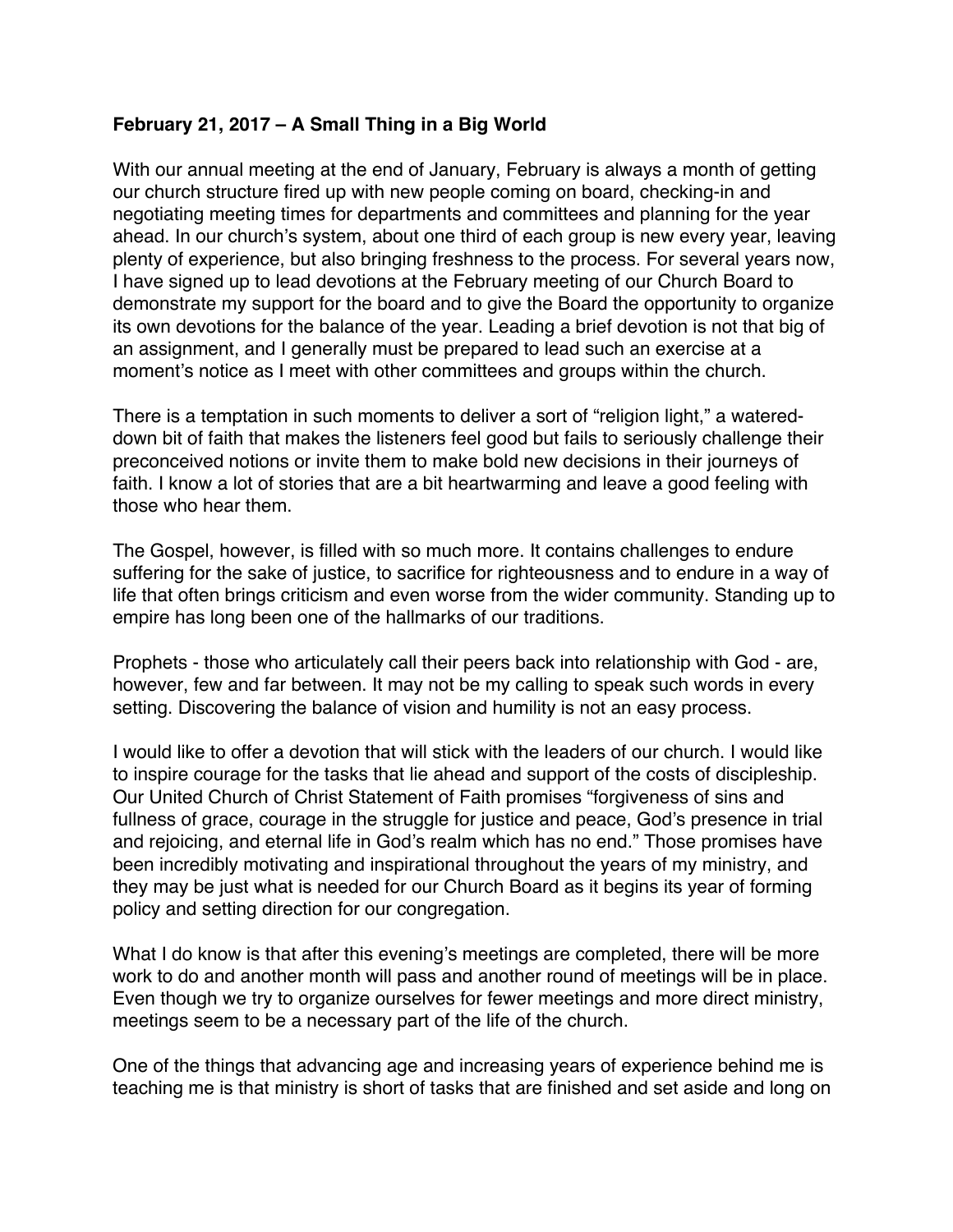tasks that are ongoing. So much of the work I do doesn't lead to a list of accomplishments, but rather to another call and another need. When I finish one week, I am already working on the next one. When one year has passed, there isn't a big list of accomplishments, but rather a long list of ongoing commitments.

For a long time, I have looked to the print publications of the church - worship bulletins, newsletter, and annual reports - as documents that can be completed. Each week there is a sense of accomplishment when a stack of neatly folded bulletins is in the box writing to serve the congregation in worship. Each month, when we finally get the newsletter completed there is a sense that we've come to the end of a big job. Each annual report is a massive undertaking that must be "put to bed" when we order the prints form the copier and use the binder to pull the pages together. But if you look at the archives of worship bulletins, newsletters, and annual reports, you understand that in the big scheme they are little more than long lists of documents stored on a hard drive and backed up on a digital cloud. It is unlikely that even the most ardent church historian is ever going to want to go back and consult the liturgy for communion we used just a few weeks ago, let alone one used a few decades ago.

I can feel good about a particular funeral service when I am visiting with a family following the service, but I know that the next one is not far away and when that one is finished there will be more. So much of the work that I do doesn't produce tangible results. Our community is constantly changing, and we don't even have a very long institutional memory. Early this year as we were cleaning out a storage room, I once again was reminded of how much we try to save soon turns into meaningless clutter. Time goes on and the future beckons. We live our lives during the struggle not at the moment of completion.

Knowing all of this, however, doesn't change that this evening presents me with an opportunity for a single, unique moment in the ever-flowing history of our congregation. I've been given the challenge of trying to come up with the right words for a particular time in our life together. The words will be fleeting. People won't remember them after a month or a year has passed, but perhaps the words can inspire leadership or provide strength for genuine ministry and service.

I know it is not about me or even about the words I will share. One of the daily devotionals I read offered this verse yesterday: "(And God says) the earth will wear out like a garment, and those who live on it will die like gnats; but my salvation will be forever, and my deliverance will never be ended." - Isaiah 51:6b My words and even my life may be just a gnat on the fabric of the earth. Perhaps, however, they can contribute to something that is much bigger than myself and my time on this earth.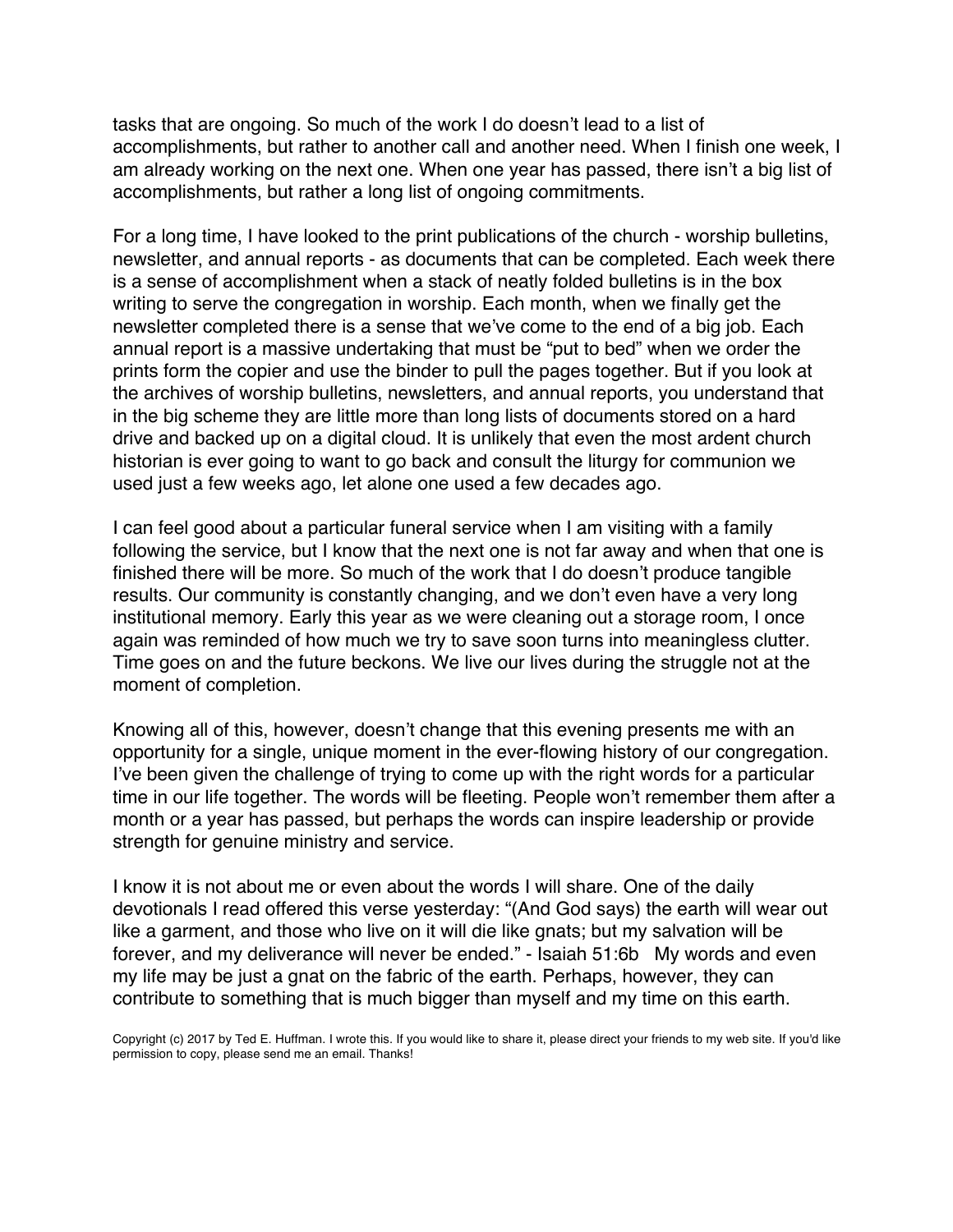## <span id="page-46-0"></span>**February 22, 2017 – My Theory of Canoe Distribution**

It isn't difficult for me to wax rhapsodic about canoes. Virtually every culture that has lived near some source of water has come up with a variation on the long, slender boats with which to travel across the surface of the water. On every continent except Antarctica there is evidence of a form of dugout canoe. People have been paddling canoes for almost as long as they have formed communities. Although canoes themselves, being made from natural ingredients, deteriorate over time, there have been discoveries of ancient canoe-making tools that are even more ancient than actual evidence of the boats and paddles themselves.

The North American innovation and design that captured the attention of the world once European travelers visited this continent was the skin-on-frame boat. A framework of wood, often driftwood or other available materials, was covered with animal skins and sealed with various combinations of tree sap and fat to create a waterproof craft. Also of note were the bark canoes of North American tribes. These boats which were technologically superior to any European designs of their time have contributed the basic shapes that have persisted. Most modern canoes, even those constructed of space age materials, conform to traditional shapes.

As I said, I can go on and on about the elegance and beauty of canoes.

My personal story of canoes has its origins in church camp. In the early days of my career as a pastor, we would go to our Conference church camp located on the shores of Lake Metigoshe in the Turtle Mountains of North Dakota. The camp had several different boats of different sizes. An old aluminum canoe was the one that was accessible to me. I could get up early in the morning and paddle on the lake without requiring the assistance of others. Later, when we had moved to Idaho and our church camp was at Payette Lake in Idaho, I began the process of adding to the camp's fleet of canoes. As well as helping the camp to purchase additional boats, I participated in developing a program of instructional classes and a curriculum to improve canoe safety for campers. It was during that time that I decided that I would like to have my own canoe. Not having funds to purchase a new canoe, making one seemed like a good plan. I still own that 17' tandem canoe. I made a few mistakes in its construction, but it continues to be a safe and reliable boat. After owning it for several years, I replaced the gunwales with ones of a better design, made new thwarts and crafted a sailing rig for the boat. I'm not an accomplished sailor, but the boat is a good way of getting wet on a hot summer day.

Over the years there have been more canoe projects. On summer I took my brother for a ride in a very small canoe that I had built on the Puget Sound off Whidbey Island. There was a bit of light chop on the surface of the water, and we returned with the canoe nearly half full of water. I decided to make a kayak. The result was a boat that I have paddled all around including the Pacific and Atlantic Coasts of Canada and the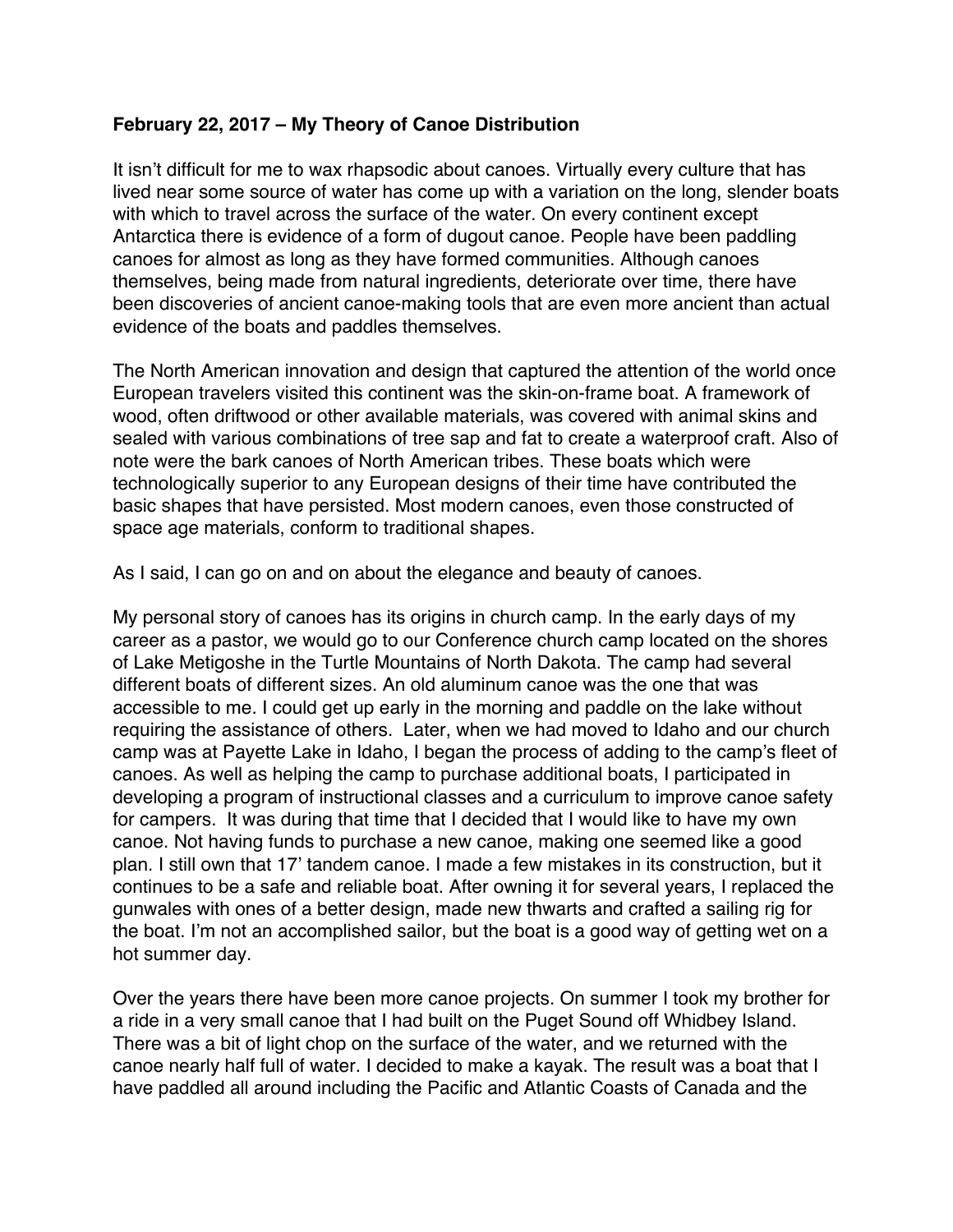United States from the Bay of Fundy to the beaches of Oregon. It has been in three of the Great Lakes, in the Yellowstone and Missouri Rivers and in countless lakes scattered across the country.

And there have been other kayaks, including the one taking shape in our garage right now.

For variety, I have restored a couple of wood and canvas canoes and built a rowboat as well.

The process has been fun, relatively inexpensive as hobbies go, and provided a lot of hours of paddling and rowing.

However, like many other ventures in life, I have realized that I am now at a point in my life where accumulating more things - including more boats - isn't the wisest of choices. The time is coming when I need to devise a strategy to decrease the inventory of boats in the storage shed.

The task is proving to be at least as challenging as was the job of acquiring the boats. That first canoe is rarely paddled these days. I never was much of a sailor, and I now have boats that are lighter and easier to use. It wasn't in the water at all in the last year. The time has come when I could get along without it. But there is a certain emotional attachment. Furthermore, that boat has very little cash value. The trick is finding someone who wants to have it and who will care for it and enjoy paddling it.

The right match for each boat that I need to move one presents a significant challenge. Canoeing isn't a very big sport in our part of the country. It probably makes sense to think in terms of searching for new owners in places that are closer to larger bodies of water. Selling a canoe long distance, however, is a challenge even in the days of the Internet. I watch the classified ads in the canoeing magazines to which I subscribe, and I know that similar boats often take a long time to sell through such forums.

In traditional educational theory, humans go through various phases in their lives. According to Erik Erickson's system of psychosocial stages of development, the task of older folk is integration. As we age the task of pulling together the various experiences of life into a meaningful whole becomes an important task leading to the development of wisdom and satisfaction. All of that is well and good, but I'm beginning to think that there is yet another stage of development. That additional stage is distribution. After accumulating experiences and possessions over the span of a lifetime, there comes the need to distribute that which has been drawn together. This is true not only of possessions, but also of knowledge and experience. As we age, the urge to teach becomes stronger.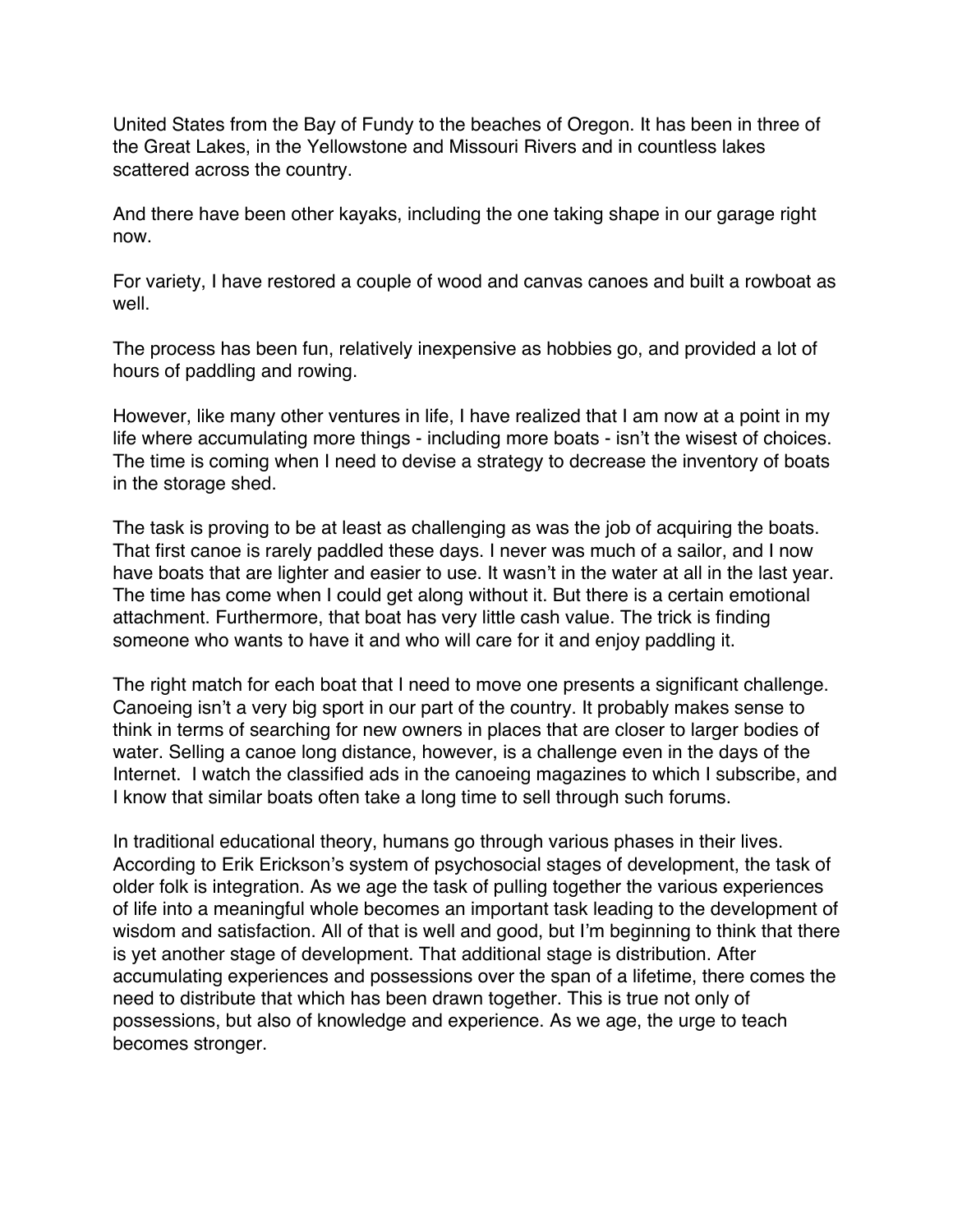<span id="page-48-0"></span>So, if you know anyone who wants to have a canoe who also would be able to tolerate the stories of an aging man, have them get in touch with me.

Copyright (c) 2017 by Ted E. Huffman. I wrote this. If you would like to share it, please direct your friends to my web site. If you'd like permission to copy, please send me an email. Thanks!

#### **February 23, 2017 – My Terms of Service**

All right, all you engineers and software writers and brilliant minds who have given us the Internet. I'm asking you to put your minds together and start writing your algorithms. The time has come for a new Internet. I know how quickly the existing Internet came to dominate our lives, and I know that the pace of change is accelerating, so I know that this can be done in a short amount of time. And I'm willing to be reasonably patient.

Before I describe what we need, however, I want to go on a short rant. So, regular blog readers, fasten your seatbelt and get ready. You've heard me rant before.

Here's the issue. With every piece of software, I purchase and with every application I download from the Internet and with each new piece of computer hardware I buy, there are multiple "terms of service." These are legally binding contracts with a whole host of tiny print. They set out the rules and the guidelines by which users must abide to use the product. They often specify that users must register and give accurate information about name, address, and other information and that the information must be updated when it changes. Many terms of service also specify that the company can change a username if they deem it to be inappropriate. Some even state that they can change the username without explaining why or even giving notice. They often specify that the company ends up owning all user content. They can specify user behavior, ownership of intellectual property and a host of other details. It is not at all uncommon for terms of service to be many pages long.

Most software demand that the user agree to the terms of service specified by the company without any changes. Failure to do so means that the user has no access to the product. For example, if you purchase Microsoft Word, a common and very useful tool, you must agree to Microsoft's complete terms of service without any exceptions, or the software cannot be used. You must pay but having paid does not grant you access to the product for which you paid. You can only gain access to that product when you agree completely and without exception to the complete list of Microsoft's demands.

Generally, a contract is a two-way street that protects both parties and provides clarity about an agreement. But when it comes to software, the agreement is a forced acceptance of all the company's terms without any rights for the user at all.

So here is the deal, software developers. I want a new Internet, where both parties can make offers when it comes to terms of service. We users have rights, and we deserve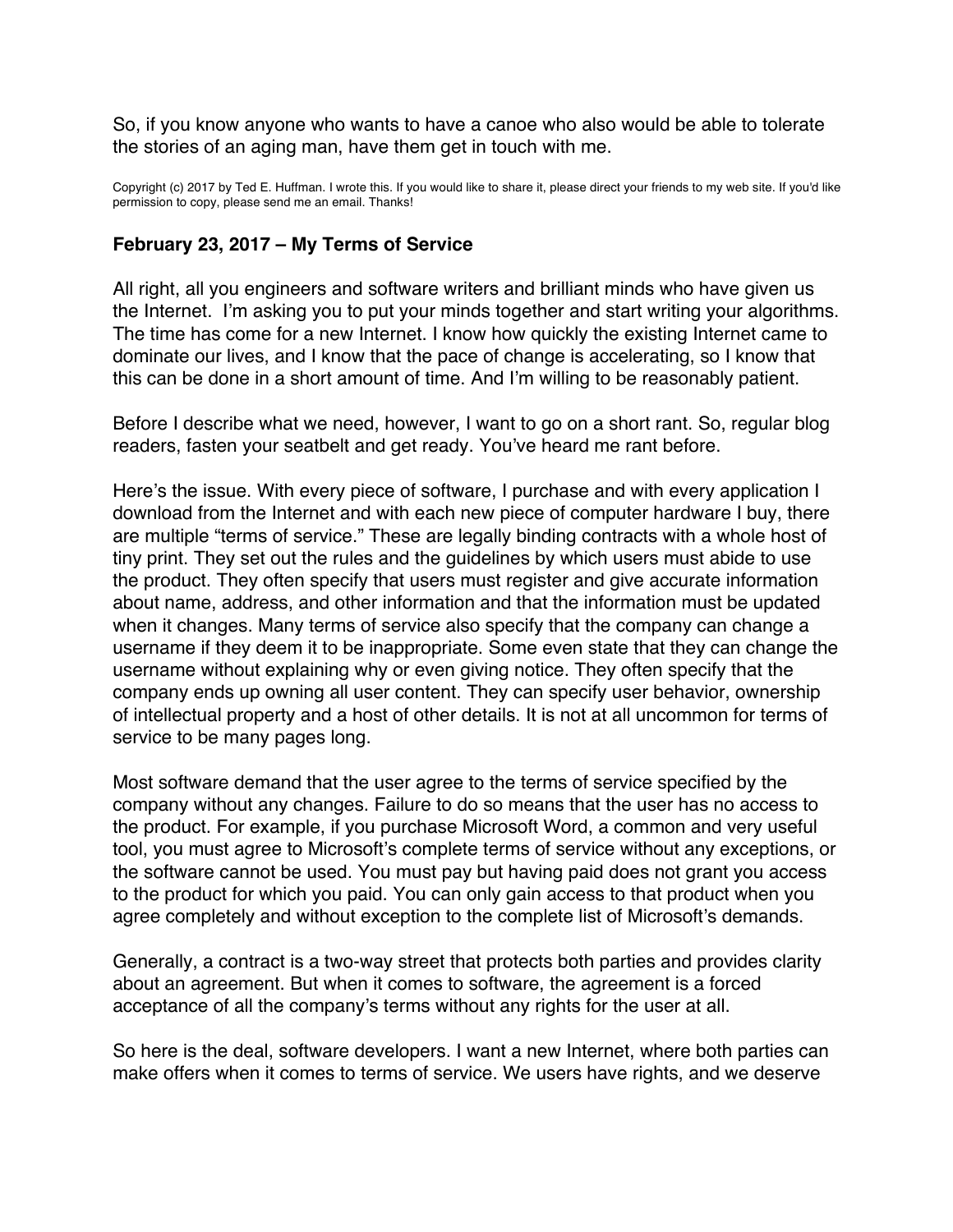the ability to make the company respect our rights. And we need contracts to protect our rights.

Here are my terms of service. Software developers please make note.

I as a user have the right to privacy. The 4th Amendment to the Constitution of the United States guarantees my right to be secure in my person, house, papers, and effects. Any use of my private and personal information by the company including my address, phone number, email address or any other identifying information other than direct communication with me shall constitute a violation of this agreement.

I as a user have a right to freedom of religion. Any use of my religious affiliations or preferences by the company for the purpose of creating lists of members of my religion, directing advertising based on my religion, or comping data about religion, is strictly prohibited.

I as a user reserve the right to my intellectual property. My words belong to me. My photographs belong to me. The company has no right to use any of my creative work or intellectual property, whether for profit or any other reason.

I as a user have the right to remove the company's software at any time. The company agrees to provide a single, simple to use, tool that will completely and absolutely remove all the software and any residual code generated by the company. The company guarantees that the use of that button will not negatively affect the performance of my computer or any other software I have installed on the computer.

I as a user remain the owner of all data collected about the user including location, shopping preferences, schedule, contacts, and any meta data attached to photographs, compositions, or any other intellectual property. The use of any of that information for any purpose other than a direct request of the user is prohibited.

The company must provide the user with a username that contains a minimum of eight characters and is unique to the company. The company must further provide a unique password that contains both upper- and lower-case letters, at least on numeral and one special character. This password must be changed every quarter, and whenever requested by the user, and notice of the username and password must be given to the user. The company must provide answers to seven security questions provided by the user. The user agrees to provide security questions for which the company would have no natural ability to discern a consistent answer.

OK, the last one has no purpose or function whatsoever. It is just an expression of my frustration of the ridiculous and meaningless security measures that do nothing to protect the security of users.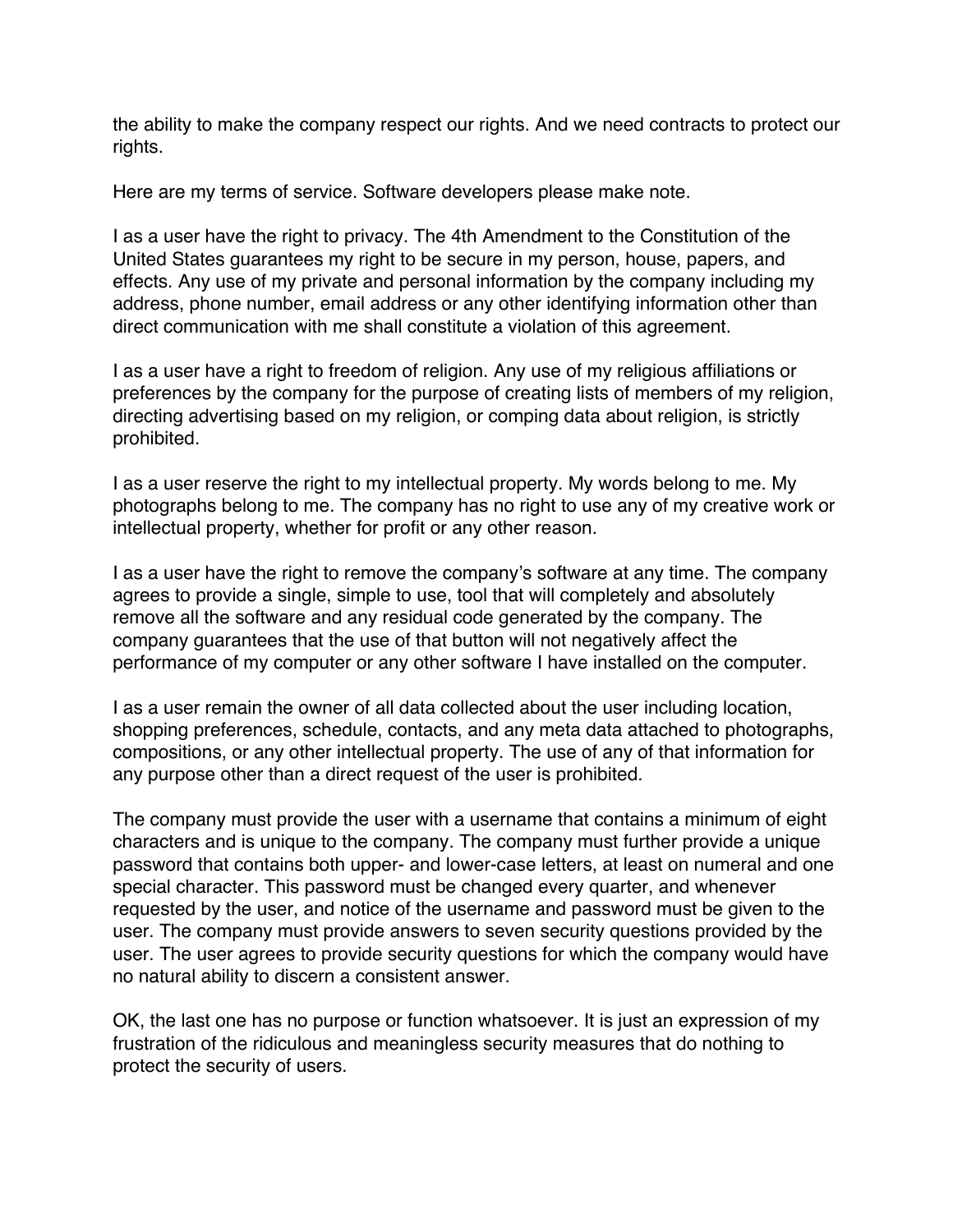<span id="page-50-0"></span>I'd love it if the contract also specified penalties for failure to observe my terms of service. Something like a fine of \$10,000 per occurrence seems about fair. After all, if they compromise my privacy or impinge on my freedom of religion those things are permanent and cannot be reversed.

I think that it should be possible to create algorithms that require companies to comply with users' custom terms of service. If it can be done it certainly would go a long way toward making the Internet a more just and equitable place for all users and companies. When it does, I'm going to be ready with my terms of service.

Copyright (c) 2017 by Ted E. Huffman. I wrote this. If you would like to share it, please direct your friends to my web site. If you'd like permission to copy, please send me an email. Thanks!

#### **February 24, 2017 – Travel Day**

When I travel, I often transform the blog into a bit of a travelogue. So, since I am away from Rapid City, I might as well fill you in on yesterday's adventures. This is also notice that for the next few days I may be a bit irregular in posting my blog, depending on access to the Internet and what is going on. At any rate, I don't expect to be in my regular routine while I'm away.

The day when the National Weather Service is calling for a spring blizzard with snow accumulations of 5 - 8" is probably not the best day for delay-free travel. On the other hand, I didn't know what the weather would be like when I booked my flight and the weather reports aren't always exactly right, either. From what I can tell from this distance, the snow depths at home were considerably less than predicted. It got warm enough for much of the precipitation to fall as rain.

I did end up spending most of the day in Denver yesterday. After a delay in my departure from Rapid City that made it impossible to make my connections in Denver. I rebooked my connection to a later flight into Seattle and sat back to wait. I was supposed to get into Denver a little after 10 am and arrived at noon. That left me more than six hours to wait for my connection. I made laps in the B concourse, read my book, watched people, and generally had an interesting time. Denver is an interesting city, and it has an interesting airport. Where else can you sit down for a meal of Chinese food that was prepared and served by people who are speaking Spanish to each other? I'm sure there are plenty of places where this is common, but it is a bit unusual to a boy from Rapid City.

I found a place to sit right next to a window where I had a plug in to charge my phone and computer and free airport wi-fi. The place I picked was right above United Airlines' PetSafe shelter for animals that are being flown around. There is a fleet of vans - at least 5 - that transport the pets from one flight to the next. They must have an indoor area where they can keep the pets warm, because sometimes they unloaded the pets from the vans and then loaded up others and headed out. I guess I never thought about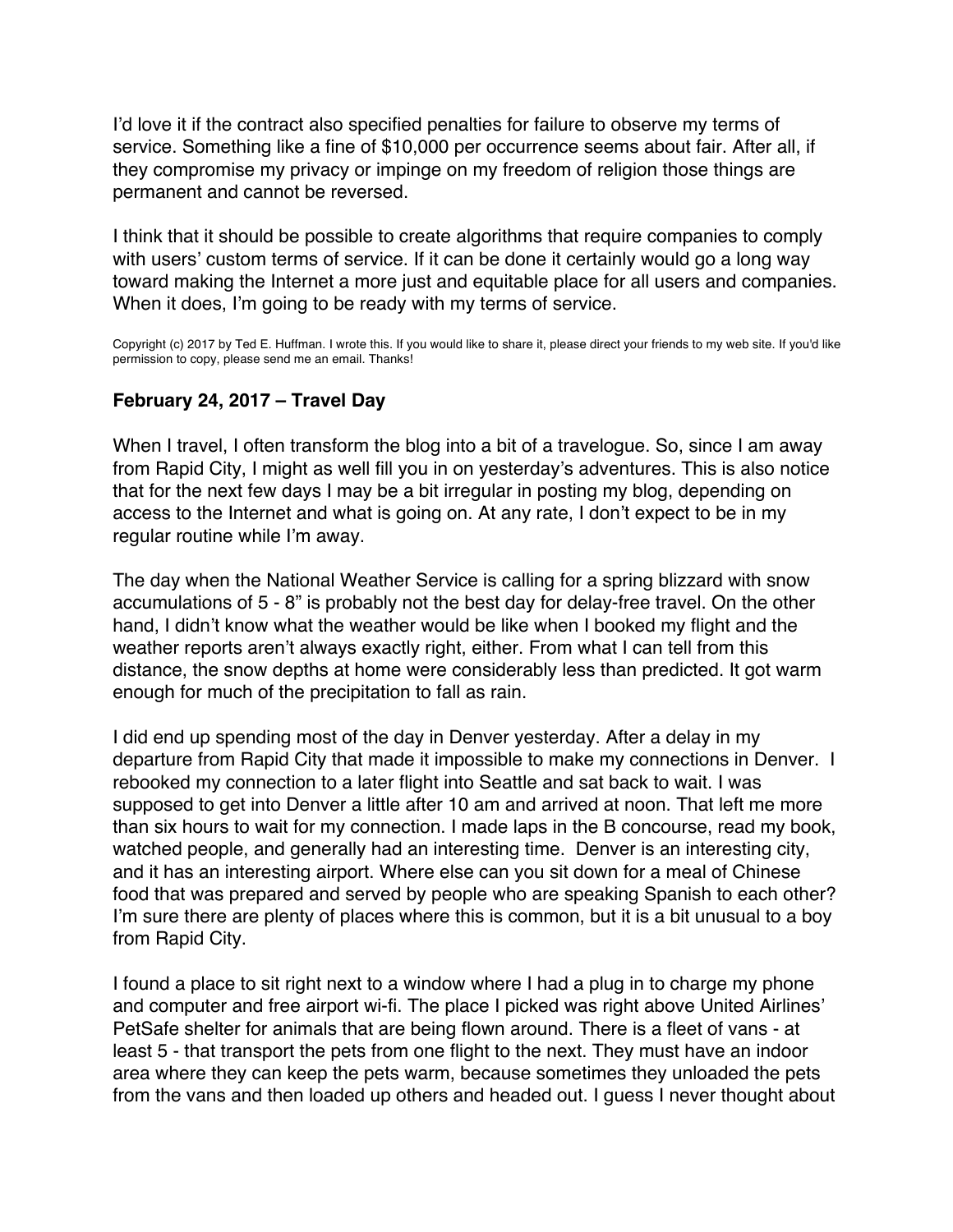how many pets might be transferring from one flight to another at an airport this big. It seems that there are quite a few.

The weather wasn't that bad in Denver, a little snow, and a few times when visibility was reduced, but the snow wasn't sticking to the ground and there were also plenty of times when the clouds would life and the visibility was pretty good. Most of the flights in and out of Denver were delayed a bit, however. Much of the time that i sat in Denver, I was surrounded by people who seemed a bit upset by the delays. I always wonder why people get so upset. I know that it can be frustrating when things don't work out the way you'd planned, but there is nothing to be gained by getting upset. The employees of the airline can't change the weather. They can't make planes any bigger than they are. They can only process rebooking one at a time.

Furthermore, with all the different ways to manage airline travel these days, there are shortcuts that a savvy traveler can take to help smooth the process. As soon as I found out that I would need to change my ticket, I got on the phone and got the change made before I got up to the attendant. All I needed that person to do was print me new boarding passes. That meant that those behind me in line had their wait shortened because I was able to use the phone to talk to an agent in some other town.

The thing I missed by being late was the half day that I thought I would have with my son and his family. I'm out here to help them move and there will be plenty to do today and in the next few days. But we will get the work done and still have time for grandpa to read stories to the grandkids and do a little playing as well.

It has been a long time since we have moved from one home to another. But we did make two moves when our children were living at home. Both times, my in laws were very helpful. On the move when our children were preschoolers, my father-in-law drove our suburban and pulled a trailer with the family while I drove a U-Haul with our household goods. I also remember some of the silly stories from our moves, like not finding things after making the move for a while because they were packed by someone who thinks about appropriate places to put things in an entirely different way that I. I'll try my best to avoid pulling that one on our son and his family.

According to the airport's web site, Denver International Airport is the sixth-busiest airport in the United States. In 2015, the airport served a total of 54 million passengers. That's a little less than 150,000 people each day. Of course, some days are busier than others and yesterday probably was nowhere near as busy as a holiday. Still, there were a lot of people in the airport yesterday, all of them seeming to be in a hurry to get wherever they were going. Their pace contrasted with my own. I didn't have any reason to rush. I had time to walk at my own pace, to sit for a while and to watch people whose lives were a lot more rushed than my own.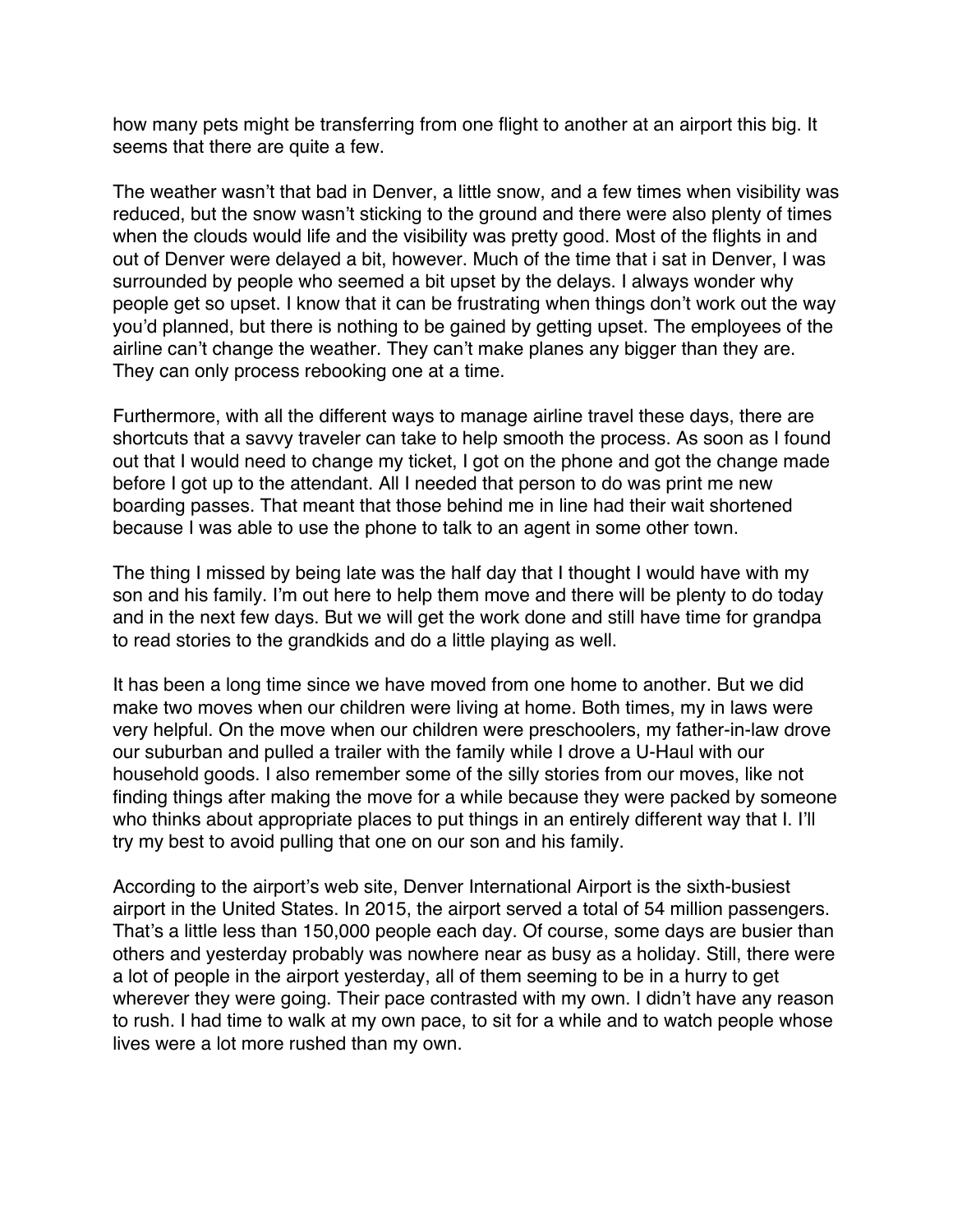<span id="page-52-0"></span>So, for now, I'm safe in our son's home, having invested a day in travel, which, if you think about it, is still pretty amazing. I woke up in Rapid City and went to bed in Olympia, WA. Not a bad number of miles for a leisurely day!

Copyright (c) 2017 by Ted E. Huffman. I wrote this. If you would like to share it, please direct your friends to my web site. If you'd like permission to copy, please send me an email. Thanks!

#### **February 25, 2017 – Lovin' Being a Dad**

Some parents that I know remember ages of their children as being more enjoyable than other ages. Some think that infants are the most fun. Others prefer preschoolers. Some think that teens are fun, others find teenage years to be more challenging. I don't think that there is any agreement on one age being better than another.

Our oldest child will turn 36 in less than a month, and I have to say that I don't think that there is one age that is better than another. I loved being a father when he was a tiny baby. I love being a father now that he is this age, and his sister is 33. Every stage of parenting has had its challenges and every stage has had its rewards. From my point of view, the rewards have outweighed the challenges every time.

Visiting our son and his family reminds me of the days when we had two young children. Each day is very busy. There is a schedule that must be maintained because children need to get to school on time with a good breakfast inside of them and having had sufficient sleep to be able to concentrate and study. There are activities that require an investment of time and the ever-present chore of driving children from one activity or event to the next.

By the time the children are fed, played with, bathed, had their stories read and been put in their beds, the parents are nearly out of energy. There are still a few chores that need to be completed but knowing that the next day will be as busy and filled with activities means that parents are heading to bed as soon as possible after the children are asleep.

I remember those days. I remember being tired. I'm grateful that the pace of our lives is a bit different these days. But I wouldn't have traded those days for anything. And I know that our son is enjoying his children in similar ways to the joys that I knew as a father. That makes me joyous.

I watch as our son gets down on his hands and knees and swings both of his children onto his back and crawls around the room. The delighted giggles of the children are contagious, and I know they are warming his heart as much as they are warming mine. It isn't just that it is great fun to watch our grandchildren having such a good time. It isn't just that he is able to share in their joy. It really makes me happy to see him be so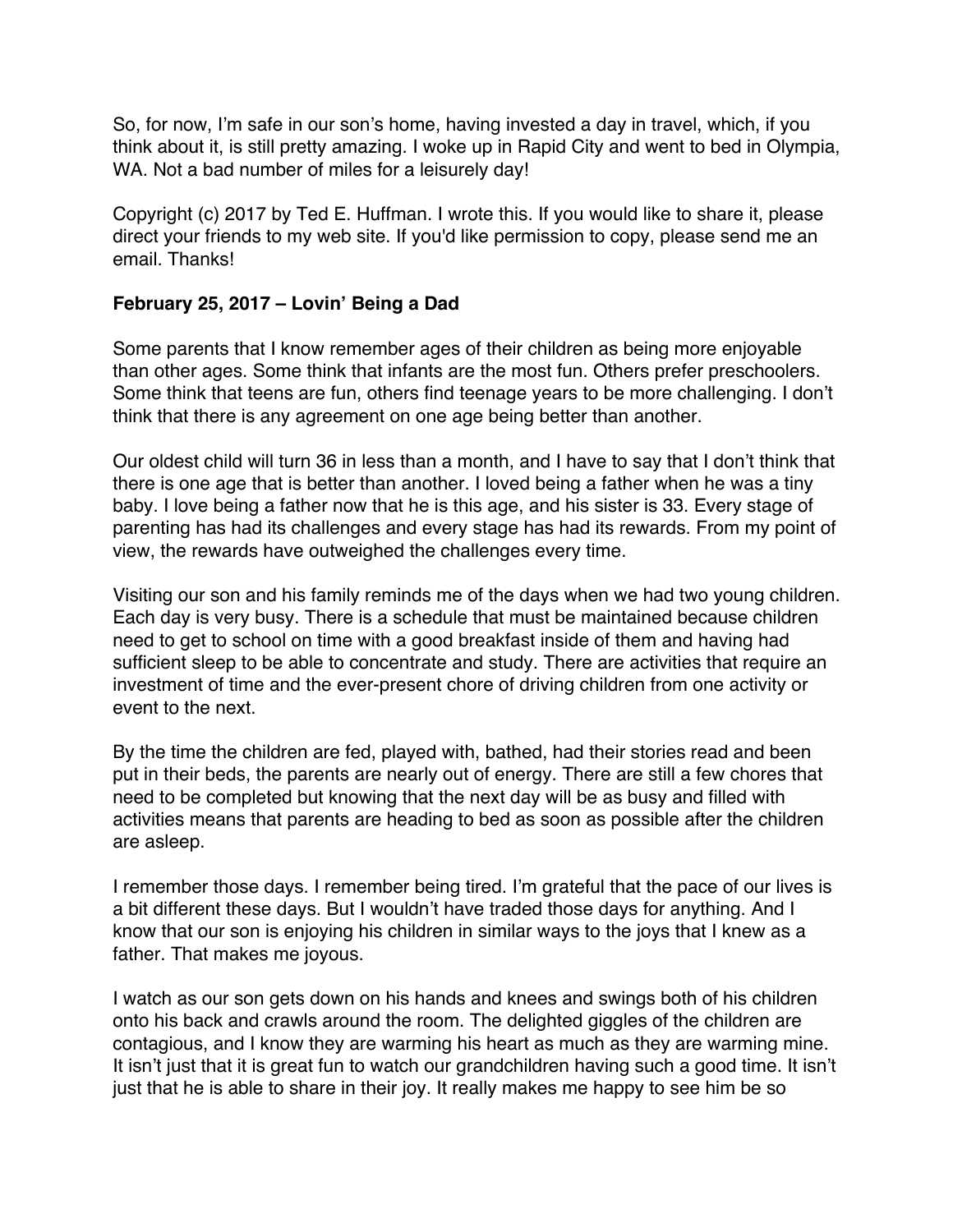happy doing things that used to make me happy. He is a really good father and that make me think that we have shared a very special father-son relationship for all of these years and he continues to amaze and impress me.

While he as saying goodnight to his daughter last night, I overheard a bit of their conversation.

"Do you like having Grandpa Ted visiting us?"

"Uh huh?"

"You know Grandpa Ted is my daddy."

"Humpf!"

"What are you thinking?"

"You are my daddy. He is my grandpa."

"Yes, that's right, he is your grandpa, and he is also my daddy."

"Humpf!"

She wasn't quite what she thought about someone having multiple roles. Trying to figure out how her grandpa could also be a daddy and how her daddy could have a daddy of his own was all a bit of news to her.

I remember a similar conversation with her brother when he was about her age.

The wonderful thing about being the father of a father is that you get to see the layers of relationship. Some things, like getting down on the floor to roughhouse with the kids seem so natural and so much the way that I used to play with our children that it triggers a lot of pleasant memories when I see him do it.

We were productive yesterday. We got several of the tasks on the "to do" list accomplished. We work well together and enjoy each other's company so much that we have a constant stream of conversation going.

Moving is always a time of mixed emotions. There is genuine excitement about the new place and the challenges of the new job. There is genuine grief over leaving a place that has been a good home and a community that is a wonderful place to live. There are a lot of goodbyes that need to be said and a lot of new relationships to form and nurture.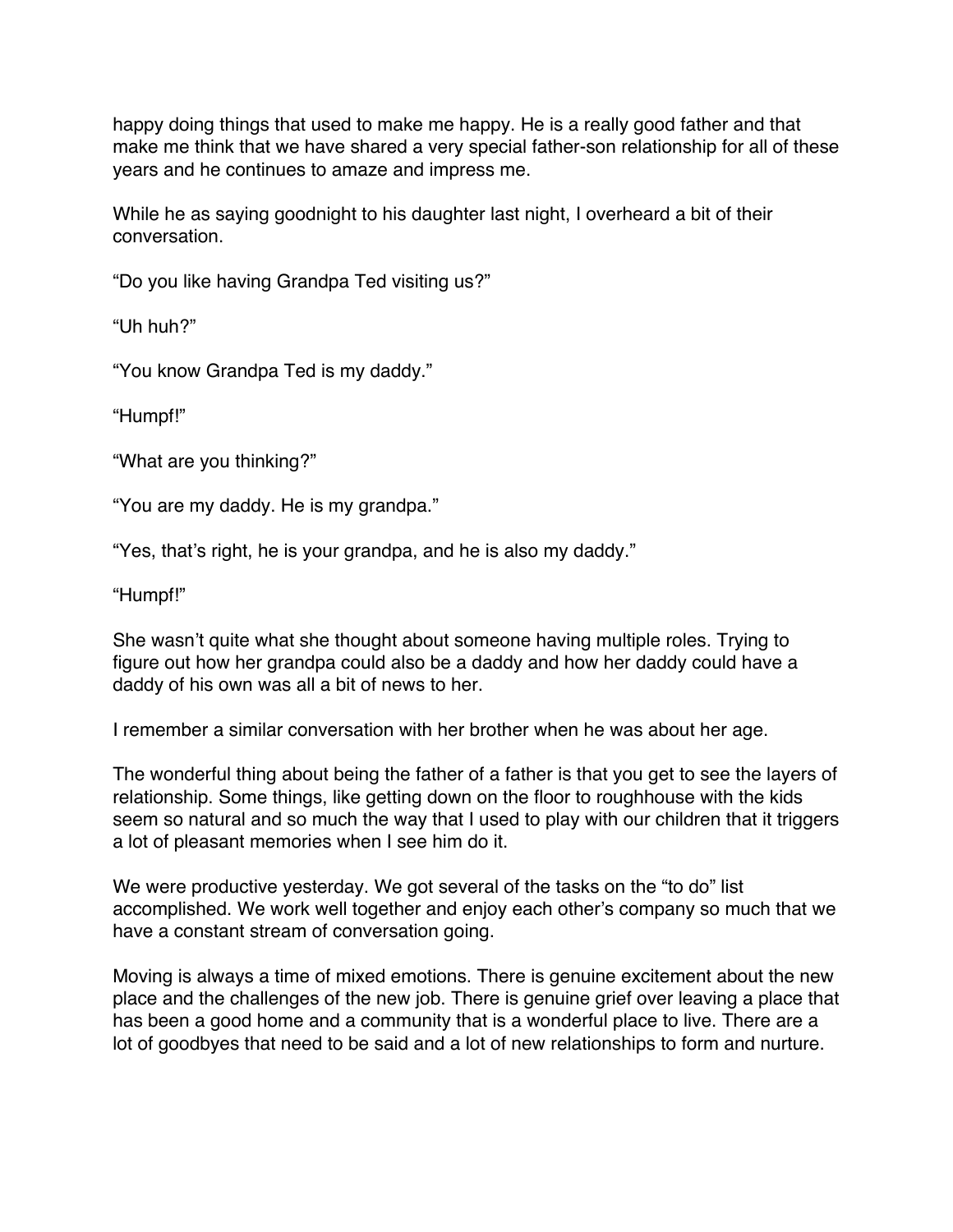<span id="page-54-0"></span>I can remember many of those emotions, but it is a bit different witnessing our son going through them. In a way, I think that we helped to prepare him for what he is going though by the way we handled the moves we understood when he was younger. We moved when he was four years old and again when he was fourteen. Those experiences helped prepare him for his life and choices that he has made.

I have enjoyed every life phase with our children. This one is very special. Watching him manage the complexities of life, work, and parenting makes me swell with pride and fills me with admiration for him. He is a wonderful person and have been around for all his life helps me realize that the time I do hive with him is precious indeed.

In so many ways yesterday was just an ordinary day, but it was made extraordinary by the fact that we are privileged to be together, and I am privileged to be here where I can witness his life and see how he cares for his family. My respect and admiration for him grow continually.

It is good to be a dad of a dad. It is good to be grandpa to his children. Reading bedtime stories is one of the traditional roles for grandpa when he is visiting, and it was a perfect way to cap a meaningful day.

Copyright (c) 2017 by Ted E. Huffman. I wrote this. If you would like to share it, please direct your friends to my web site. If you'd like permission to copy, please send me an email. Thanks!

#### **February 26, 2017 – Transfiguration, 2017**

Our perception of time changes as we age. A year seems like a different amount of time to a six-year-old than it does to a sixty-year-old. So, It shouldn't surprise me that the seasons seem to be going by so quickly. It is just part of life. Because the season of Epiphany focuses on the teachings and sayings of Jesus, we usually go through quite a bit of his life in the weeks following Christmas. There is a lot of territory to cover, and it usually leaves us with our heads spinning with so much content. By comparison, Lent assumes a somewhat slower pace, allowing us to reflect and meditate and even feel the discomfort of the stories and teachings of the season.

Part of our perception of time comes from our memories of the past. To that six-year-old mentioned above, a year is one sixty of his life. A year represents a significant portion of his experiences. The sixty-year-old has collected so many experiences that it takes more than a year to remember them all. And as the sixty-year-old remembers, it is difficult to distinguish which events and experiences occurred in which year.

All of this reminds us that our perspective on time is only part of the story. As we learned from Einstein's theory of relativity, since everything in the universe is in motion, all time is a matter of perspective. It depends on where you are and how you are looking out at the universe when it comes to measuring the passage of time. Time doesn't always flow at a consistent rate.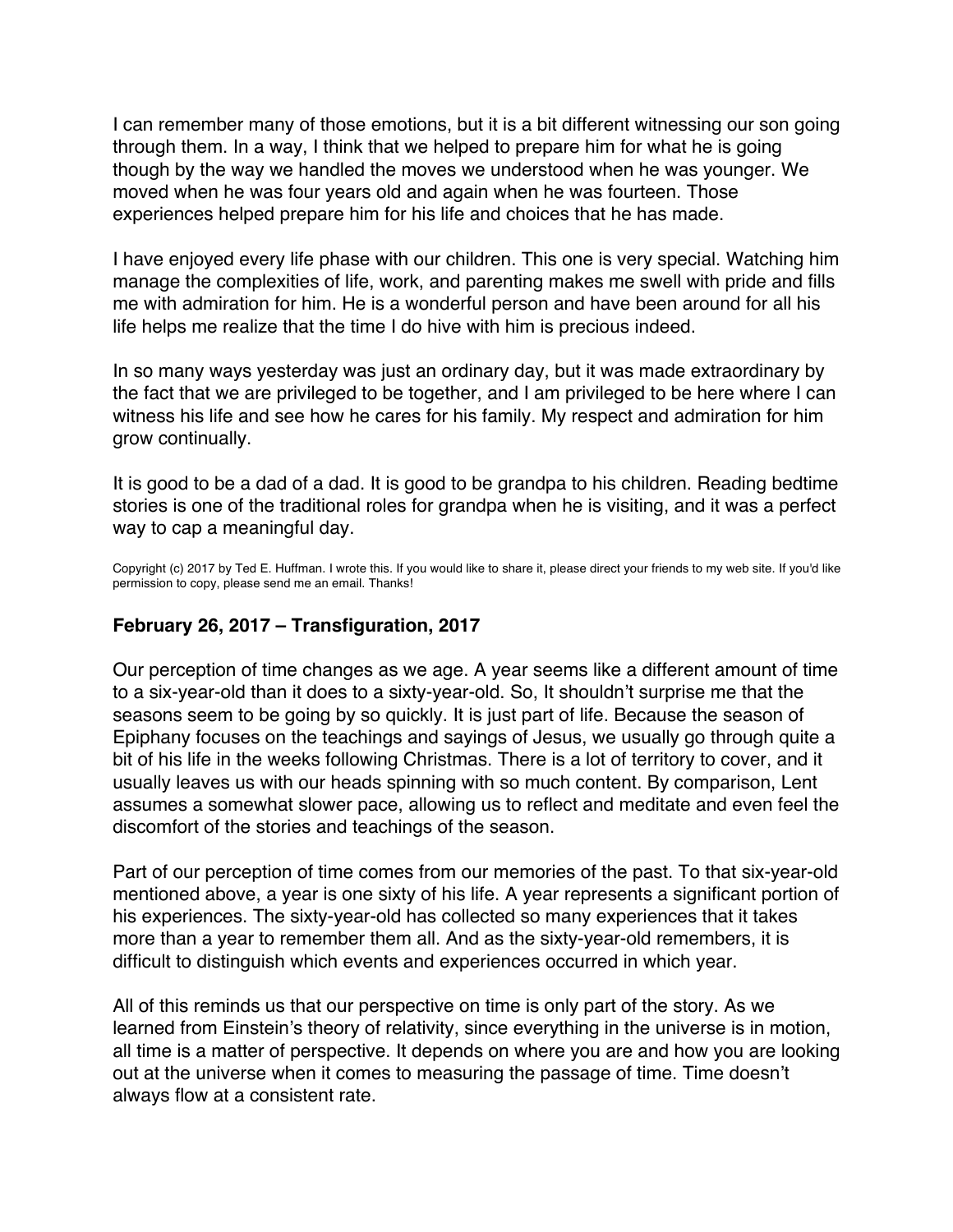Thinking about time and its rate of passage is a key to understanding the stories of Jesus' transfiguration. He took with him a select few of his disciples and together they went up on the mountain to pray. As they were praying, it seemed to the witnesses that the entire universe was shifting. The light seemed brighter. The colors seemed sharper. Jesus' robe seemed whiter. And then, right before them, the seemingly impossible happened. They witnessed Jesus talking with Moses and Elijah. Moses and Elijah had been dead for generations. The people had been telling their stories as stories of the past for so long that Jesus' disciples didn't know the exact timing of their lives. Elijah had been gone for as many as 850 years. It had been over 1200 years since Moses breathed his last. Even though both characters came alive in the stories that were told about them, they were always stories about the past - the history and the heritage of the people of God was recounted season after season, year after year.

Having Moses, Elijah, and Jesus share the same conversation on the same mountain defied the understanding of time that the disciples possessed.

It challenges our thinking as well.

It is often the case that the stories that we tell over and over, year after year, are those that we have the most difficulty understanding. The last Sunday before the beginning of Lent is always reserved for the stories of the transfiguration of Jesus. Like the first generation of Jesus' disciples, we who follow from centuries and even millennia have trouble figuring out the meaning of the disciples' reports. If Jesus can talk with Moses and Elijah, if time is flexible for events that are separated by hundreds of years to be somehow contemporary, then it follows that Jesus might also be as present in our lives today as was the case when he walked among us as a human prior to his crucifixion by the Roman authorities.

That, of course, is the truth that we celebrate on Transfiguration Sunday.

Our conviction that time must be linear with one event following the previous one in a precise, exact, and pre-determined order is only one way of perceiving time. It makes sense from our perspective to have things in a particular order. That perspective, however, makes it difficult to understand other realities of our existence, such as life and death. As much as we try to think of life only in terms of the span between birth and death, our experiences give us a distinct perspective. We experience the presence of one who has previously died. We live in expectation of the birth of new ones. We see characteristics of our grandparents in our grandchildren. We recognize bits of ourselves in others we have known and loved. The distance boundaries between individuals and the precise measurement of time that characterize our perception of reality are only part of the picture. Repeatedly life presents us with challenges to that perspective and invites us to consider the possibility that there is more to this universe than we had previously recognized.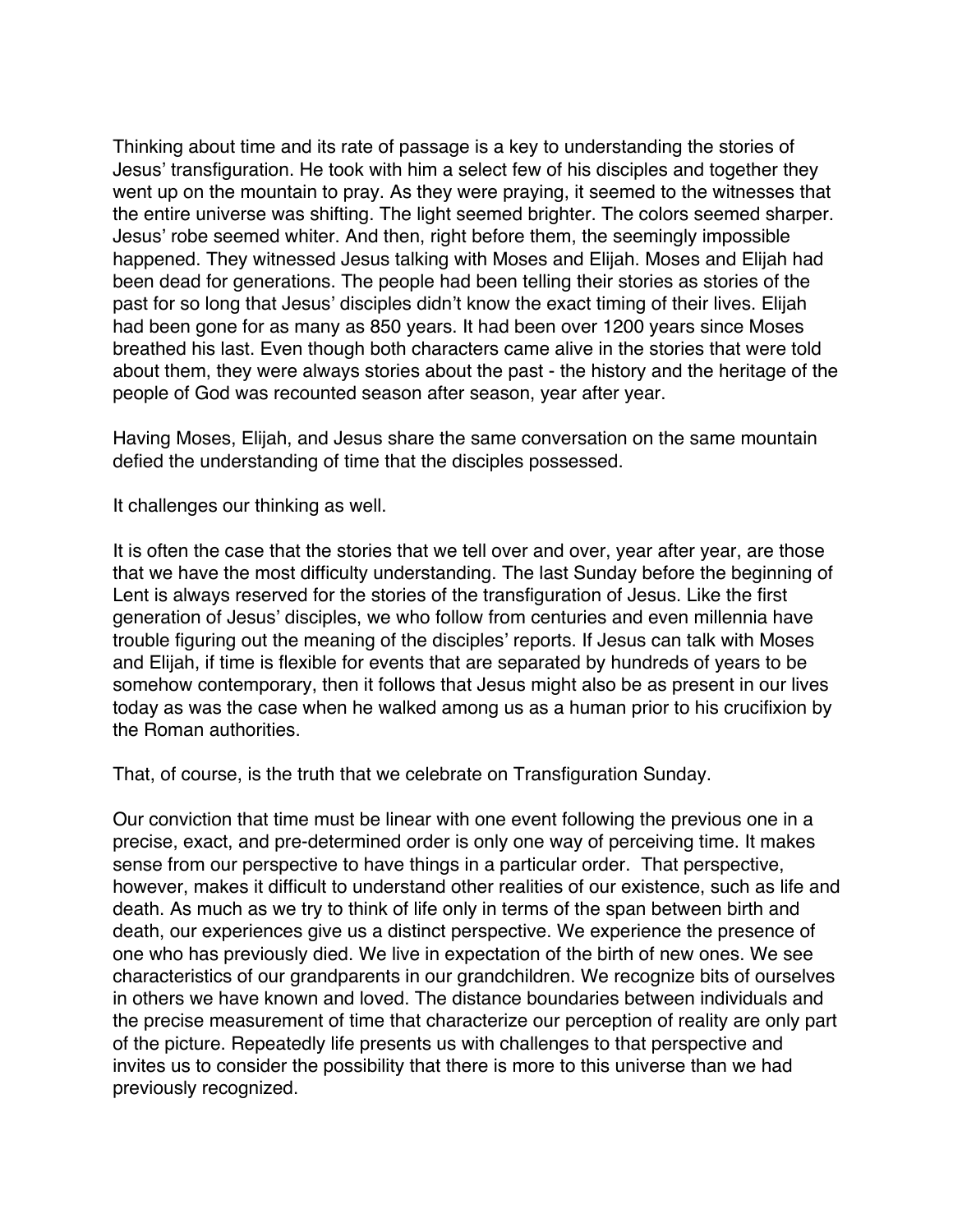<span id="page-56-0"></span>Transfiguration Sunday is our annual reminder that reality isn't always what it seems.Our point of view is only one possible way of understanding what is going on in the world. Our sense of the flow of time is not the whole story of the nature of time in our universe.

Perhaps the invitation of Transfiguration Sunday is the call to change pace, to slow down, to spend more time thinking and reflecting and less time just getting through each day. When we allow ourselves to contemplate the nature of time, we also allow ourselves to become freed from the slavery of appointments and schedules and calendars and the other aspects of time management that confine and constrain us. In fact, the very concept that time can be managed is probably another of life's illusions. Each moment is an opportunity to live fully in the now and each new moment is another gift of immeasurable value.

This year, during the season of Lent, I hope that I can relax more about time. When I learn to breathe deeply and open myself to the moments that are given, I can be more aware of the power of the present and enjoy the gifts that come.

Copyright (c) 2017 by Ted E. Huffman. I wrote this. If you would like to share it, please direct your friends to my web site. If you'd like permission to copy, please send me an email. Thanks!

#### **February 27, 2017 – Packing Day**

Everyone was tired when we went to bed last night. The movers will be here at 8 this morning and when they have things loaded up, we will all head up to the new house. The family has done a good job of packing things and they are pretty much ready for the movers. There were a few moments of stress.

Our almost three-year-old granddaughter was upset for a little while when she discovered how many of her dolls were packed away. She wanted to have five babies to sleep with in her bed and couldn't find the ones she wanted. Fortunately, neighbors stopped by a little later and they brought presents for the kids, including a new doll for our granddaughter.

I remember how disorienting it is for children to have all their things packed up. We moved when our children were two and four and although we kept speaking of the move as an adventure, their things had to be packed up for several days because it took us three days to drive the U-Haul from North Dakota to Idaho. Neither of our kids remember that move with any kind of regret now that they are adults, but I know it was hard to explain to them what we were doing and why things were so disrupted.

Despite a few moments of tension, the kids have been handling this move very well. For the most part they have played peacefully with each other and helped with packing boxes of their toys and clothes. They chose a few of the things that are in their luggage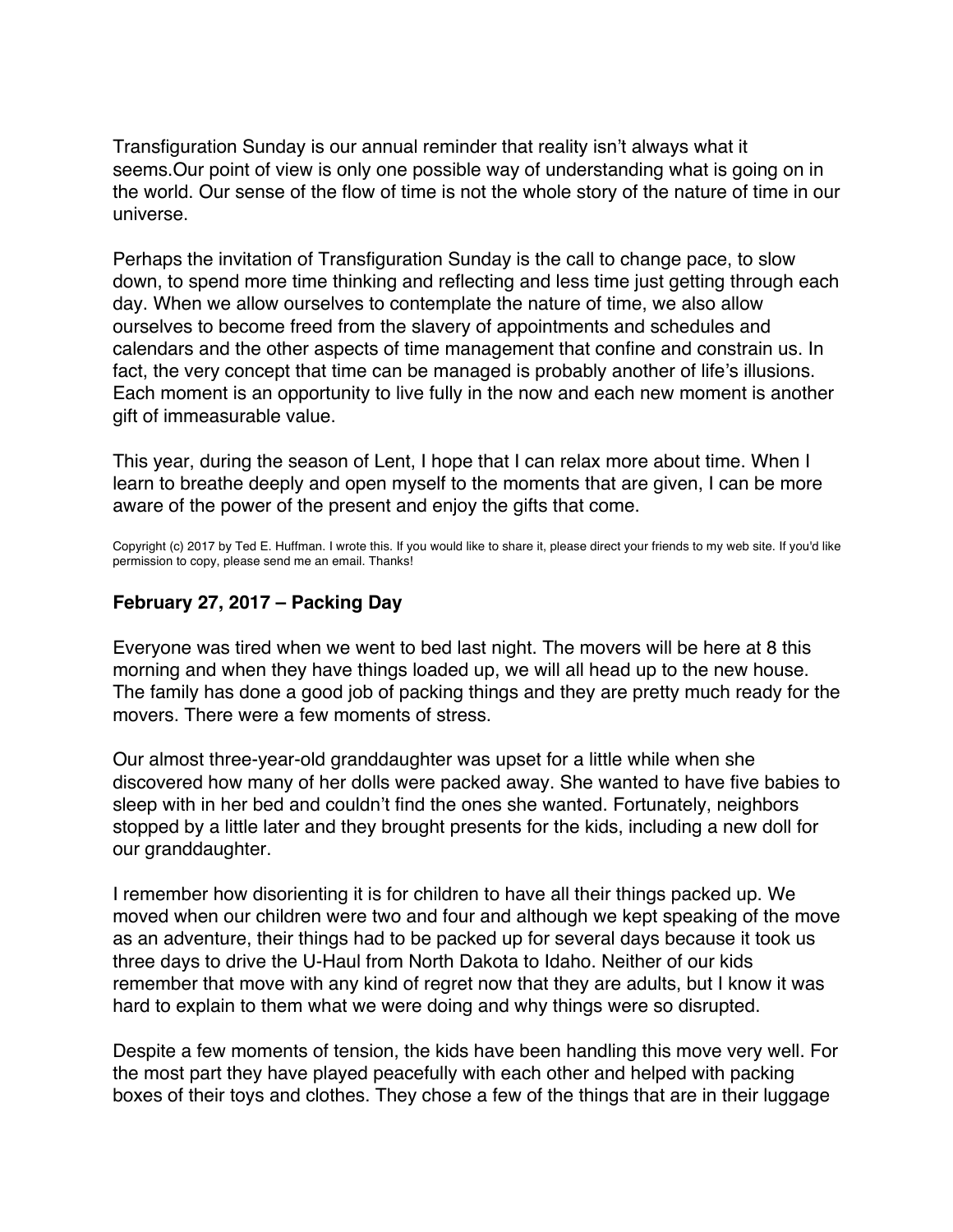for traveling and yesterday and today will be the only days that they will have to do without most of their things. If all goes as planned, we will be unpacking boxes and setting up their bedrooms and getting the kitchen ready to go by this evening.

I packed up the kitchen yesterday afternoon, including the silverware. Our daughter-inlaw helped the kids make a cheese pizza for supper which could be eaten off of napkins with no silverware and we adults enjoyed Thai take out with disposable chopsticks. Today we'll eat our meals of carry-out food from restaurants and should have time to unpack enough kitchen items and get a few groceries for normal meals at home tomorrow.

The great task that grandpa gets is playing with the children so that the parents can get their packing done. We've found ways to make games out of packing boxes. At one point we arranged packed boxes in the garage into a sort of maze with passageways that were wide enough for children, but too narrow for adults. In the afternoon we made up card games and grandpa gave a few horseback rides to giggling children.

Of course, there are stories to read. There is a bag of books that need to be returned to the local library, so we had them to read while the others were packed away. I'm not to the point of memorizing them like I was with some of the stories I read to our children, but I've read them enough times for a sense of familiarity.

At one point yesterday, our granddaughter and I were sitting on a love seat and visiting while her brother was in his bedroom getting a bit of alone time. She checked with me a couple of times: "You're MY Papa Ted." "Yes," I replied, "I'm YOUR Papa Ted." "You love me?" "Yes, I love you!" "You going to my new house?" "Yes, I'm going to your new house tomorrow!" "You're MY Papa Ted!"

I think the concept of packing things away is quite a bit easier for her six-year-old brother to understand. Even though he has never moved in his life, he knows that the things that have been put into boxes will be unpacked when they arrive at the new house. It is a bit more disorienting for his little sister. She just knows that things keep being put away where she can't get at them, and she isn't sure what has happened to them.

The house is looking pretty bare this morning. The cupboards and shelves and closets are empty. The garage is stacked high with boxes. The furniture is ready for the movers to pick it up. In a little while the beds will be stripped, and the towels will be gone from the bathrooms.

Our son and daughter-in-law have made the wise decision to wait to put their house on the market until they have moved out. They have selected a realtor and have arranged for a six-month lease of a house in their new town. Their move is around 120 miles, a distance that probably only takes about two hours to drive. However, the city of Seattle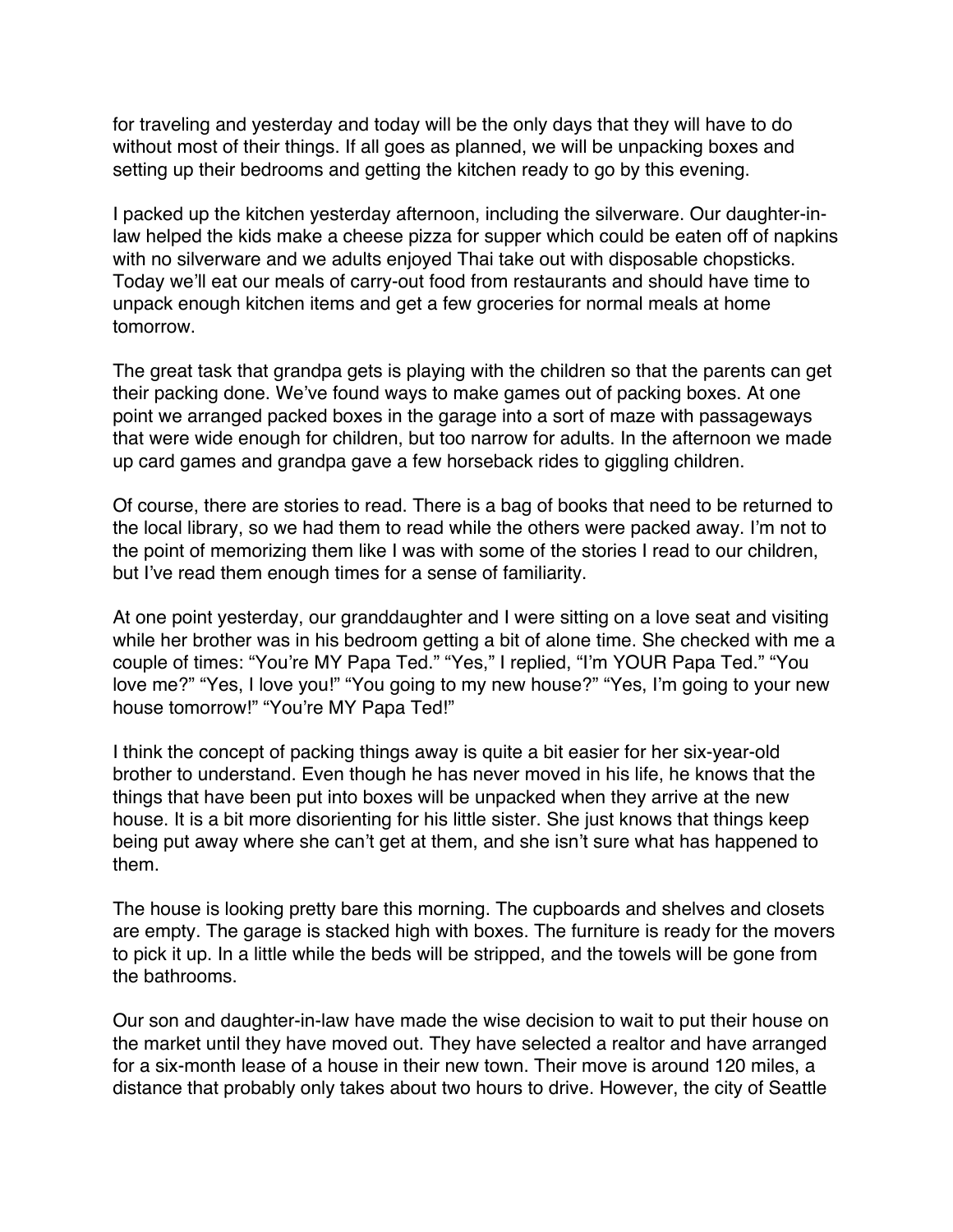<span id="page-58-0"></span>is between the two towns, so in most traffic conditions, the time on the road is probably nearer to three hours. That means that it isn't impossible for them to make a few trips back down to their old home to handle the final details of cleaning and selling the home.

The six-month lease will give them time to look around their new home and make decisions about housing. In the meantime, there is the matter of getting their son started in his new school and our son begins his new job in just two days. It is indeed a busy time for their family.

The pace is intense. I don't remember exactly how many days we took to move and to get settled in our new home. It has been a while since we made a move. I am, however, impressed with their organization and ability to accomplish a lot in a short amount of time. They seem to have energy for the hard work that is required of such a transition.

Today will be a busy day. Tomorrow, I will be heading back home in the afternoon. The trip has been short, but I feel like I've contributed to the move and investing in the next generation is one of the greatest things a father can do.

Copyright (c) 2017 by Ted E. Huffman. I wrote this. If you would like to share it, please direct your friends to my web site. If you'd like permission to copy, please send me an email. Thanks!

## **February 28, 2017 – Moving Day**

The move has been accomplished. It took less than two hours for the movers to load their truck yesterday morning. They complimented our son and daughter-in-law for being organized and ready for them to come. We were on the road by about 10:30. Our son stayed behind to do a few last-minute chores and cleaning and I headed out with the rest of the family to be there when the movers arrived. We made a quick stop for lunch and got in about a half hour ahead of the movers. The movers showed up and had the truck unloaded and everything in place by a little after 3 pm. I was amazed at how quickly they got it all done.

Our son had devised a system of marking boxes with colored duct tape as we sealed them to indicate which room of the house they belonged to. He had gone through the new home and put up signs at the doorways with corresponding colors. As a result, it was very easy for the movers to put each item in the correct room. They really appreciated that system.

The new home has a mini garage. It is about 12' by 12' with a regular overhead garage door. It has a concrete floor and a window. It was designed for storage, and it works perfectly. I'm a bit amazed that they had both of their cars in the garage the same day that they moved. It was impressive.

We worked at organizing for a while and then took a break for a drive around town and to get supper. We looked at the outside of the school where our grandson will be a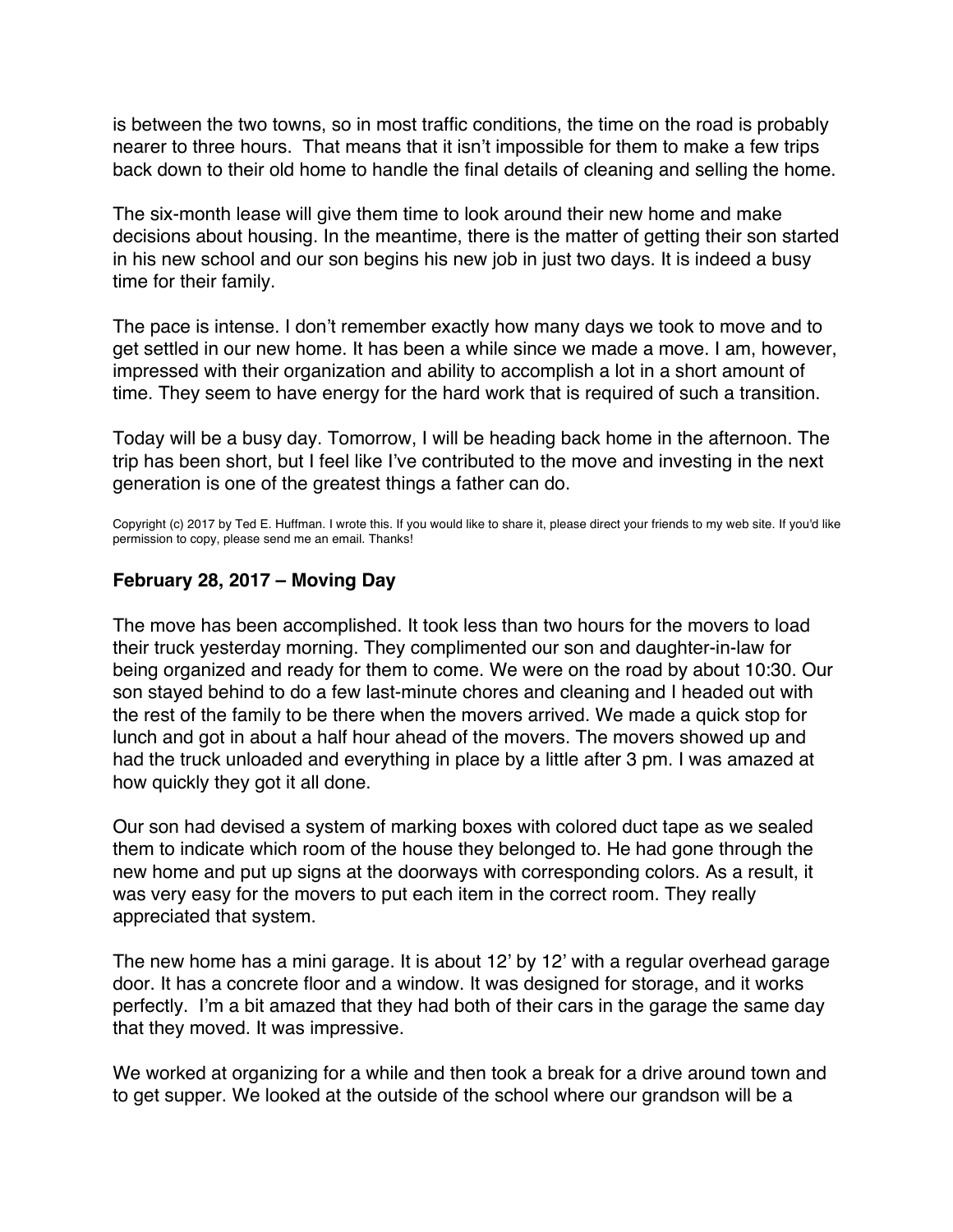student and the library where our son will work. We walked a bit alongside the Skagit River and drove through downtown. We ate supper at the deli of a co-op grocery store. It was a delightful gathering place with plenty of people and very good food. After that we made a quick stop at a hardware store followed by a look at a campground where we may stay when we come to visit with our camper.

We crawled into bed tired, but with a real sense of accomplishment having pulled off the move.

The amazing thing for me was how well the children handled everything. They were calm and well-behaved as the movers loaded the truck. They were interested in watching the process but understood how to stay out of the way of the workers. Then they were cooperative and good travelers as we drove up to their new home. Once we arrived, they took great pleasure in showing me around the new house, pointing out which room each would occupy and entertained themselves quietly as the movers brought in the furniture and boxes.

Once the boxes were unloaded from the truck, the children were really excited to start unpacking and discovering some of their toys.

I think the big thing that made the experience so pleasant was that the parents had really prepared the children well for the move. They had talked it through with them so the children knew what to expect and understood that the things that were packed up would soon be unpacked in their new home. Our granddaughter was especially pleased at the discovery of each item as it was unpacked. Best of all was her bed. She crawled right in and went to sleep as soon as it was set up.

Part of the process of growing up is learning to be a home in your world. In the language of traditional developmental psychology, developing trust is the first stage of development. When a child learns basic trust, they have the capacity to live comfortably in their world. The failure to learn trust can inhibit each successive developmental task. As a grandfather, it is very gratifying to witness our grandchildren exhibiting such ease with a major change in their lives. They do so because they know that their parents are there for them and will continue to be there for them. They understand that whatever else happens, they are loved and protected and will have a place in which to make their home.

As our granddaughter was showing me around the new house she kept saying, "My new house!" She was excited with the newness, and she had a distinct sense of ownership of the space. the process of moving wasn't too overwhelming for her because she knew she could count on her parents and brother to be there for her.

It is a luxury that too many children of the world don't know and may never know. According to UNICEF, nearly 50 million children are refugees. Through no fault of their